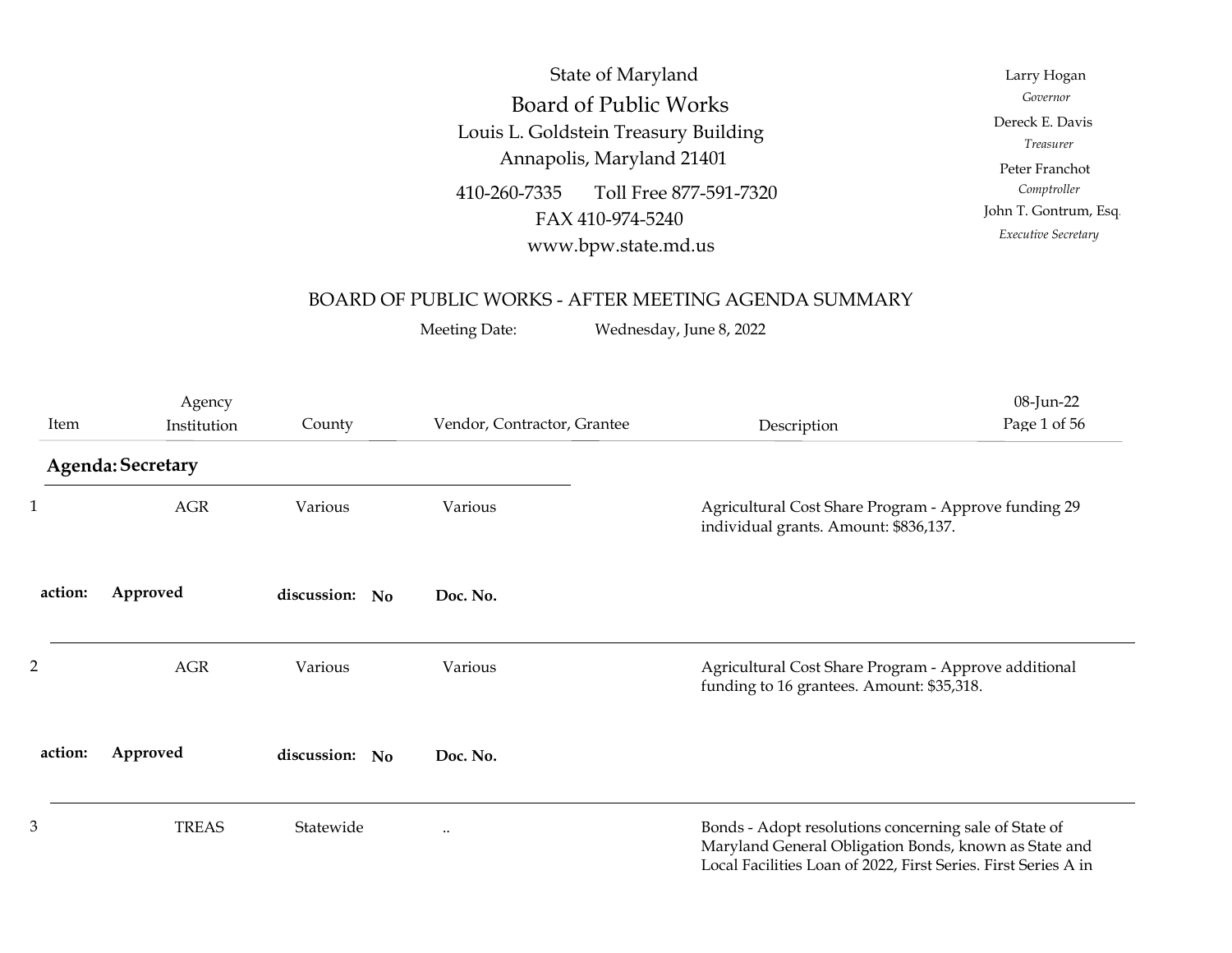| Item    | Agency<br>Institution | County          | Vendor, Contractor, Grantee               | Description                                                                                                                                                                                                        | 08-Jun-22<br>Page 2 of 56 |
|---------|-----------------------|-----------------|-------------------------------------------|--------------------------------------------------------------------------------------------------------------------------------------------------------------------------------------------------------------------|---------------------------|
|         |                       |                 |                                           | three (3) bidding groups: \$900,000,000 and First Series B:<br>\$150,000,000. Total Amount: \$1,050,000,000.                                                                                                       |                           |
|         |                       |                 | Wells Fargo Bank, National<br>Association | 4. First Series B - Taxable Bonds<br>(Competitive)                                                                                                                                                                 | \$150,000,000.00          |
|         |                       |                 | Mogran Stanley & Co., LLC                 | 1. First Series A - Bidding Group<br>1 - Tax Exempt Bonds<br>(Competitive)                                                                                                                                         | \$335,180,000.00          |
|         |                       |                 | <b>BofA</b> Securities                    | 2. First Series A - Bidding Group<br>2 - Tax Exempt Bonds<br>(Competitive)                                                                                                                                         | \$261,780,000.00          |
|         |                       |                 | <b>BofA</b> Securities                    | 3. First Series A - Bidding Group<br>3 - Tax Exempt Bonds<br>(Competitive)                                                                                                                                         | \$303,040,000.00          |
| action: |                       | discussion: yes | Doc. No.                                  |                                                                                                                                                                                                                    |                           |
|         | <b>BPW</b>            | N/A             | Historic Annapolis Foundation             | Grant - Historic Annapolis Foundation Grant - Fiscal Year<br>2022 - Amend grant agreement to include FY2022<br>deficiency appropration grant fund award for the<br>management of the Shaw House. Amount: \$89,900. |                           |
| action: | Approved              | discussion: No  | Doc. No.                                  |                                                                                                                                                                                                                    |                           |
| Ь       | BPW/PROC              | N/A             | $\ddotsc$                                 | Procurement Agency Activity Report                                                                                                                                                                                 |                           |
|         | <b>DOT</b>            |                 | Department of Transportation              | February - March 2022                                                                                                                                                                                              |                           |
| action: | Approved              | discussion: No  | Doc. No.                                  |                                                                                                                                                                                                                    |                           |
|         | BPW/WET               | Various         |                                           | Wetlands Licenses - Approve 10 wetlands licenses for<br>various projects.                                                                                                                                          |                           |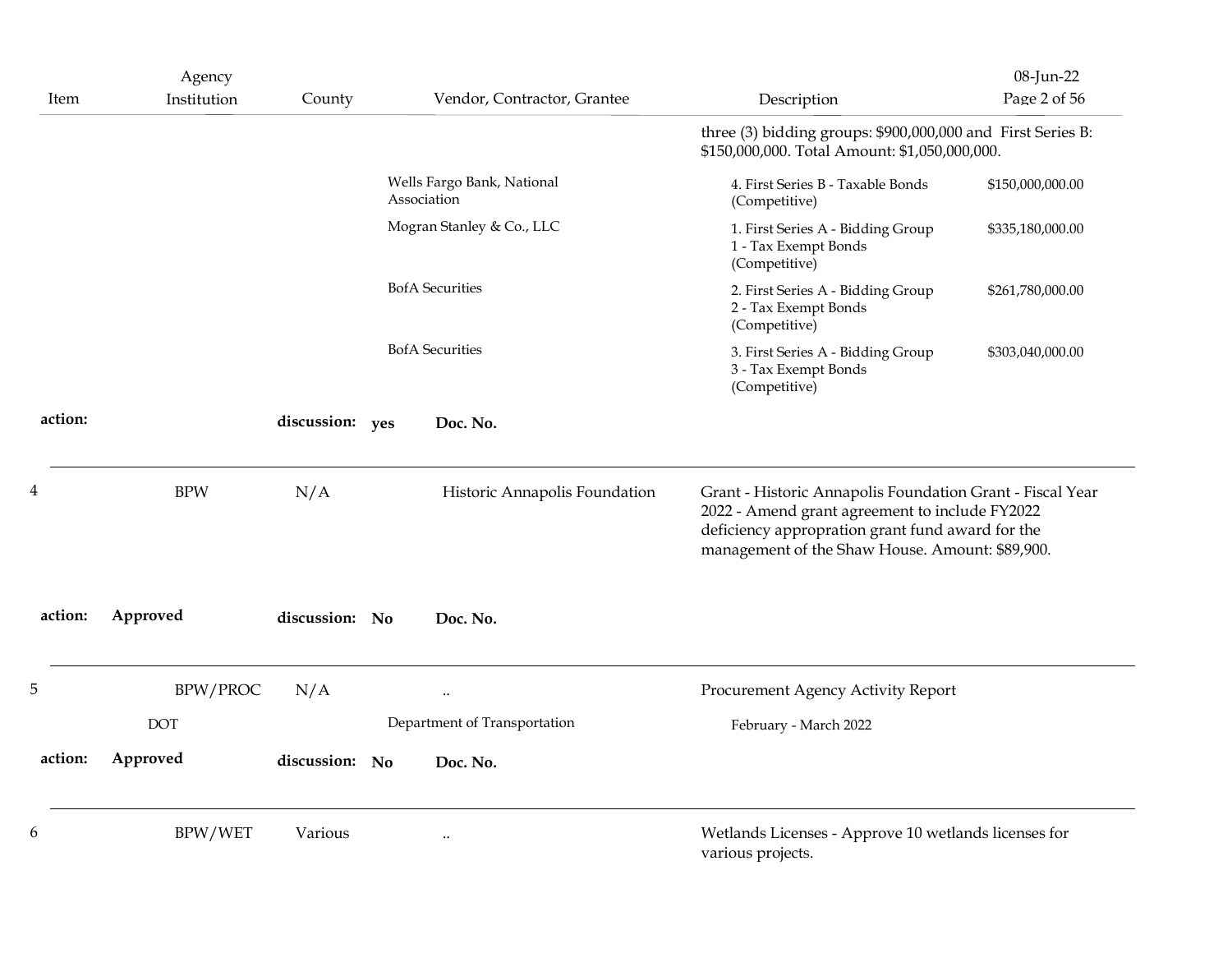|         | Agency         |                       |                                             |                                                                                                                                                                                                                                         | 08-Jun-22    |
|---------|----------------|-----------------------|---------------------------------------------|-----------------------------------------------------------------------------------------------------------------------------------------------------------------------------------------------------------------------------------------|--------------|
| Item    | Institution    | County                | Vendor, Contractor, Grantee                 | Description                                                                                                                                                                                                                             | Page 3 of 56 |
|         |                | Anne Arundel          | 01. Belle Grove Corporation and<br>John Vos | 21-0084; Wetlands created: 16,250<br>sq. ft.                                                                                                                                                                                            |              |
|         |                | Anne Arundel          | 02. Cornelius Sullivan                      | 21-0642; Wetlands created: 1,900<br>sq. ft.                                                                                                                                                                                             |              |
|         |                | Anne Arundel          | 03. TBC Point LLC                           | 21-1105                                                                                                                                                                                                                                 |              |
|         |                | Anne Arundel          | 04. Selby Bay Yacht Club Inc.               | 21-1339                                                                                                                                                                                                                                 |              |
|         |                | <b>Baltimore City</b> | 05. National Gypsum Company                 | 21-1244                                                                                                                                                                                                                                 |              |
|         |                | <b>Baltimore City</b> | 06. BTR Capital Group                       | 22-0158; license will ratify<br>Emergency License #22-WL-<br>0001EX issued by BPW on<br>1/14/2022                                                                                                                                       |              |
|         |                | Kent                  | 07. Mayo Lynn Living Trust                  | 21-1112                                                                                                                                                                                                                                 |              |
|         |                | Talbot                | 08. Richard Smith                           | 21-1184; Wetlands created: 5,000<br>sq. ft.                                                                                                                                                                                             |              |
|         |                | Talbot                | 09. Long Point Preserve LLC                 | 21-1273; Wetlands created: 89,420<br>sq. ft.                                                                                                                                                                                            |              |
|         |                | Talbot                | 10. Ryan David                              | 21-1279; Wetlands created: 450 sq.<br>ft.                                                                                                                                                                                               |              |
| action: | Approved       | discussion: No        | Doc. No.                                    |                                                                                                                                                                                                                                         |              |
|         | $\mathbf{DBM}$ | N/A                   | Simmie Knox                                 | General Miscellaneous - Office of Budget Analysis - Use FY<br>2022 Contingent Funds for a framed portrait of former<br>State Treasurer Nancy Kopp. Amount: \$45,500.                                                                    |              |
| action: | Approved       | discussion: yes       | Doc. No.                                    |                                                                                                                                                                                                                                         |              |
|         | HCD            | Dorchester            | Pine Street Community Market,<br><b>LLC</b> | Loan - Neighborhood Business Development Program -<br>The Pine Street Community Market - Approve lending<br>general obligation bond proceeds with a First lien position<br>Deed of Trust as collateral, for construction of a one story |              |
|         |                |                       |                                             |                                                                                                                                                                                                                                         |              |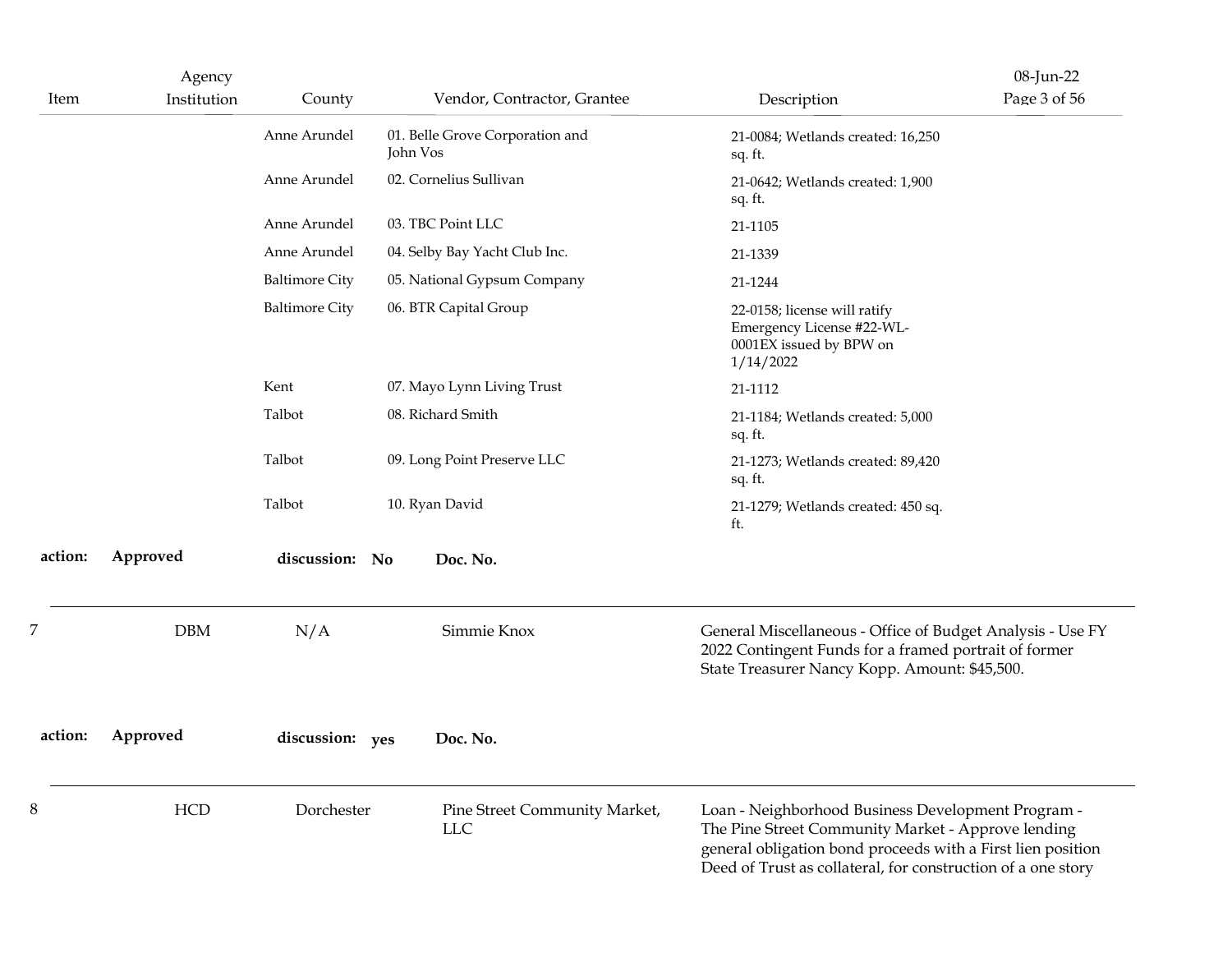|         |                       |                |                                              |                                                                                                                                                                                                                                                                                                                                                                                               | 08-Jun-22    |
|---------|-----------------------|----------------|----------------------------------------------|-----------------------------------------------------------------------------------------------------------------------------------------------------------------------------------------------------------------------------------------------------------------------------------------------------------------------------------------------------------------------------------------------|--------------|
| Item    | Agency<br>Institution | County         | Vendor, Contractor, Grantee                  | Description                                                                                                                                                                                                                                                                                                                                                                                   | Page 4 of 56 |
|         |                       |                |                                              | 2,200 sq. ft. retail market (711 Pine Street, Cambridge).<br>Amount: \$400,000.                                                                                                                                                                                                                                                                                                               |              |
| action: | Approved              | discussion: No | Doc. No.                                     |                                                                                                                                                                                                                                                                                                                                                                                               |              |
| Q       | ${\rm HCD}$           | Frederick      | South Street Family, LLC                     | Loan - Partnership Rental Housing Program - South Street<br>Family - Approve lending general obligaton bond proceeds<br>with Deed of Trust as collateral, for new construction and<br>rehabilitation of 56 units offering affordable housing to<br>families (110, 124 and 130 West South St., Frederick).<br>Amount: \$2,000,000.                                                             |              |
| action: | Approved              | discussion: No | Doc. No.                                     |                                                                                                                                                                                                                                                                                                                                                                                               |              |
| 10      | ${\rm HCD}$           | Frederick      | South Street Senior, LLC                     | Loan - Partnership Rental Housing Program - South Street<br>Senior - Approve lending general obligation bond<br>proceeds with Deed of Trust as collateral, for new<br>construction of 96 unit age-restricted mid-rise apartment<br>community (120 and 122 West South St., Frederick).<br>Amount: \$1,450,000.                                                                                 |              |
| action: | Approved              | discussion: No | Doc. No.                                     |                                                                                                                                                                                                                                                                                                                                                                                               |              |
| 11      | <b>HCD</b>            | Baltimore      | Remington Accessible Housing 3<br><b>LLC</b> | Loan Forgiveness - Rental Housing Program (RHP) -<br>Forgive interest accrued on the 2019 RHP loan due to<br>delayed completion of the project from impacts of the<br>COVID-19 pandemic; Extend the Loan Maturity date from<br>June 1, 2060 to March 1, 2061 (Project: Remington<br>Accessible Housing 3, a 5-unit scattered-site rental<br>property in Baltimore County). Amount: \$28, 930. |              |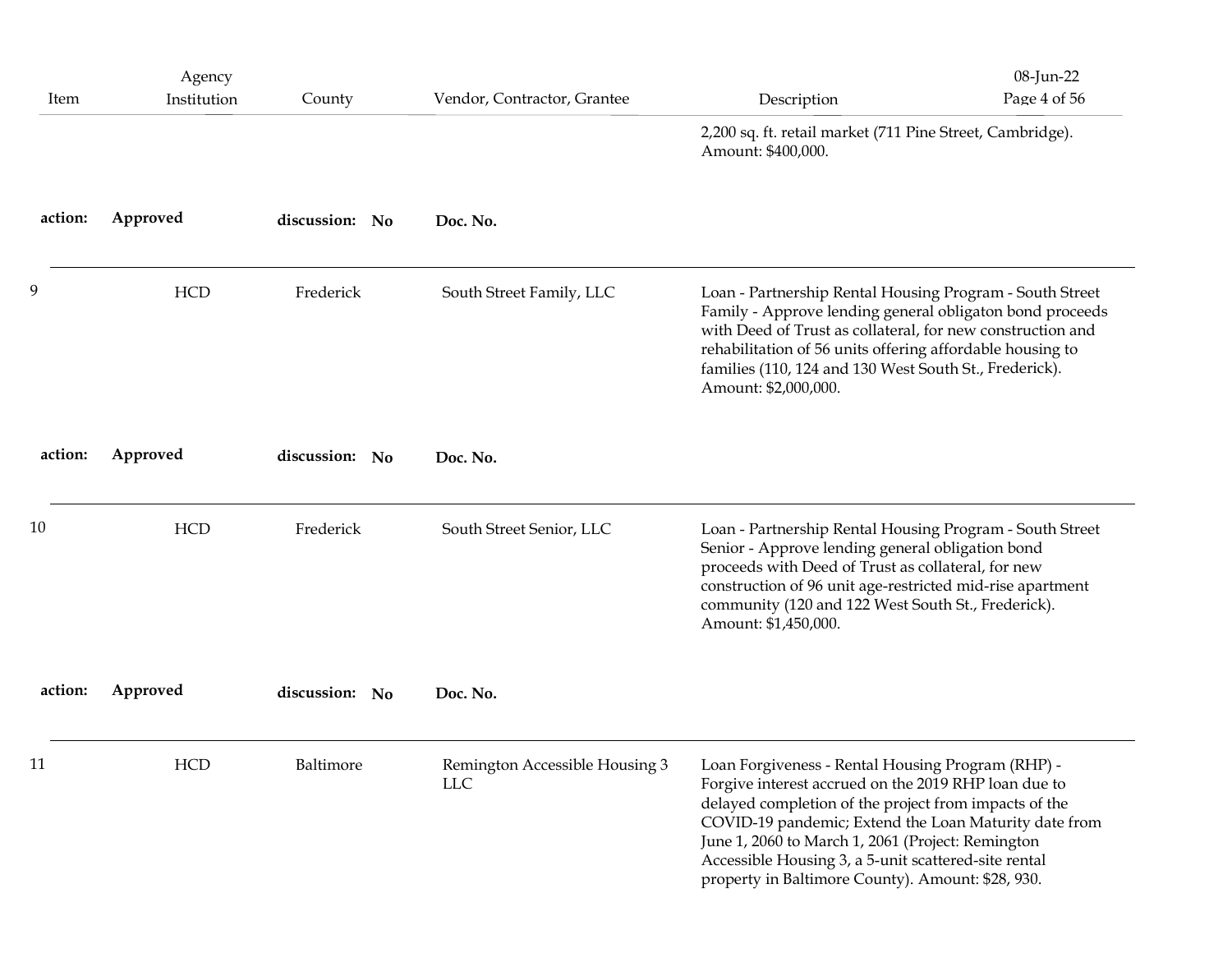| Item    | Agency<br>Institution | County                | Vendor, Contractor, Grantee            | Description                                                                                                                                                                                                                                                                                                   | 08-Jun-22<br>Page 5 of 56 |
|---------|-----------------------|-----------------------|----------------------------------------|---------------------------------------------------------------------------------------------------------------------------------------------------------------------------------------------------------------------------------------------------------------------------------------------------------------|---------------------------|
| action: | Approved              | discussion: No        | Doc. No.                               |                                                                                                                                                                                                                                                                                                               |                           |
| 12      | <b>DENV</b>           | <b>Baltimore City</b> | Mayor and City Council of<br>Baltimore | Loan/Loan Forgiveness - Maryland Drinking Water State<br>Revolving Loan Fund - WC-1241R Water Main<br>Replacements in Aisquith St. and Old York Rd. vicinity -<br>Work includes replacement of water mains, various valve<br>and hydrant replacements - Approve new funding. Total<br>Amount: \$4,532,511.    |                           |
|         |                       |                       |                                        | A. New Loan. Term: NTE 30 years<br>following project completion                                                                                                                                                                                                                                               | \$3,399,383.00            |
|         |                       |                       |                                        | B. New Loan Forgiveness                                                                                                                                                                                                                                                                                       | \$1,133,128.00            |
| action: | Approved              | discussion: No        | Doc. No.                               |                                                                                                                                                                                                                                                                                                               |                           |
| 13      | <b>DENV</b>           | <b>Baltimore City</b> | Mayor and City Council of<br>Baltimore | Loan/Loan Forgiveness - Maryland Drinking Water State<br>Revolving Loan Fund - WC-1274 Carrolton Ave. & vicinity<br>water main replacement - Work includes replacement of<br>mains and valve and hydrant replacements - Approve new<br>funding. Total Amount: \$7,993,799.<br>A. New Loan. Term: NTE 30 years | \$5,995,349.00            |
|         |                       |                       |                                        | following project completion                                                                                                                                                                                                                                                                                  |                           |
| action: | Approved              | discussion: No        | Doc. No.                               | B. New Loan Forgiveness                                                                                                                                                                                                                                                                                       | \$1,998,450.00            |
| 14      | <b>DENV</b>           | <b>Baltimore City</b> | Mayor and City Council of<br>Baltimore | Loan/Loan Forgiveness - Maryland Drinking Water State<br>Revolving Loan Fund - WC-1285 Caroline Street and<br>Vicinity Water Main Replacement - Work includes<br>replacement of mains, and valve and hydrant<br>replacements. Total Amount: \$7,703,887.                                                      |                           |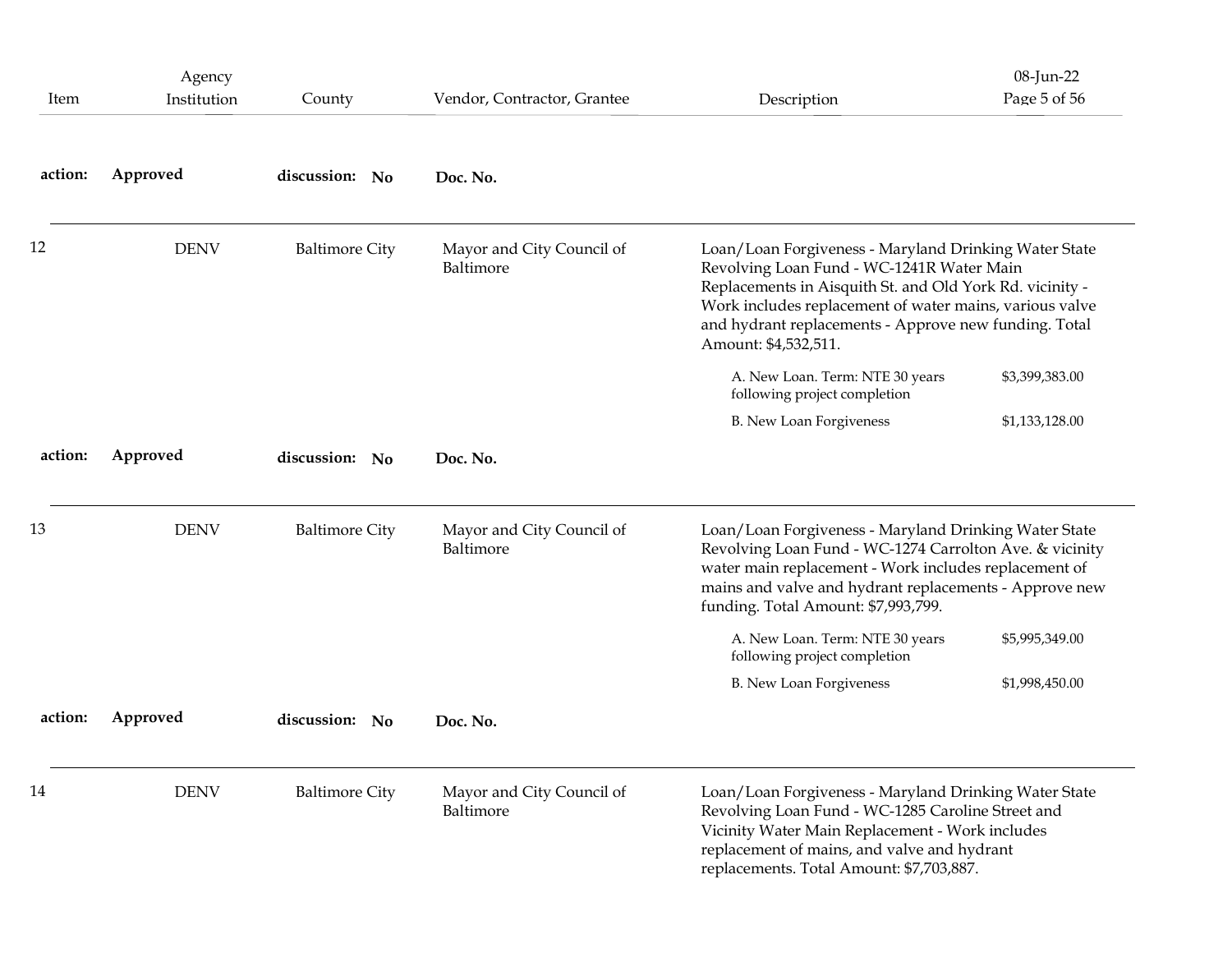| Item    | Agency<br>Institution | County          | Vendor, Contractor, Grantee                                                  | Description                                                                                                                                                                           | 08-Jun-22<br>Page 6 of 56 |
|---------|-----------------------|-----------------|------------------------------------------------------------------------------|---------------------------------------------------------------------------------------------------------------------------------------------------------------------------------------|---------------------------|
|         |                       |                 |                                                                              | A. New Loan. Term: NTE 30 years<br>following project completion                                                                                                                       | \$5,777,915.00            |
| action: | Approved              | discussion: No  | Doc. No.                                                                     | <b>B.</b> New Loan Forgiveness                                                                                                                                                        | \$1,925,972.00            |
| 15      | <b>MES</b>            | Baltimore       | Johnston Construction Company                                                | Construction Modification - Central Correctional Facility -<br>Gravity Sewer Upgrade - Compensate contractor for<br>unanticipated rock removal. Term: 150 Days. Amount:<br>\$161,478. |                           |
| action: | Approved              | discussion: No  | Doc. No.                                                                     |                                                                                                                                                                                       |                           |
| 16      | <b>MES</b>            | Cecil           | Hartwell Engineering Services A<br>Division Design Teams Inc. T/A<br>McCrone | Architectural/Engineering - Elk Neck State Park -<br>Electrical system upgrade evaluation and preliminary<br>engineering report. Term: 90 days from NTP. Amount:<br>\$24,747.         |                           |
| action: | Approved              | discussion: yes | Doc. No.                                                                     |                                                                                                                                                                                       |                           |
| 17      | ${\rm MES}$           | St. Mary's      | Hartwell Engineering Services A<br>Division Design Teams Inc. T/A<br>McCrone | Architectural/Engineering - Point Lookout State Park -<br>Evaluate electrical power distribution and preliminary<br>engineering report. Term: 3 months. Amount: \$19,654.             |                           |
| action: | Approved              | discussion: No  | Doc. No.                                                                     |                                                                                                                                                                                       |                           |
| 18      | <b>MSL</b>            | Various         | $\cdot\cdot$                                                                 | Grant - County Library Capital Project Grant Program -                                                                                                                                |                           |
|         |                       |                 |                                                                              |                                                                                                                                                                                       |                           |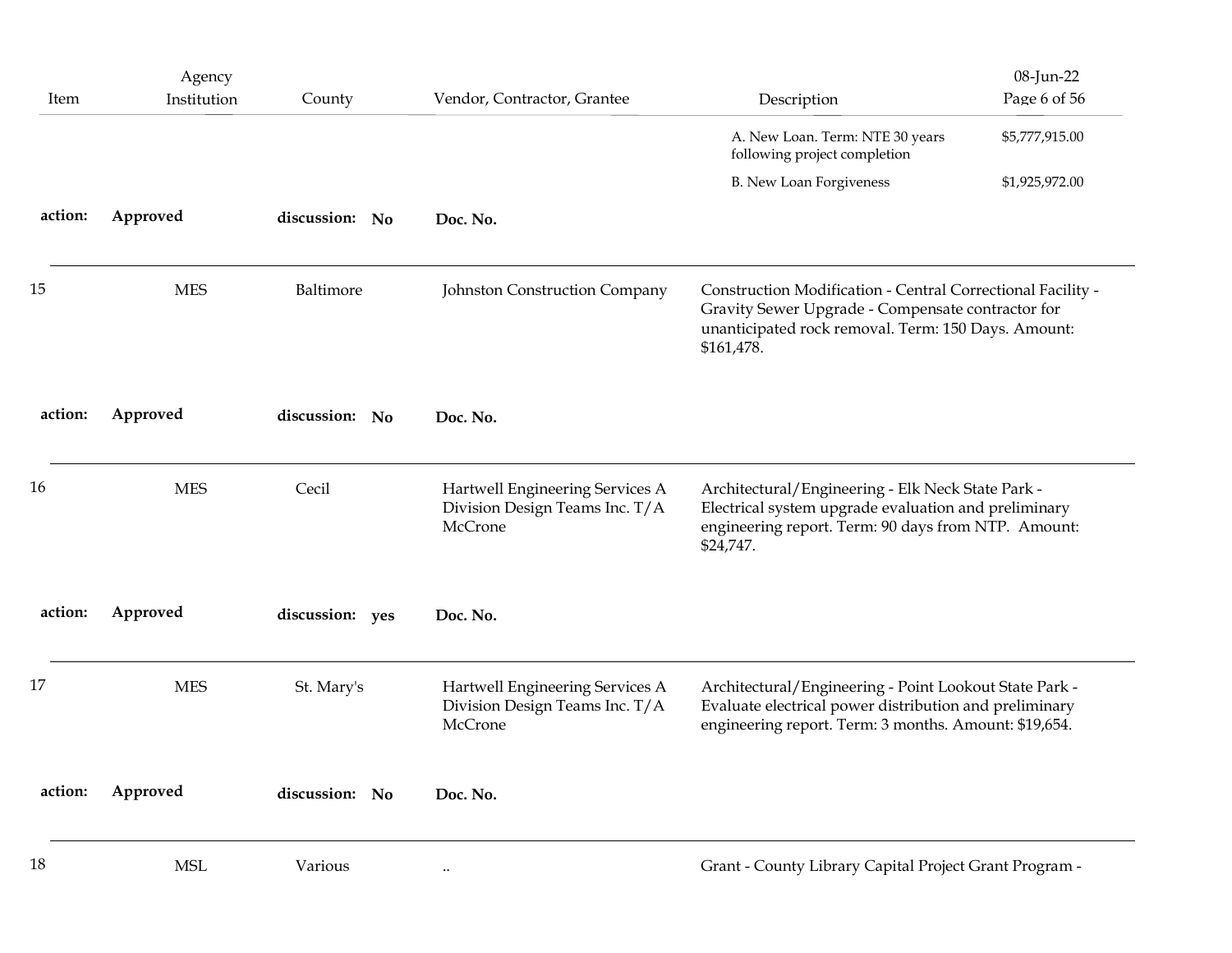| Item    | Agency<br>Institution | County          | Vendor, Contractor, Grantee | Description                                                                                                                                                                                                                                                                                                                                                                     | 08-Jun-22<br>Page 7 of 56 |
|---------|-----------------------|-----------------|-----------------------------|---------------------------------------------------------------------------------------------------------------------------------------------------------------------------------------------------------------------------------------------------------------------------------------------------------------------------------------------------------------------------------|---------------------------|
|         |                       |                 |                             | Approve six grants to public library systems. Amount:<br>\$7,500,000.                                                                                                                                                                                                                                                                                                           |                           |
|         |                       | Calvert         | 1. Calvert County           | Twin Beaches - Construct new<br>17,788 GSF facility in North Beach<br>to replace 4,620 GSF of leased<br>space in Chesapeake Beach                                                                                                                                                                                                                                               | \$2,500,000.00            |
|         |                       | Caroline        | 2. Caroline County          | Denton - Renovate the 15,000 NSF<br>first floor of the Central Library                                                                                                                                                                                                                                                                                                          | \$917,000.00              |
|         |                       | Frederick       | 3. Frederick County         | Middletown - Construct new<br>15,426 GSF library facility to<br>replace a 2,917 GSF building                                                                                                                                                                                                                                                                                    | \$1,000,000.00            |
|         |                       | Harford         | 4. Harford County           | Bel Air - Renovate the 53,964 SF Bel<br>Air Library                                                                                                                                                                                                                                                                                                                             | \$1,414,000.00            |
|         |                       | Prince George's | 5. Prince George's County   | Baden - Renovate the 4,910 SF<br>former Baden Health Center into<br>public library space for the Baden<br>Branch, (currently located in 2,500<br>SF inside the adjacent Baden<br>Elementary School)                                                                                                                                                                             | \$1,549,000.00            |
|         |                       | Talbot          | 6. Talbot County            | St. Michael's - Renovate and<br>expand the 7,716 SF library to<br>10,787 SF                                                                                                                                                                                                                                                                                                     | \$120,000.00              |
| action: | Approved              | discussion: No  | Doc. No.                    |                                                                                                                                                                                                                                                                                                                                                                                 |                           |
| 19      | <b>MORG</b>           | Baltimore       | Moody Nolan, Inc.           | Architectural/Engineering - New Science Center Phase I,<br>Pre-Design through Design Development Services -<br>Provide design services for all design phases to demolish<br>the Washington Service Center and associated facilities,<br>making way for a New Science Center for biology,<br>chemistry, and the Dean's Office. Term: 60 months from<br>NTP. Amount: \$1,473,918. |                           |
| action: | Approved              | discussion: yes | Doc. No.                    |                                                                                                                                                                                                                                                                                                                                                                                 |                           |
|         |                       |                 |                             |                                                                                                                                                                                                                                                                                                                                                                                 |                           |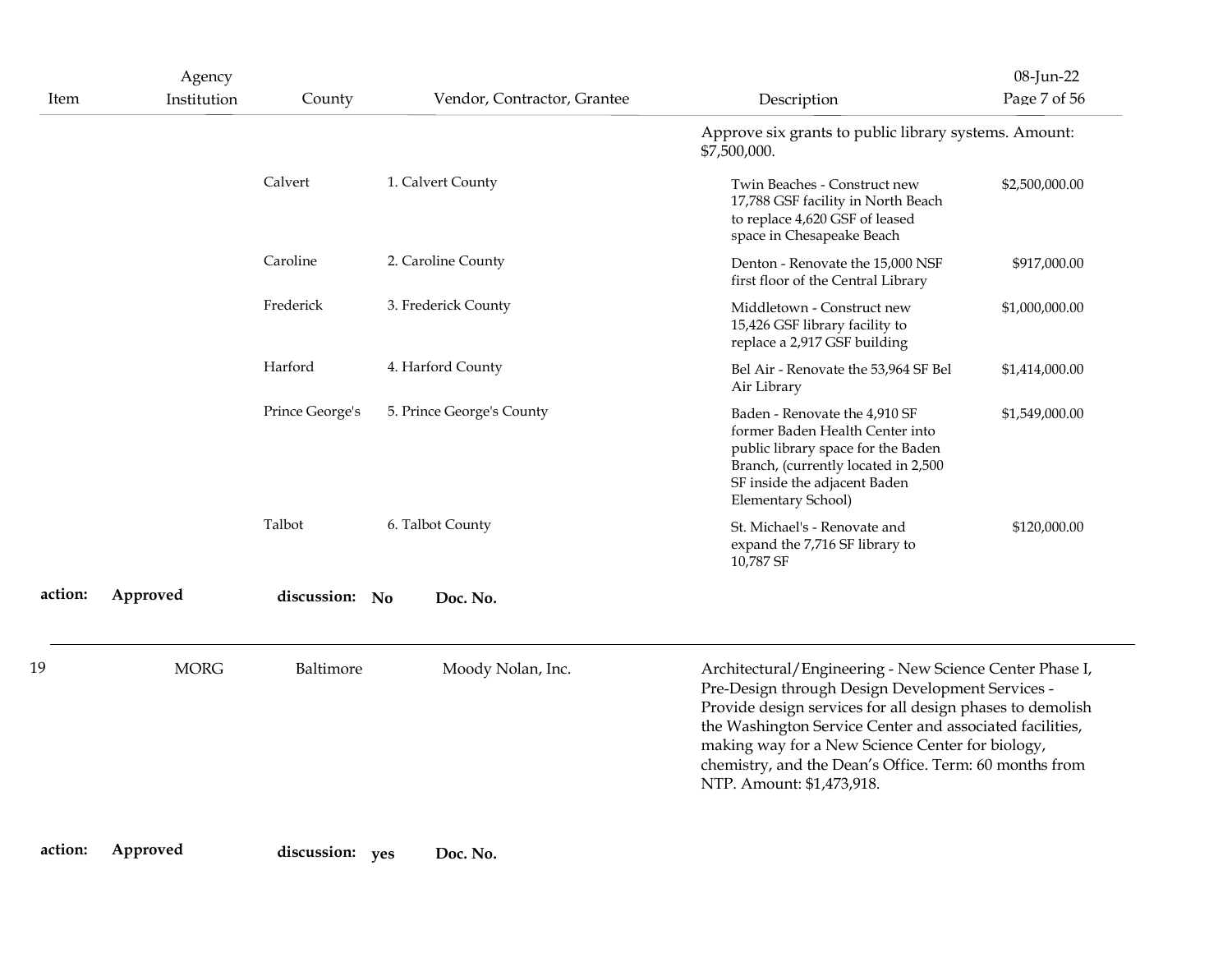| Item             | Agency<br>Institution | County          | Vendor, Contractor, Grantee              | Description                                                                                                                                                                                                                                                                                                                                                                                                            | 08-Jun-22<br>Page 8 of 56 |
|------------------|-----------------------|-----------------|------------------------------------------|------------------------------------------------------------------------------------------------------------------------------------------------------------------------------------------------------------------------------------------------------------------------------------------------------------------------------------------------------------------------------------------------------------------------|---------------------------|
| 20<br><b>REV</b> | <b>MORG</b>           | Baltimore       | Siemens Group USA                        | Maintenance - Deferred Maintenance - Approve use of<br>Deferred Maintenance funds for the replacement/repair of<br>equipment in the Central Heating Plant, procured under<br>the Master Services Agreement with the Maryland Clean<br>Energy Center (MCEC) to provide services to MSU. Term:<br>6 months from NTP. Amount: \$2,407,395.                                                                                |                           |
| action:          | Approved              | discussion: yes | Doc. No.                                 |                                                                                                                                                                                                                                                                                                                                                                                                                        |                           |
| 21               | <b>MORG</b>           | Baltimore       | N/A                                      | General Miscellaneous - Montebello Hospital Complex -<br>Approve the demolition of the former hospital complex<br>(2201 Argonne Dr., Baltimore).                                                                                                                                                                                                                                                                       |                           |
| action:          | Approved              | discussion: yes | Doc. No.                                 |                                                                                                                                                                                                                                                                                                                                                                                                                        |                           |
| 22               | <b>MORG</b>           | Baltimore       | Siemens Group USA                        | Construction - Baldwin Hall, Cummings Hall, Harper-<br>Tubman House, & O'Connell Hall - Indoor Air Quality<br>Improvements, includes improvements to mechanical,<br>electrical, and plumbing systems, and the replacement of<br>one roof, procured under the Master Services Agreement<br>with the Maryland Clean Energy Center (MCEC) to<br>provide services to MSU. Term: 8 months from NTP.<br>Amount: \$3,106,892. |                           |
| action:          | Approved              | discussion: yes | Doc. No.                                 |                                                                                                                                                                                                                                                                                                                                                                                                                        |                           |
| 23               | <b>MORG</b>           | Baltimore       | Altus Student Housing LLC d/b/a<br>Altus | Tenant Lease - Altus Apartments - 152 units and 50<br>parking spaces to provide additional student housing to<br>meet the University's student housing demand - Approve                                                                                                                                                                                                                                                |                           |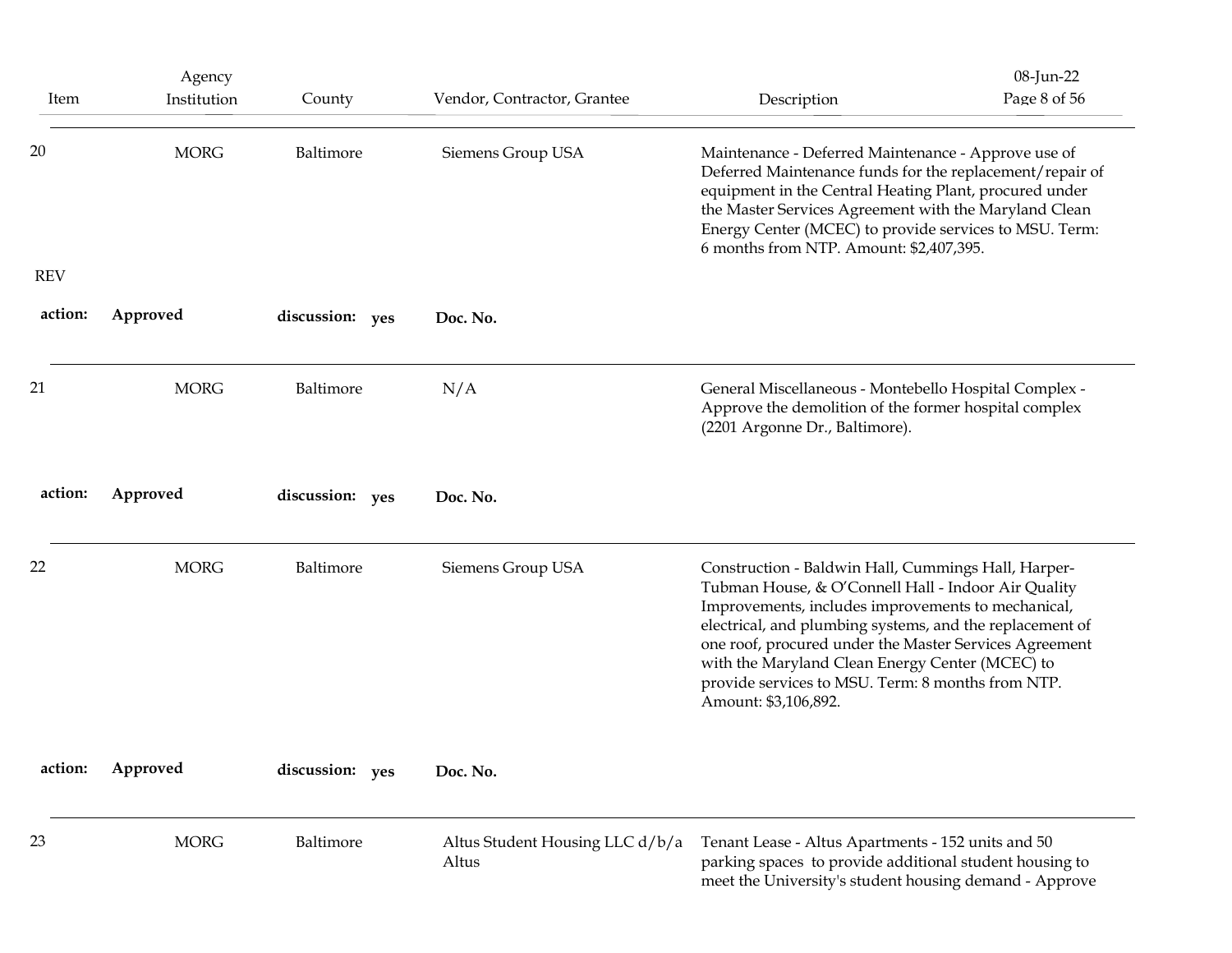| Item    | Agency<br>Institution | County          | Vendor, Contractor, Grantee                                            | Description                                                                                                                                                                                                                                                                                                                                                | 08-Jun-22<br>Page 9 of 56 |
|---------|-----------------------|-----------------|------------------------------------------------------------------------|------------------------------------------------------------------------------------------------------------------------------------------------------------------------------------------------------------------------------------------------------------------------------------------------------------------------------------------------------------|---------------------------|
|         |                       |                 |                                                                        | lease (22 West Susquehanna Ave., Towson). Term:<br>8/20/22 - 7/28/24. Annual Rent: \$1,970,000.                                                                                                                                                                                                                                                            |                           |
| action: | Approved              | discussion: yes | Doc. No.                                                               |                                                                                                                                                                                                                                                                                                                                                            |                           |
| 24      | <b>MORG</b>           | Baltimore       | MCB Northwood, LLC, a Maryland<br>limited liability company            | Tenant Lease - Northwood Commons - 11,605 GSF of<br>lower level of the Shopping Center for administrative<br>space to house an academic center or as surge/growth<br>office space - Approve lease (1500 Havenwood Rd.,<br>Baltimore). Term: 10 years commencing on the Possession<br>Delivery Date (w/two 5-year renewal options). Annual<br>rent: \$1.00. |                           |
| action: | Approved              | discussion: yes | Doc. No.                                                               |                                                                                                                                                                                                                                                                                                                                                            |                           |
| 25      | <b>MORG</b>           | Baltimore       | Towson Owner, LLC                                                      | Tenant Lease - Towson Town Place Apartments - 201 units<br>for additional student housing - Approve lease (6920<br>Donachie Rd., Towson). Term: 8/1/22 - 7/31/25 (w/two 1-<br>year options). Annual rent: \$2,300,000.                                                                                                                                     |                           |
| action: | Approved              | discussion: yes | Doc. No.                                                               |                                                                                                                                                                                                                                                                                                                                                            |                           |
| 26      | <b>MORG</b>           | Baltimore       | Harmonia Hopkins Varsity, LLC, a<br>Maryland limited liability company | Tenant Lease - Varsity Midtown Apartments - 194 units<br>for additional student housing - Approve lease (30 W.<br>Biddle St., Baltimore). Term: Three years (w/two 1-year<br>renewal options). Annual Rent: \$1,800,000                                                                                                                                    |                           |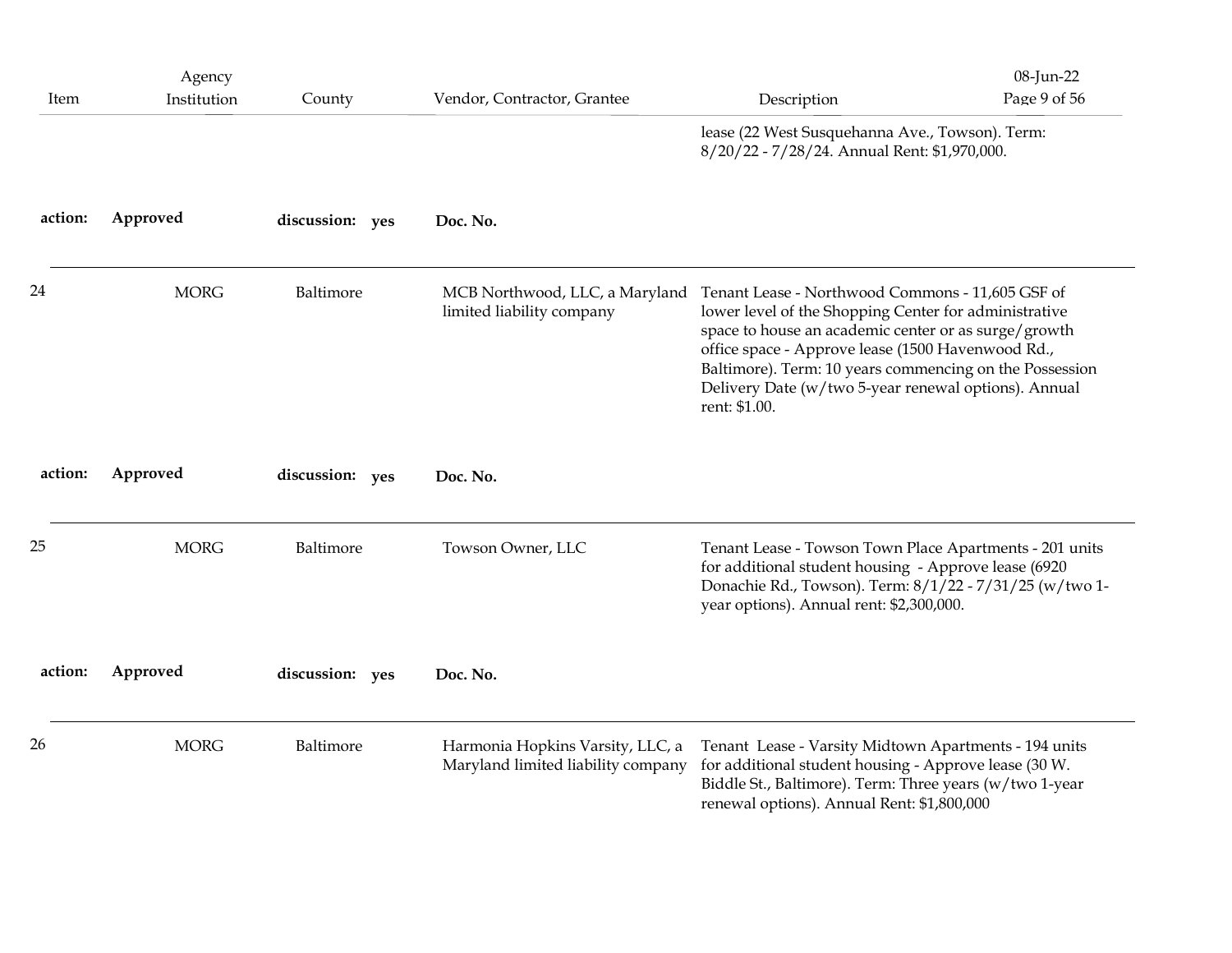| Item    | Agency<br>Institution | County          | Vendor, Contractor, Grantee                                                        | Description                                                                                                                                                                                                                                                                                                            | 08-Jun-22<br>Page 10 of 56 |
|---------|-----------------------|-----------------|------------------------------------------------------------------------------------|------------------------------------------------------------------------------------------------------------------------------------------------------------------------------------------------------------------------------------------------------------------------------------------------------------------------|----------------------------|
| action: | Approved              | discussion: yes | Doc. No.                                                                           |                                                                                                                                                                                                                                                                                                                        |                            |
| 27      | <b>MORG</b>           | Baltimore       | <b>Barton Malow Builders</b>                                                       | Construction - Health and Human Services Center Phase<br>II - Construction Management Services Funding - Capital<br>Construction - Award GMP D (BP B), includes the<br>construction of mechanical, electrical, fire protection, and<br>telecommunications/security. Term: 84 months from NTP.<br>Amount: \$31,479,343. |                            |
| action: | Approved              | discussion: yes | Doc. No.                                                                           |                                                                                                                                                                                                                                                                                                                        |                            |
| 28      | <b>STMRYCOL</b>       | St. Mary's      | Washington Music Sales Center, Inc. General Miscellaneous - Encumbrance of General | Obligation Funds - New Academic Building &<br>Auditorium - Approve use of general funds for piano<br>learning lab equipment. Amount: \$9,601.                                                                                                                                                                          |                            |
| action: | Approved              | discussion: No  | Doc. No.                                                                           |                                                                                                                                                                                                                                                                                                                        |                            |
| 29      | <b>STMRYCOL</b>       | St. Mary's      | Garland/DBS, Inc.                                                                  | General Miscellaneous - Campus Center - CIP Future<br>Campus Infrastructure Project - Approve use of general<br>funds for the partial roof replacement. Amount: \$734,742.                                                                                                                                             |                            |
| action: | Approved              | discussion: No  | Doc. No.                                                                           |                                                                                                                                                                                                                                                                                                                        |                            |
| 30      | <b>STMRYCOL</b>       | St. Mary's      | Boland                                                                             | General Miscellaneous - Campus Center - CIP Future<br>Campus Infrastructure Project - Approve use of general<br>funds for the replacement of two rooftop air-handling<br>units. Amount: \$1,385,763.                                                                                                                   |                            |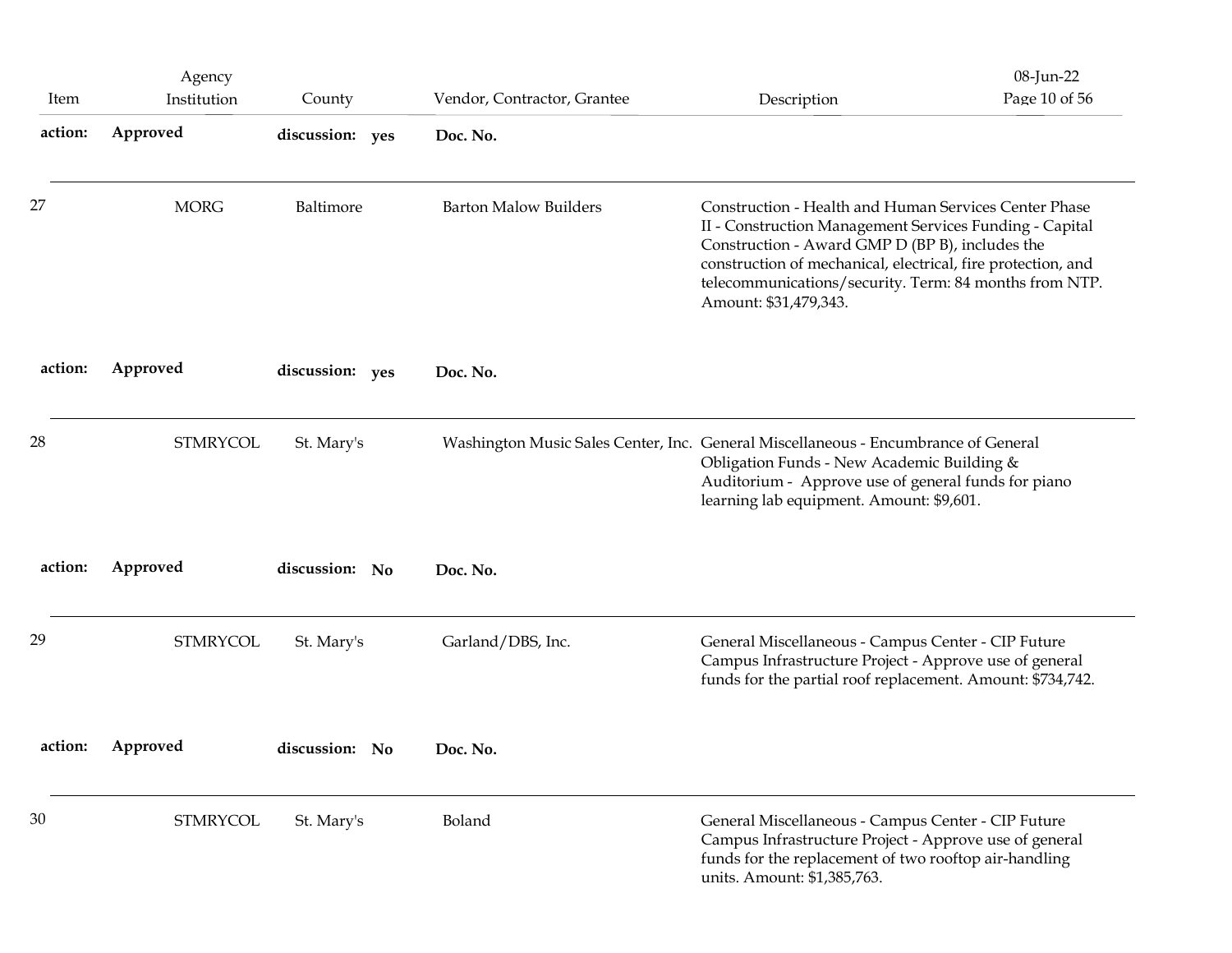| Item       | Agency<br>Institution | County                | Vendor, Contractor, Grantee | Description                                                                                                                                                                                                                                                                                                                                                                                                                 | 08-Jun-22<br>Page 11 of 56 |
|------------|-----------------------|-----------------------|-----------------------------|-----------------------------------------------------------------------------------------------------------------------------------------------------------------------------------------------------------------------------------------------------------------------------------------------------------------------------------------------------------------------------------------------------------------------------|----------------------------|
| action:    | Approved              | discussion: No        | Doc. No.                    |                                                                                                                                                                                                                                                                                                                                                                                                                             |                            |
| 31         | <b>STADAUTH</b>       | <b>Baltimore City</b> | N/A                         | Bonds - Baltimore City Public Schools Construction and<br>Revitalization Program Revenue Bonds, Series 2022 -<br>Approve issuance of fourth series of bonds for various<br>school construction projects. Amount: NTE \$305,900,000.                                                                                                                                                                                         |                            |
| <b>REV</b> |                       |                       |                             | (i) Series 2022A Bonds - to advance<br>refund certain maturities from the<br>2016 Bonds and 2018A Bonds                                                                                                                                                                                                                                                                                                                     | \$220,470,000.00           |
|            |                       |                       |                             | (ii) Series 2022B Bonds - to finance<br>design, replacement, renovation,<br>equipping, and furnishing of<br>Frederick Douglass High School                                                                                                                                                                                                                                                                                  | \$9,040,000.00             |
|            |                       |                       |                             | (iii) Series 2022C Bonds (Taxable) -<br>to finance design, replacement,<br>renovation, equipping, and<br>furnishing of the 2022 Projects                                                                                                                                                                                                                                                                                    | \$76,366,200.00            |
| action:    | deferred              | discussion: yes       | Doc. No.                    |                                                                                                                                                                                                                                                                                                                                                                                                                             |                            |
| 32         | <b>STADAUTH</b>       | Washington            | N/A                         | Real Property - Hagerstown Multi-Use Sports and Events<br>Facility - Confirmation of the Board's prior approval of the<br>purchase of two properties (100 Summit Ave. & 80 W.<br>Baltimore St.) due to a procedural error of not submitting<br>notice to the Legislative Policy Committee prior to bringing<br>them to the Board (Prior approvals: Secretary's Agenda,<br>Item 11, 1/26/22 & Item 15, 3/9/22). Amount: N/A. |                            |
| action:    | Approved              | discussion: No        | Doc. No.                    |                                                                                                                                                                                                                                                                                                                                                                                                                             |                            |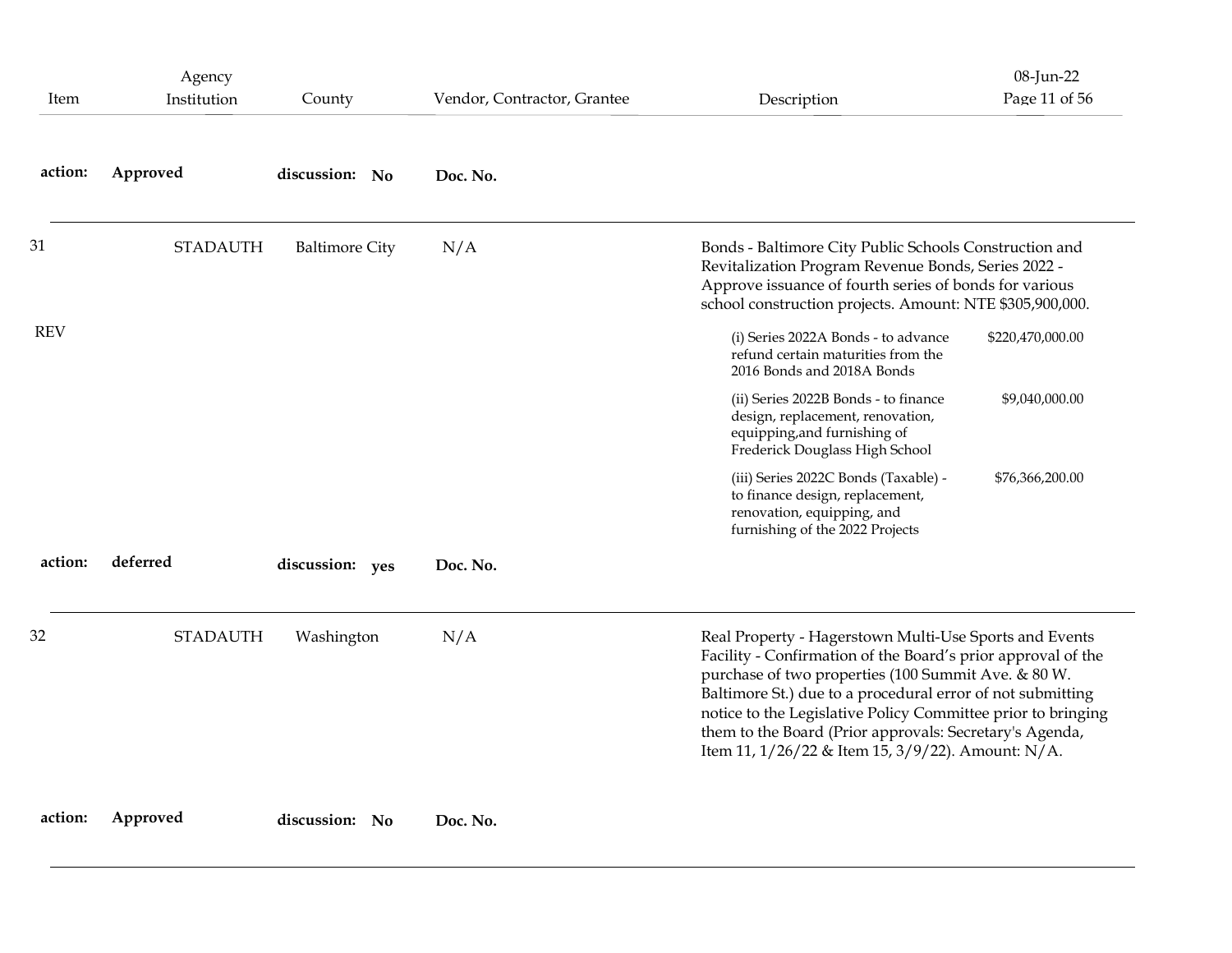| Item    | Agency<br>Institution | County         | Vendor, Contractor, Grantee                                  | Description                                                                                                                                                                                                                                                                                                                                                                                                                                                                                                                                      | 08-Jun-22<br>Page 12 of 56 |
|---------|-----------------------|----------------|--------------------------------------------------------------|--------------------------------------------------------------------------------------------------------------------------------------------------------------------------------------------------------------------------------------------------------------------------------------------------------------------------------------------------------------------------------------------------------------------------------------------------------------------------------------------------------------------------------------------------|----------------------------|
| 33      | PS                    | N/A            | Joseph, Greenwald & Laake as<br>attorneys for Terrance Pevie | General Miscellaneous - Approve payment in full<br>settlement of all claims, including attorneys' fees and costs,<br>against defendant in the matter of Terrance Pevie v. Scott<br>Snyder, et al., United States District Court for the District<br>of Maryland, No. TDC-17-1796. Amount: \$15,000.                                                                                                                                                                                                                                              |                            |
| action: | Approved              | discussion: No | Doc. No.                                                     |                                                                                                                                                                                                                                                                                                                                                                                                                                                                                                                                                  |                            |
| 34      | DOT/MTA               | N/A            | L&L Construction Associates, Inc.                            | General Miscellaneous - Approve payment in full<br>settlement of all claims, including attorneys' fees and costs,<br>in the matter of L&L Construction Associates, Inc. v. State<br>of Maryland, Circuit Court for Montgomery County, Case<br>No. C-15-CV-21-000114. Amount: \$87,500.                                                                                                                                                                                                                                                           |                            |
| action: | Approved              | discussion: No | Doc. No.                                                     |                                                                                                                                                                                                                                                                                                                                                                                                                                                                                                                                                  |                            |
| 35      | <b>VARIOUS</b>        | N/A            | Mr. Bernard Webster                                          | General Miscellaneous - The Maryland Motor Vehicle<br>Administration, Department of Housing and Community<br>Development (DHCD), Department of Labor, and<br>Department of Health through the Office of the Attorney<br>General requests approval to pay a settlement of all claims,<br>including attorneys' fees and costs, against defendant In<br>the Matter of the Wrongful Conviction of Mr. Bernard<br>Webster v. Board of Public Works, Maryland Office of<br>Administrative Hearings, OAH No. BPW-WLA-03-21-<br>24977. Amount: \$83,520. |                            |
|         |                       |                |                                                              |                                                                                                                                                                                                                                                                                                                                                                                                                                                                                                                                                  |                            |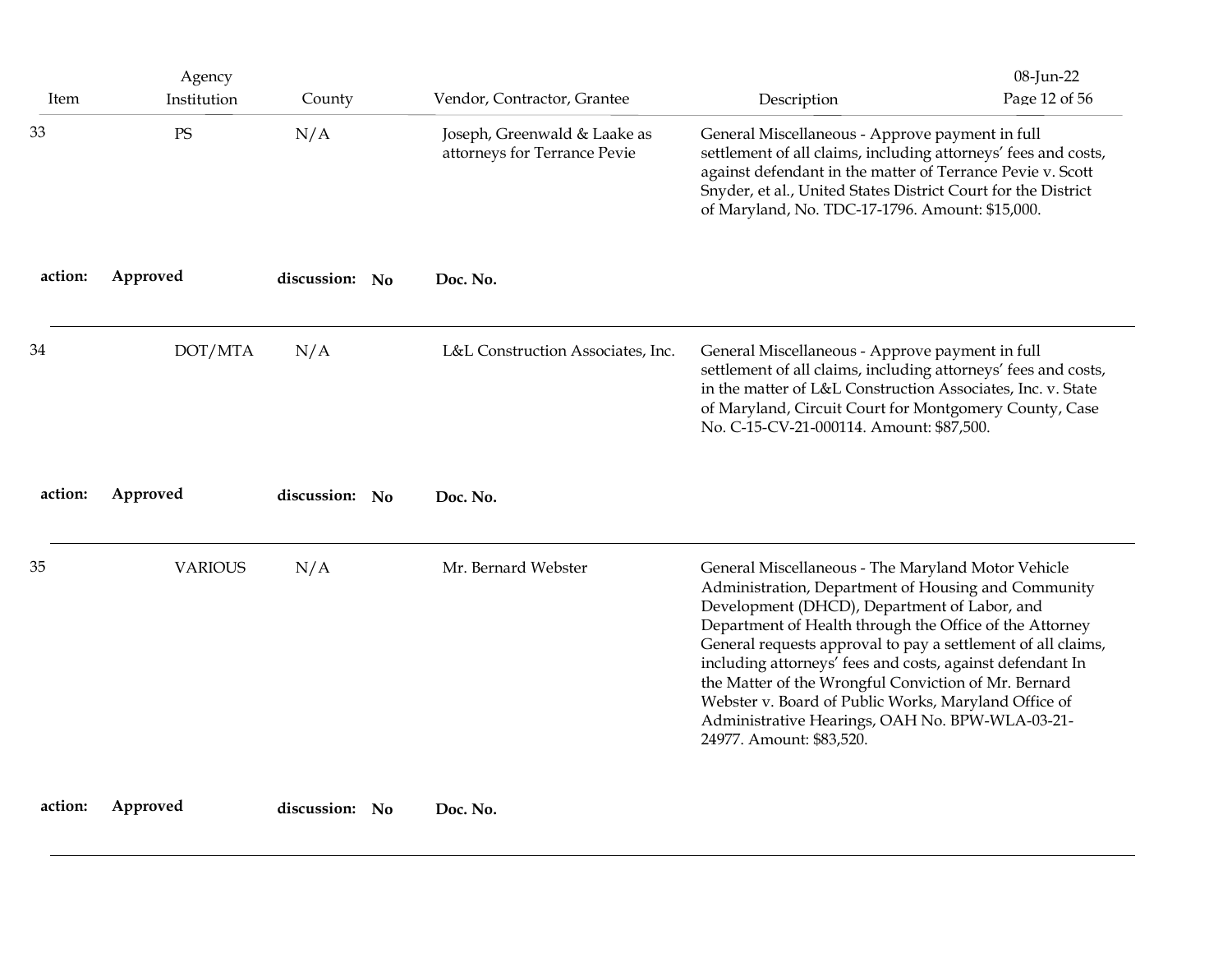| Item    | Agency<br>Institution | County         |                             | Vendor, Contractor, Grantee | Description                                                                                                                                                                                                                                                                                                                                                                                                                                                                                                                                    | 08-Jun-22<br>Page 13 of 56 |
|---------|-----------------------|----------------|-----------------------------|-----------------------------|------------------------------------------------------------------------------------------------------------------------------------------------------------------------------------------------------------------------------------------------------------------------------------------------------------------------------------------------------------------------------------------------------------------------------------------------------------------------------------------------------------------------------------------------|----------------------------|
| 36      | <b>VARIOUS</b>        | N/A            | $\ddotsc$                   |                             | General Miscellaneous - The Maryland Motor Vehicle<br>Administration, Department of Housing and Community<br>Development (DHCD), Department of Labor, and<br>Department of Health through the Office of the Attorney<br>General requests approval to pay a settlement of all claims,<br>including attorneys' fees and costs, against defendant In<br>the Matter of the Wrongful Conviction of Michael Austin<br>v. Board of Public Works, Maryland Office of<br>Administrative Hearings, OAH No. BPW-WLA-03-21-<br>14966. Amount: \$88,657.50. |                            |
|         |                       |                | Nathans & Biddle, LLP       |                             |                                                                                                                                                                                                                                                                                                                                                                                                                                                                                                                                                | \$5,137.50                 |
|         |                       |                | Michael Austin              |                             |                                                                                                                                                                                                                                                                                                                                                                                                                                                                                                                                                | \$83,520.00                |
| action: | Approved              | discussion: No | Doc. No.                    |                             |                                                                                                                                                                                                                                                                                                                                                                                                                                                                                                                                                |                            |
| 37      | <b>VARIOUS</b>        | N/A            | $\ddotsc$                   |                             | General Miscellaneous - The Maryland Motor Vehicle<br>Administration, Department of Housing and Community<br>Development (DHCD), Department of Labor, and<br>Department of Health through the Office of the Attorney<br>General requests approval to pay a settlement of all claims,<br>including attorneys' fees and costs, against defendant In<br>the Matter of the Wrongful Conviction of Leslie Vass v.<br>Board of Public Works, Maryland Office of Administrative<br>Hearings, OAH No. BPW-WLA-03-21-14978. Amount:<br>\$86,616.        |                            |
|         |                       |                | Brown, Goldstein & Levy LLP |                             |                                                                                                                                                                                                                                                                                                                                                                                                                                                                                                                                                | \$3,096.00                 |
|         |                       |                | Leslie Vass                 |                             |                                                                                                                                                                                                                                                                                                                                                                                                                                                                                                                                                | \$83,520.00                |
|         |                       |                |                             |                             |                                                                                                                                                                                                                                                                                                                                                                                                                                                                                                                                                |                            |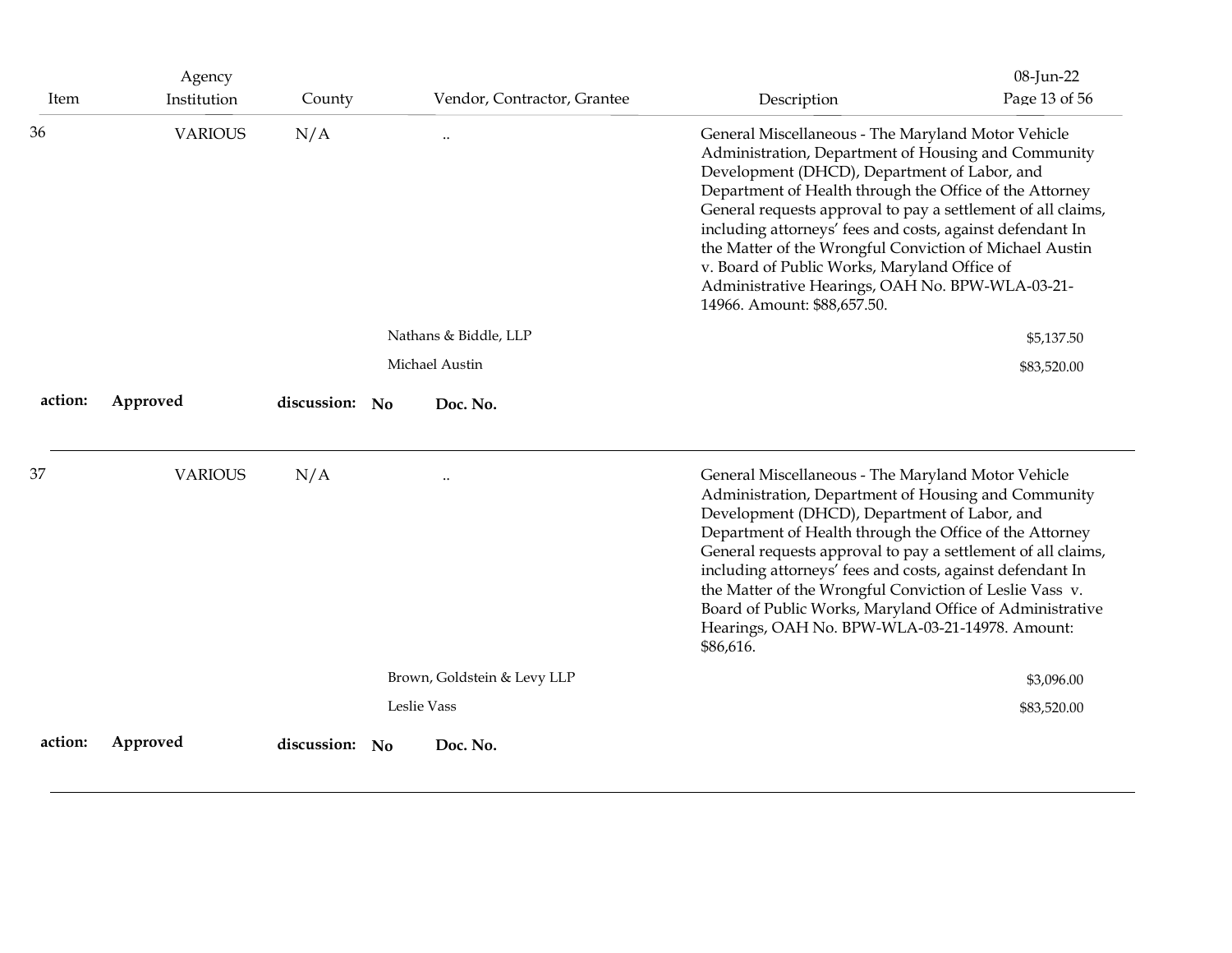| Item       | Agency<br>Institution        | County          | Vendor, Contractor, Grantee          | Description                                                                                                                                                                                                                                                                                   | 08-Jun-22<br>Page 14 of 56 |
|------------|------------------------------|-----------------|--------------------------------------|-----------------------------------------------------------------------------------------------------------------------------------------------------------------------------------------------------------------------------------------------------------------------------------------------|----------------------------|
|            | Agenda: Appendix - Emergency |                 |                                      |                                                                                                                                                                                                                                                                                               |                            |
| A1         | DOHR/SSA                     | Prince George's | Creative Options, Inc.               | Emergency - Service - Foster Care Maintenance Payments<br>Program - Residential Child Care Services for three at-risk<br>youth. Emergency declared: 3/21/22. Term: 3/21/22 -<br>9/30/22. Amount: NTE \$522,662.                                                                               |                            |
| action:    | accepted                     | discussion: No  | Doc. No. N00B2600373                 |                                                                                                                                                                                                                                                                                               |                            |
| A2         | DOHR/SSA                     | Baltimore       | Debobeth Care, Inc.                  | Emergency - Service - Foster Care Maintenance Payments<br>Program - Residential Child Care Services for two at-risk<br>youth. Emergency declared: 4/14/22. Term: 4/14/22 -<br>10/31/22. Amount: NTE \$269,286.                                                                                |                            |
| <b>REV</b> |                              |                 |                                      |                                                                                                                                                                                                                                                                                               |                            |
| action:    | accepted                     | discussion: No  | Doc. No. N00B2600393                 |                                                                                                                                                                                                                                                                                               |                            |
| A3         | DOHR/SSA                     | Baltimore       | Jumoke Community Based Care,<br>Inc. | Emergency - Service Modification - Residential Child Care<br>Services for at-risk youth - Add one additional ALU bed<br>(5306 Loch Raven #B, Baltimore), and add funds to cover<br>cost for one additional youth. Emergency declared:<br>3/28/22. Term: 3/28/22 - 6/30/23. Amount: \$363,261. |                            |
| action:    | accepted                     | discussion: No  | Doc. No. COJ53788                    |                                                                                                                                                                                                                                                                                               |                            |
| A4         | DOHR/SSA                     | Out of State    | Cumberland Hospital, LLC             | Emergency - Service - Foster Care Maintenance Payments<br>Program - Out of State Residential Child Care Services for<br>one at-risk youth. Emergency declared: 3/30/22. Term:<br>3/30/22 - 9/30/22. Amount: NTE \$259,000.                                                                    |                            |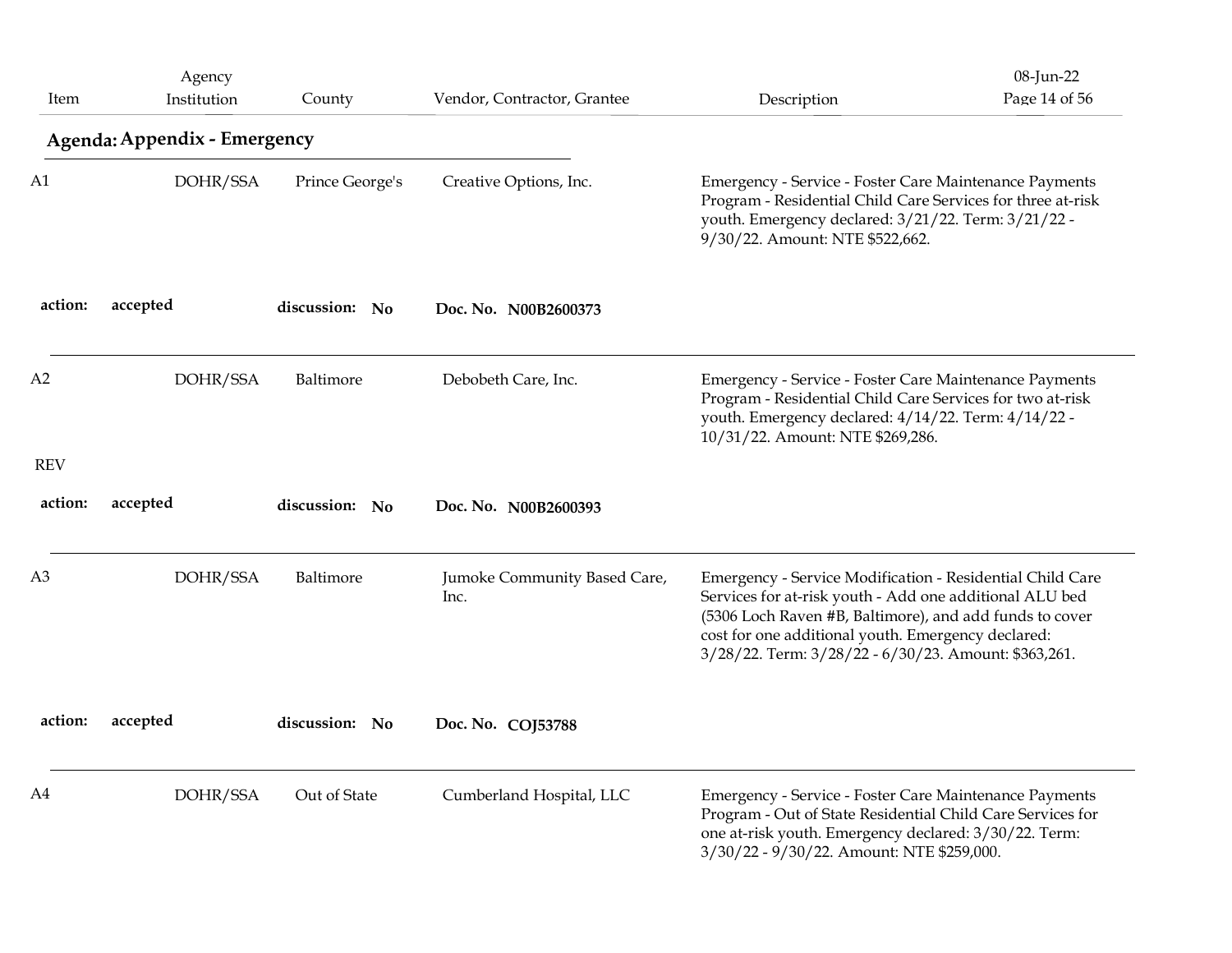| Item           | Agency<br>Institution | County         | Vendor, Contractor, Grantee                                | Description                                                                                                                                                                                                                                                                        | 08-Jun-22<br>Page 15 of 56 |
|----------------|-----------------------|----------------|------------------------------------------------------------|------------------------------------------------------------------------------------------------------------------------------------------------------------------------------------------------------------------------------------------------------------------------------------|----------------------------|
| action:        | accepted              | discussion: No | Doc. No. N00B2600369                                       |                                                                                                                                                                                                                                                                                    |                            |
| A <sub>5</sub> | DOHR/SSA              | Out of State   | SP Behavioral LLC (Sandy Pines<br><b>Treatment Center)</b> | Emergency - Service - Out of State Residential Child Care<br>Services for one at-risk youth. Emergency declared:<br>3/25/22. Term: 3/25/22 - 9/30/22. Amount: NTE \$117,420.                                                                                                       |                            |
| action:        | accepted              | discussion: No | Doc. No. N00B2600372                                       |                                                                                                                                                                                                                                                                                    |                            |
| A <sub>6</sub> | PS/NBCI               | Allegany       | Cornerstone Detention Products,<br>Inc.                    | Emergency - Maintenance - North Branch Correctional<br>Institution - Security electronic upgrades to Housing Units<br>#3 and #4 and the Emergency Generator Buildings, MCE<br>Building and MCE Tower. Emergency declared: 4/8/22.<br>Term: 180 Days from NTP. Amount: \$1,265,000. |                            |
| action:        | accepted              | discussion: No | Doc. No. Q00P2605536                                       |                                                                                                                                                                                                                                                                                    |                            |
| A7             | PS/MRDCC              | Baltimore      | Seymore Welding & Mechanical,<br>Inc.                      | Emergency - Maintenance - Maryland Reception,<br>Diagnostic and Classification Center - Replace 36<br>windows. Emergency declared: 3/28/22. Term: 30 Days<br>from NTP. Amount: \$76,700.                                                                                           |                            |
| action:        | accepted              | discussion: No | Doc. No. Q00P2605379                                       |                                                                                                                                                                                                                                                                                    |                            |
| A8             | $\rm{AGR}$            | Various        | Eastern Shore Forest Products, Inc.                        | Emergency - Service - Provide carbon services, including<br>transportation and delivery of mulch & wood grindings for<br>composting, in response to incidents of High Pathogenic                                                                                                   |                            |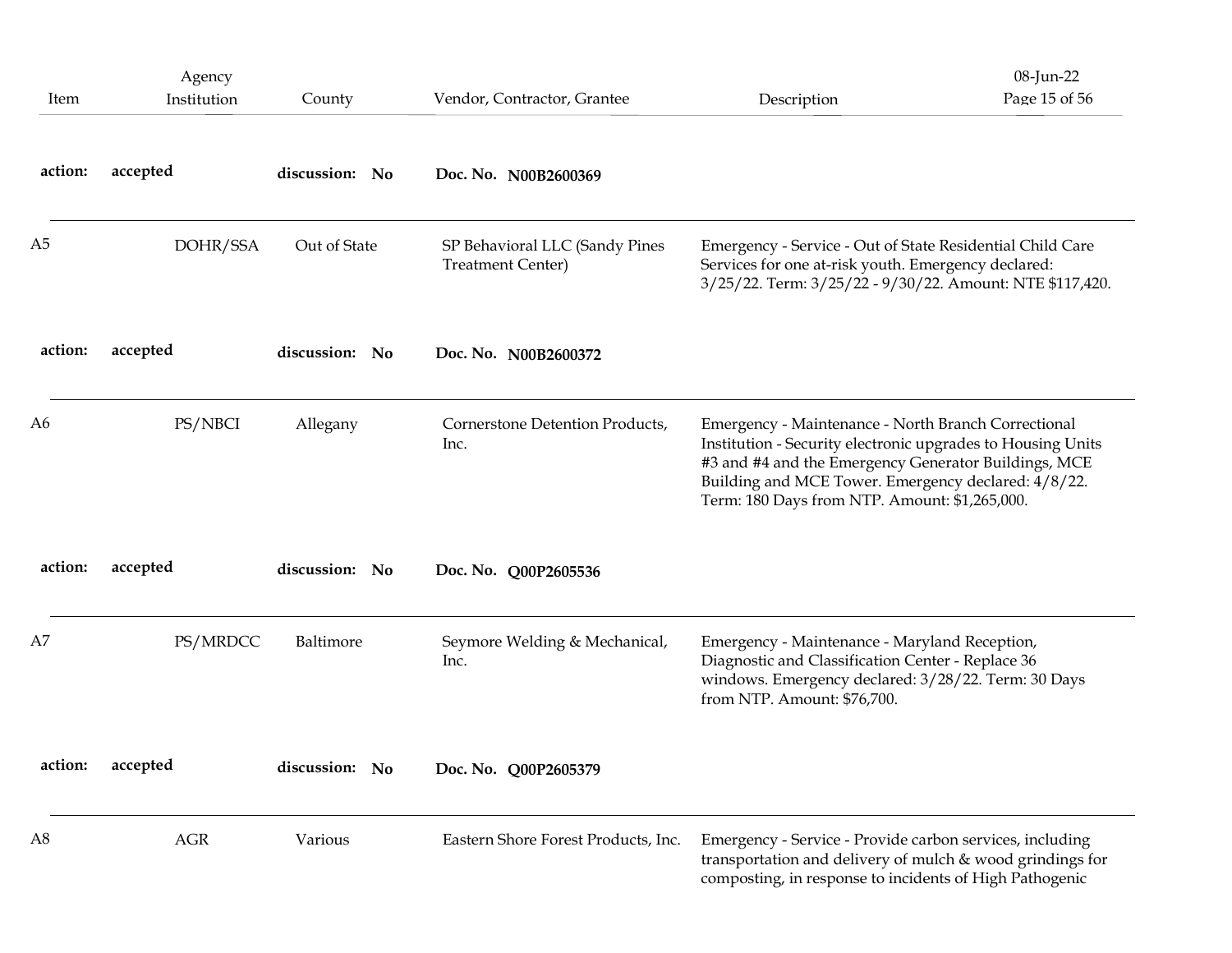| Item           | Agency<br>Institution | County         | Vendor, Contractor, Grantee | Description                                                                                                                                                                                                                                                                                                                                            | 08-Jun-22<br>Page 16 of 56 |
|----------------|-----------------------|----------------|-----------------------------|--------------------------------------------------------------------------------------------------------------------------------------------------------------------------------------------------------------------------------------------------------------------------------------------------------------------------------------------------------|----------------------------|
|                |                       |                |                             | Avian Influenza (HPAI) at several locations in Cecil and<br>Queen Anne's Counties. Emergency declared: 3/3/22.<br>Term: 3/7/22 - 6/7/22. Amount: \$1,181,345.                                                                                                                                                                                          |                            |
| action:        | accepted              | discussion: No | Doc. No. L00B2600003        |                                                                                                                                                                                                                                                                                                                                                        |                            |
| A <sub>9</sub> | <b>AGR</b>            | Various        | Lewis Environmental, Inc.   | Emergency - Service - Provide cleaning and<br>decontamination services in response to High Pathogenic<br>Avian Influenza (HPAI) incidents at several locations in<br>Cecil and Queen Anne's County. Emergency declared:<br>3/3/22. Term: 3/3/22 - 6/3/22. Amount: \$5,659,498.                                                                         |                            |
| action:        | accepted              | discussion: No | Doc. No. L00B2600002        |                                                                                                                                                                                                                                                                                                                                                        |                            |
| A10            | <b>AGR</b>            | Various        | Sherm's Catering            | Emergency - Service - Provide food services<br>(transportation and delivery of meals) to field workers in<br>response to a High Pathogenic Avian Influenza (HPAI)<br>incidents at several locations in Cecil and Queen Anne's<br>Counties. Emergency declared: 3/3/22. Term: 3/5/22 -<br>3/26/22. Amount: \$52,429.                                    |                            |
| action:        | accepted              | discussion: No | Doc. No. L00B260004         |                                                                                                                                                                                                                                                                                                                                                        |                            |
| A11            | <b>AGR</b>            | Various        | Messer, LLC                 | Emergency - Service - Provide liquid carbon dioxide (C02)<br>services, including transportation and delivery of liquid<br>C02 for euthanasia, in response to a High Pathogenic<br>Avian Influenza (HPAI) incidents at several locations in<br>Cecil and Queen Anne's Counties. Emergency declared:<br>3/3/22. Term: 3/4/22 - 6/4/22. Amount: \$92,000. |                            |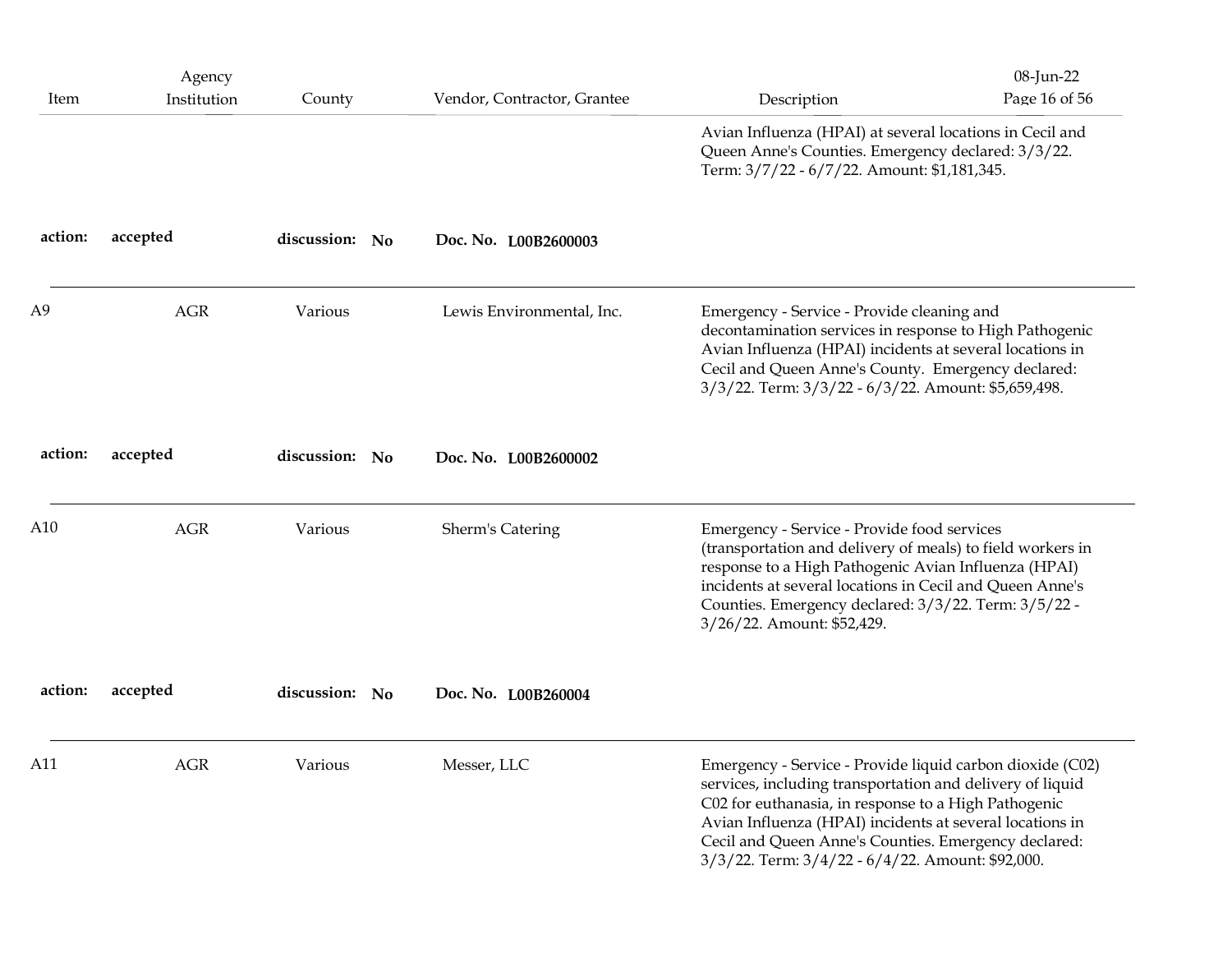|         | Agency                                                |                |                             |                                                                                                                                                                                        | 08-Jun-22     |
|---------|-------------------------------------------------------|----------------|-----------------------------|----------------------------------------------------------------------------------------------------------------------------------------------------------------------------------------|---------------|
| Item    | Institution                                           | County         | Vendor, Contractor, Grantee | Description                                                                                                                                                                            | Page 17 of 56 |
| action: | accepted                                              | discussion: No | Doc. No. L00P2600152        |                                                                                                                                                                                        |               |
|         | Agenda: Department of Natural Resources Real Property |                |                             |                                                                                                                                                                                        |               |
| 1Α      | DNR/POS                                               | Allegany       | <b>Allegany County</b>      | Program Open Space Local Share - Frost Elementary<br>School Playground - Install new playground equipment<br>and safety surfacing - Approve development project.<br>Amount: \$162,900. |               |
| action: | Approved                                              | discussion: No | Doc. No.                    |                                                                                                                                                                                        |               |
| 2Α      | DNR/LPPI                                              | Frederick      | City of Brunswick           | Local Parks and Playgrounds Infrastructure - Approve five<br>development projects. Amount: \$399,000.                                                                                  |               |
|         |                                                       |                |                             | 1. City Pool Park - Install new<br>playground equipment and safety<br>surfacing                                                                                                        | \$95,000.00   |
|         |                                                       |                |                             | 2. Kim Weddle Park - Install new<br>playground equipment and safety<br>surfacing                                                                                                       | \$99,000.00   |
|         |                                                       |                |                             | 3. Wenner Park - Install new<br>playground equipment and safety<br>surfacing                                                                                                           | \$100,000.00  |
|         |                                                       |                |                             | 4. Brunswick Sports Complex -<br>Nine-station portable restroom<br>trailer                                                                                                             | \$85,000.00   |
|         |                                                       |                |                             | 5. City Park - Gum Springs<br>footbridge replacement                                                                                                                                   | \$20,000.00   |
| action: | Approved                                              | discussion: No | Doc. No.                    |                                                                                                                                                                                        |               |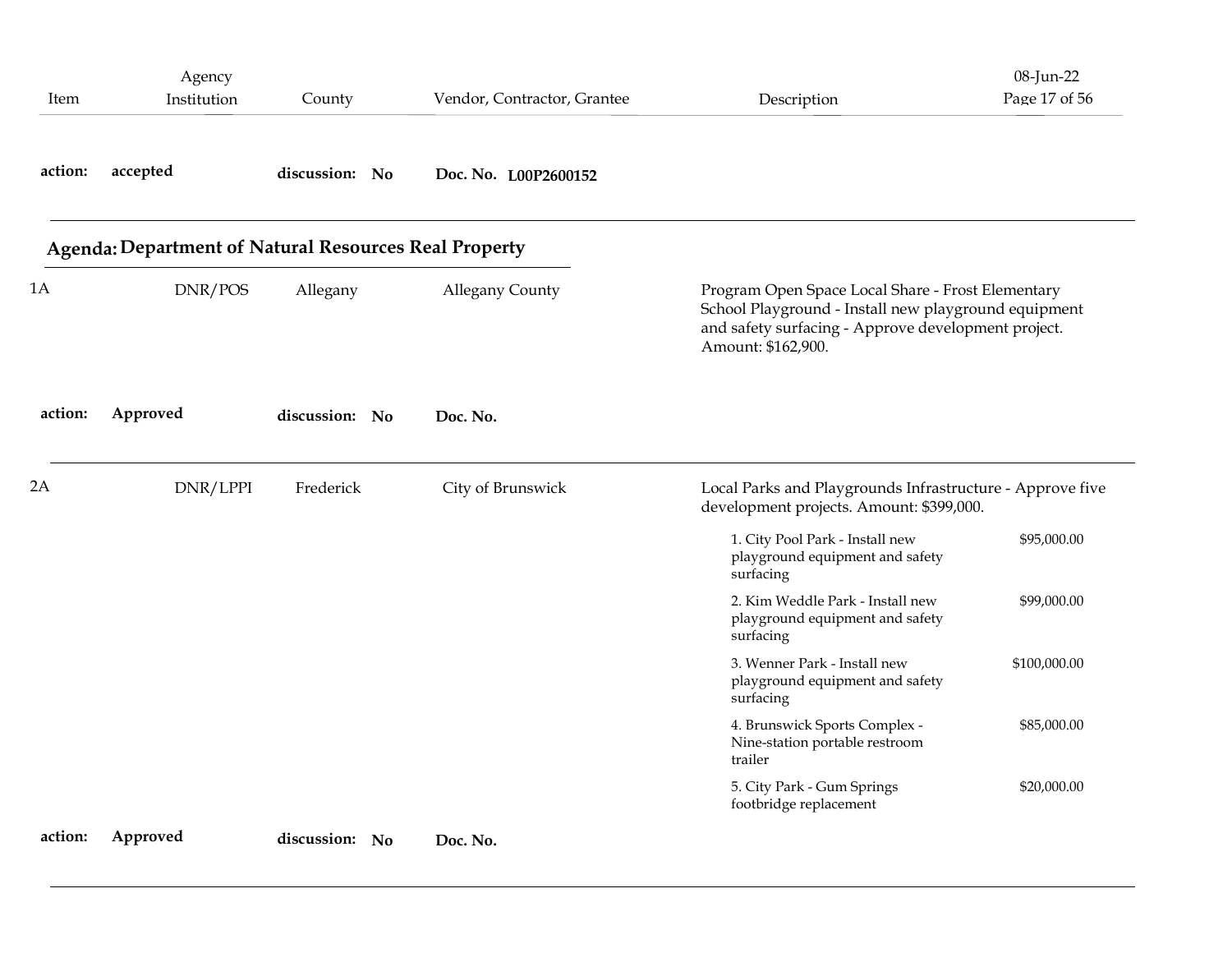| Item    | Agency<br>Institution | County          | Vendor, Contractor, Grantee      | 08-Jun-22<br>Page 18 of 56<br>Description                                                                                                                                                                                       |  |
|---------|-----------------------|-----------------|----------------------------------|---------------------------------------------------------------------------------------------------------------------------------------------------------------------------------------------------------------------------------|--|
| 3A      | DNR/POS               | Prince George's | M-NCPPC (Prince George's County) | Program Open Space Local Share - Western Branch Stream<br>Valley Park - Lake Arbor Golf Course Acquisition -<br>Approve 127.59 acre acquisition. Amount: \$509,450.                                                             |  |
| action: | Approved              | discussion: yes | Doc. No.                         |                                                                                                                                                                                                                                 |  |
| 4A      | DNR/POS               | St. Mary's      | St. Mary's County                | Program Open Space Local Share - 2027 Land<br>Preservation, Parks, and Recreation Plan - Approve<br>planning project. Amount: \$25,000.                                                                                         |  |
| action: | Approved              | discussion: No  | Doc. No.                         |                                                                                                                                                                                                                                 |  |
| 5A      | DNR/POS               | Baltimore       | Robert and Pauline Gallagher     | Program Open Space State Share - Acquire 6 acres,<br>improved, across from the Hammerman Area entrance of<br>Gunpowder Falls State Park (Gallagher property), to be<br>managed by the Maryland Park Service. Amount: \$583,000. |  |
| action: | Approved              | discussion: yes | Doc. No.                         |                                                                                                                                                                                                                                 |  |
| 6A      | DNR/POS               | Prince George's | Edwardo Grigsby                  | Program Open Space State Share - Acquire 6.86 acres,<br>unimproved, to be managed by the Maryland Forest<br>Service as an addition to Cedarville State Forest (Grigsby<br>property). Amount: \$82,000.                          |  |
| action: | Approved              | discussion: No  | Doc. No.                         |                                                                                                                                                                                                                                 |  |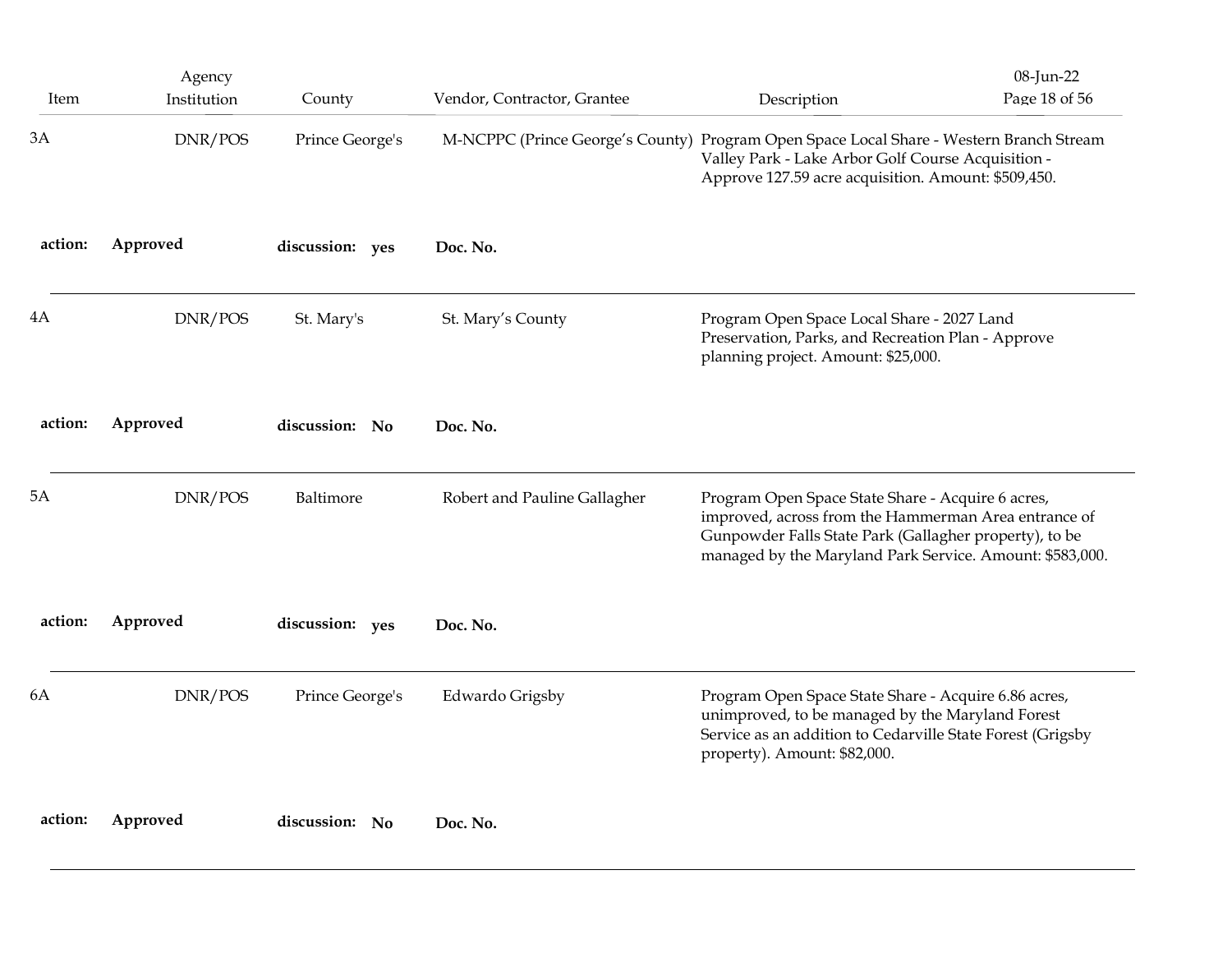| Item      | Agency<br>Institution | County         | Vendor, Contractor, Grantee          | 08-Jun-22<br>Page 19 of 56<br>Description                                                                                                                                                                                    |
|-----------|-----------------------|----------------|--------------------------------------|------------------------------------------------------------------------------------------------------------------------------------------------------------------------------------------------------------------------------|
| 7A        | DNR/RLP               | Somerset       | The Lower Shore Land Trust           | Rural Legacy Program - Dividing Creek Rural Legacy<br>Area - Acquire 60.70 acre conservation easement (Bishop<br>property), to be held by the DNR and the Lower Shore<br>Land Trust. Amount: \$139,580.                      |
| action:   | Approved              | discussion: No | Doc. No.                             |                                                                                                                                                                                                                              |
| <b>8A</b> | DNR/RLP               | Queen Anne's   | Queen Anne's County<br>Commissioners | Rural Legacy Program - Foreman Branch Rural Legacy<br>Area - Acquire 67.57 acre conservation easement (Davis<br>property), to be held by the DNR and the Queen Anne's<br>County Commissioners. Amount: \$282,349.            |
| action:   | Approved              | discussion: No | Doc. No.                             |                                                                                                                                                                                                                              |
| <b>9A</b> | DNR/RLP               | Baltimore      | The Manor Conservancy, Inc.          | Rural Legacy Program - Manor Rural Legacy Area -<br>Acquire 73.06 acre conservation easement (Kehoe<br>property) to be held by the DNR and The Manor<br>Conservancy, Inc. Amount: \$646,911.                                 |
| action:   | Approved              | discussion: No | Doc. No.                             |                                                                                                                                                                                                                              |
| 10A       | DNR/RLP               | Washington     |                                      | Washington County Commissioners Rural Legacy Program - Mid-Maryland Washington Rural<br>Legacy Area - Acquire 138.68 acre conservation easement<br>(Miller property), to be held by Washington County.<br>Amount: \$473,118. |
| action:   | Approved              | discussion: No | Doc. No.                             |                                                                                                                                                                                                                              |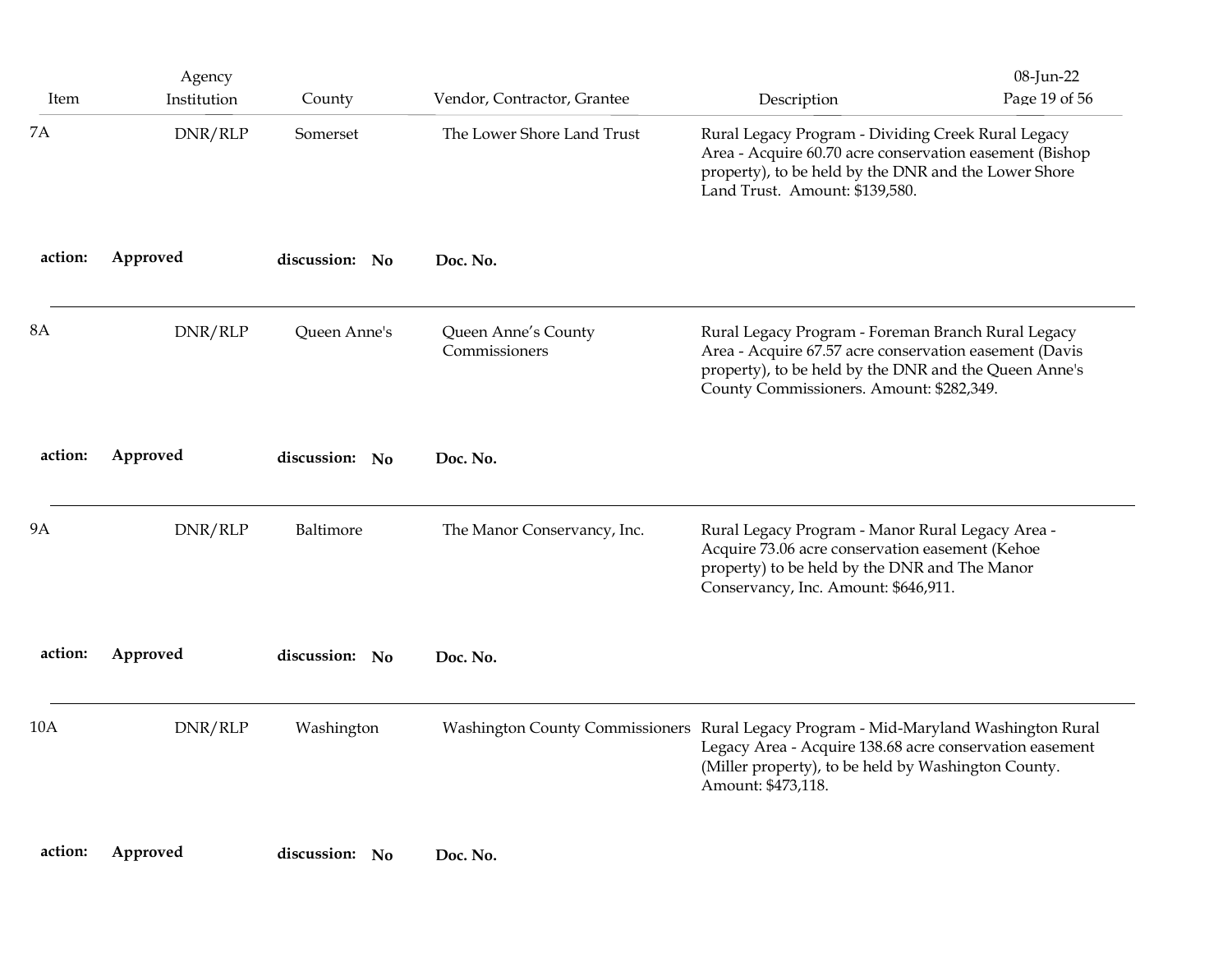| Item       | Agency<br>Institution                 | County          |         | Vendor, Contractor, Grantee    | Description                                                                                                                                                                                                                                                                               | 08-Jun-22<br>Page 20 of 56 |
|------------|---------------------------------------|-----------------|---------|--------------------------------|-------------------------------------------------------------------------------------------------------------------------------------------------------------------------------------------------------------------------------------------------------------------------------------------|----------------------------|
|            | Agenda: University System of Maryland |                 |         |                                |                                                                                                                                                                                                                                                                                           |                            |
| $1-GM$     | UMS/SGEF                              | Montgomery      |         | $\ddot{\phantom{0}}\cdot$      | General Miscellaneous - Approve use of general obligation<br>bond funding for six contracts. Amount: \$308,071.                                                                                                                                                                           |                            |
|            |                                       |                 |         | 1. Pasco Scientific            | Four (4) Comprehensive Materials<br><b>Testing Systems</b>                                                                                                                                                                                                                                | \$22,417.00                |
|            |                                       |                 |         | 2. VWR International, LLC      | Two (2) Thermolyne Benchtop<br>Muffle Furnaces                                                                                                                                                                                                                                            | \$11,365.00                |
|            |                                       |                 |         | 3. Amtek, Co., Inc.            | One (1) Amtek Creep Machine, and<br>related accessories                                                                                                                                                                                                                                   | \$34,049.00                |
|            |                                       |                 |         | 4. Amtek Co., Inc.             | One (1) Amtek Wind Tunnel<br><b>Starter Set</b>                                                                                                                                                                                                                                           | \$72,778.00                |
|            |                                       |                 |         | 5. Amtek Co., Inc.             | Amtek Fluid Bench and<br>Experiment Systems, related<br>accessories                                                                                                                                                                                                                       | \$60,443.00                |
|            |                                       |                 | Systems | 6. Diversified Educational     | Lab equipment and related<br>accessories                                                                                                                                                                                                                                                  | \$107,019.00               |
| action:    | Approved                              | discussion: No  |         | Doc. No.                       |                                                                                                                                                                                                                                                                                           |                            |
| $2-C-BP$   | UMS/UMCP                              | Prince George's |         |                                | The Whiting-Turner Contracting Co. Construction - Bid Package - Chemistry Building Wing 1<br>Replacement - Award Bid Package 4 of 4, includes the fit<br>out of third floor labs, HVAC work, the second elevator,<br>and lab equipment. Term: 78 months from NTP. Amount:<br>\$5,754,874. |                            |
| <b>REV</b> |                                       |                 |         |                                |                                                                                                                                                                                                                                                                                           |                            |
| action:    | Approved                              | discussion: No  |         | Doc. No.                       |                                                                                                                                                                                                                                                                                           |                            |
| $3-C-BP$   | UMS/BOW                               | Prince George's |         | Whiting Turner Contracting Co. | Construction - Bid Package - Communication Arts and<br>Humanities Building - Award Bid Package 2 of 4, includes<br>mechanical and plumbing, electrical, masonry, doors and                                                                                                                |                            |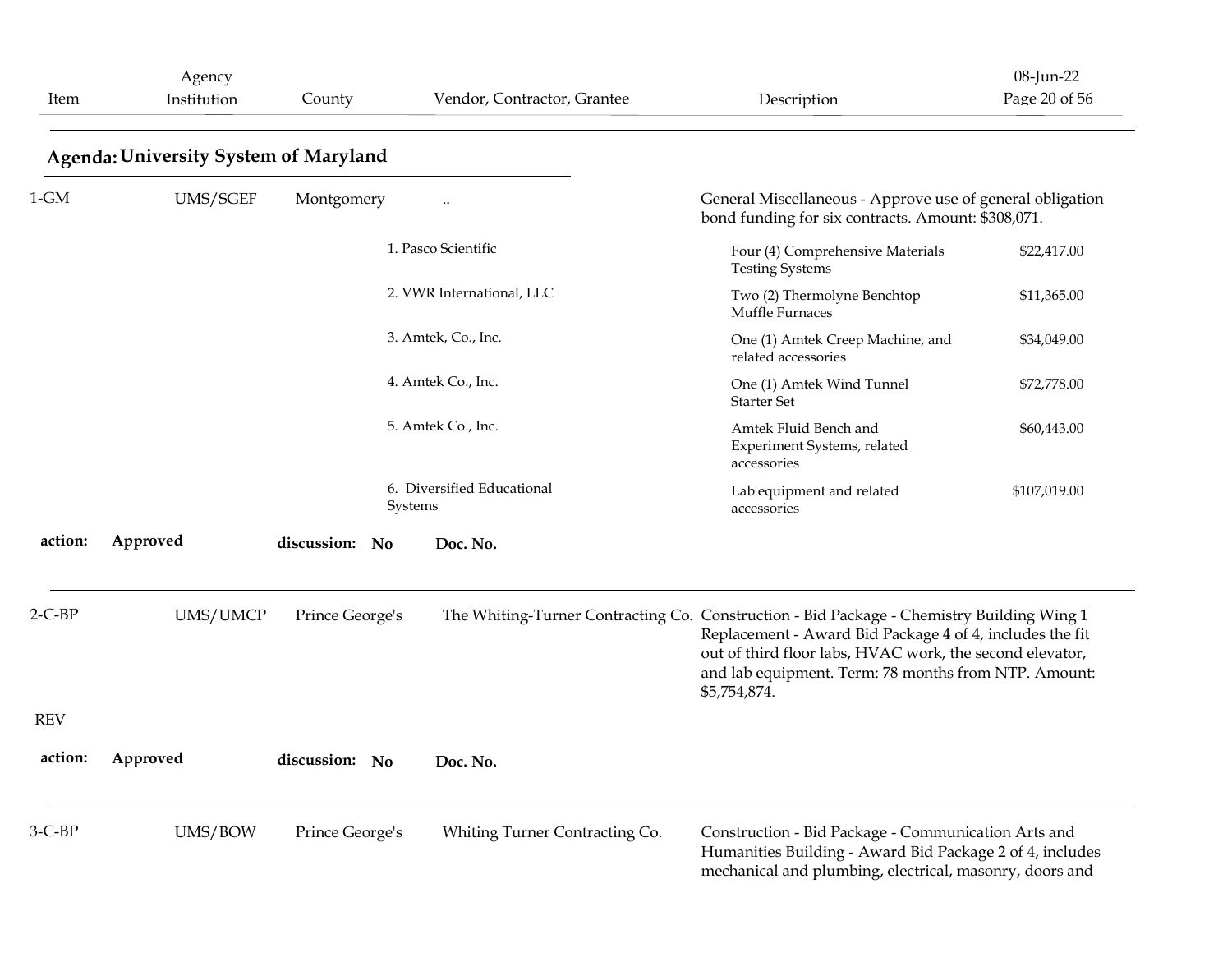| Item       | Agency<br>Institution | County                  | Vendor, Contractor, Grantee                                   | Description                                                                                                                                                                                                                                                                                                                                                                                                             | 08-Jun-22<br>Page 21 of 56 |
|------------|-----------------------|-------------------------|---------------------------------------------------------------|-------------------------------------------------------------------------------------------------------------------------------------------------------------------------------------------------------------------------------------------------------------------------------------------------------------------------------------------------------------------------------------------------------------------------|----------------------------|
|            |                       |                         |                                                               | windows, roofing, metals, sprinklers, security, and other<br>associated work. Term: 79 months from NTP. Amount:<br>\$80,858,501.                                                                                                                                                                                                                                                                                        |                            |
| <b>REV</b> |                       |                         |                                                               |                                                                                                                                                                                                                                                                                                                                                                                                                         |                            |
| action:    | Approved              | discussion: No          | Doc. No.                                                      |                                                                                                                                                                                                                                                                                                                                                                                                                         |                            |
| 4-C-OPTMOD | UMS/UMAB              | <b>Baltimore Region</b> | $\ddots$                                                      | Contruction Renewal Option/Modification - On-Call<br>General Contracting Services for the University of<br>Maryland Institutions in the Baltimore Region - (1)<br>Exercise second renewal option. Term: 9/1/22 - 8/31/23<br>(w/one 1-year renewal option remaining). Amount: NTE<br>\$45,000,000 and (2) Modify current term ending on<br>8/31/22 by increasing funding by \$15,000,000. Total<br>Amount: \$60,000,000. |                            |
|            |                       |                         | 1. Emjay Engineering &                                        |                                                                                                                                                                                                                                                                                                                                                                                                                         |                            |
|            |                       |                         | Construction Co., Inc.<br>2. Jeffrey Brown Contracting,       |                                                                                                                                                                                                                                                                                                                                                                                                                         |                            |
|            |                       | <b>LLC</b>              |                                                               |                                                                                                                                                                                                                                                                                                                                                                                                                         |                            |
|            |                       |                         | 3. Brawner Builders, Inc.                                     |                                                                                                                                                                                                                                                                                                                                                                                                                         |                            |
|            |                       |                         | 4. A.R. Marani, Inc.                                          |                                                                                                                                                                                                                                                                                                                                                                                                                         |                            |
|            |                       |                         | 5. Plano-Coudon, LLC                                          |                                                                                                                                                                                                                                                                                                                                                                                                                         |                            |
|            |                       |                         | 6. Henry H. Lewis Contractors,<br>LLC d/b/a Lewis Contractors |                                                                                                                                                                                                                                                                                                                                                                                                                         |                            |
| action:    | Approved              | discussion: No          | Doc. No.                                                      |                                                                                                                                                                                                                                                                                                                                                                                                                         |                            |
| $5-C$      | UMS/UMAB              | <b>Baltimore City</b>   | Highlander Contracting Company                                | Construction - Campus Electrical Distribution Upgrades,<br>Phase 3 - Installation of duct bank in the southern<br>quadrants of the UMB Campus between West Lombard St.<br>to the north and Pratt St. to the south. Term: 12 months<br>from NTP. Amount: \$5,072,286.                                                                                                                                                    |                            |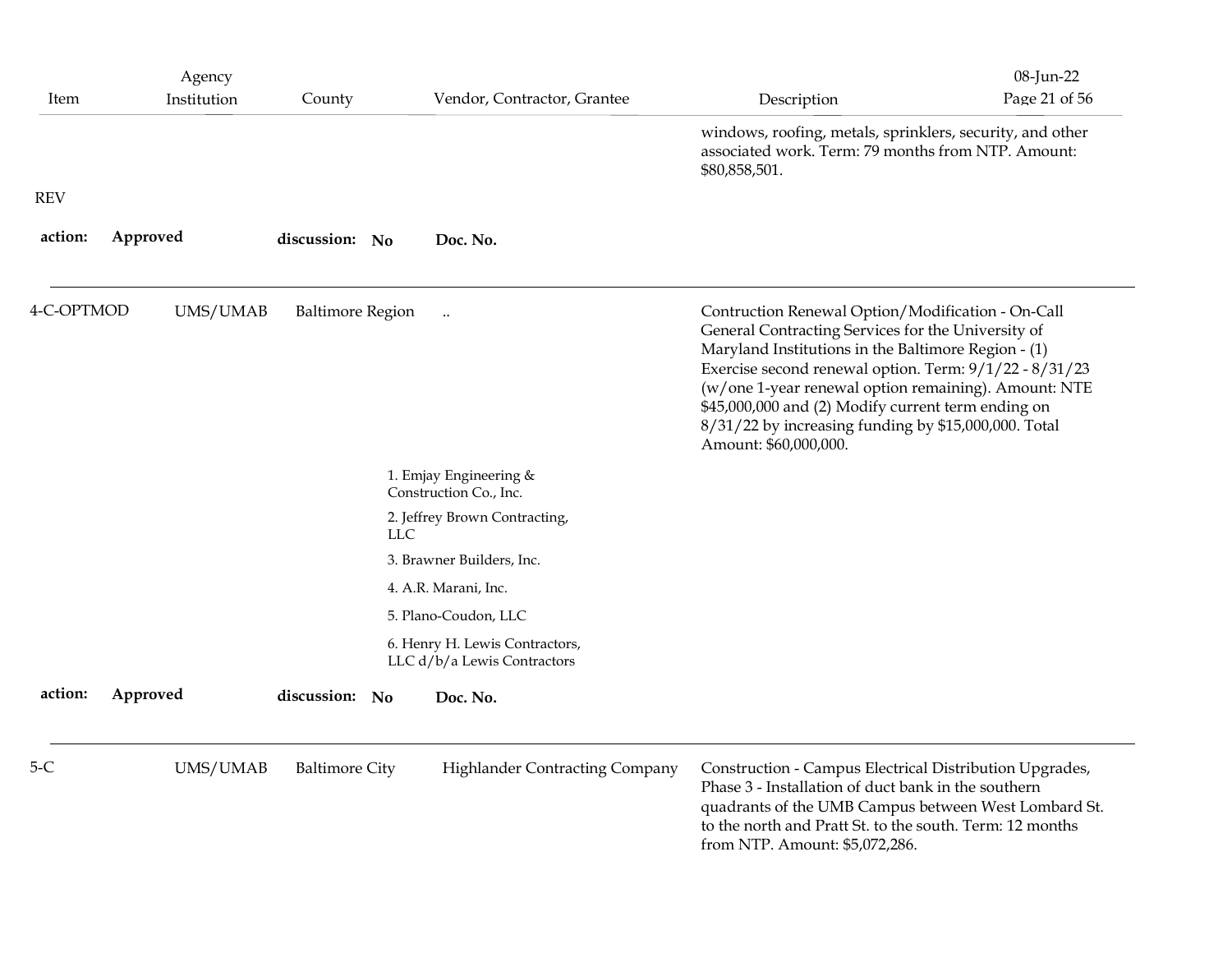| action: | Approved                                               | discussion: No | Doc. No. MAP6205028         |                                                                                                                                                                                                                                                                             |                            |
|---------|--------------------------------------------------------|----------------|-----------------------------|-----------------------------------------------------------------------------------------------------------------------------------------------------------------------------------------------------------------------------------------------------------------------------|----------------------------|
|         |                                                        |                |                             | and delivery of four (4) SICHARGE UC200 output power<br>control cabinets, eight (8) electric charging dispensers,<br>cable management system, and onsite training, for the<br>eight battery-electric parking shuttle buses. Term:<br>6/22/22 - 11/21/22. Amount: \$470,936. |                            |
| $1-E$   | <b>Agenda: Department of Transportation</b><br>DOT/MAA | Anne Arundel   | Siemens Industry, Inc.      | Equipment - BWI Thurgood Marshall Airport - Purchase                                                                                                                                                                                                                        |                            |
| action: | Approved                                               | discussion: No | Doc. No.                    |                                                                                                                                                                                                                                                                             |                            |
| $6-5$   | UMS/COP                                                | Baltimore      | EAB Global, Inc.            | Service - Recruitment and marketing services to support<br>the enrollment growth for Undergraduate and Graduate<br>Enrollment and Recruitment Services programs. Term:<br>7/1/22 - 6/30/27. Amount: \$3,979,150.                                                            |                            |
| action: | Approved                                               | discussion: No | Doc. No.                    |                                                                                                                                                                                                                                                                             |                            |
| Item    | Agency<br>Institution                                  | County         | Vendor, Contractor, Grantee | Description                                                                                                                                                                                                                                                                 | 08-Jun-22<br>Page 22 of 56 |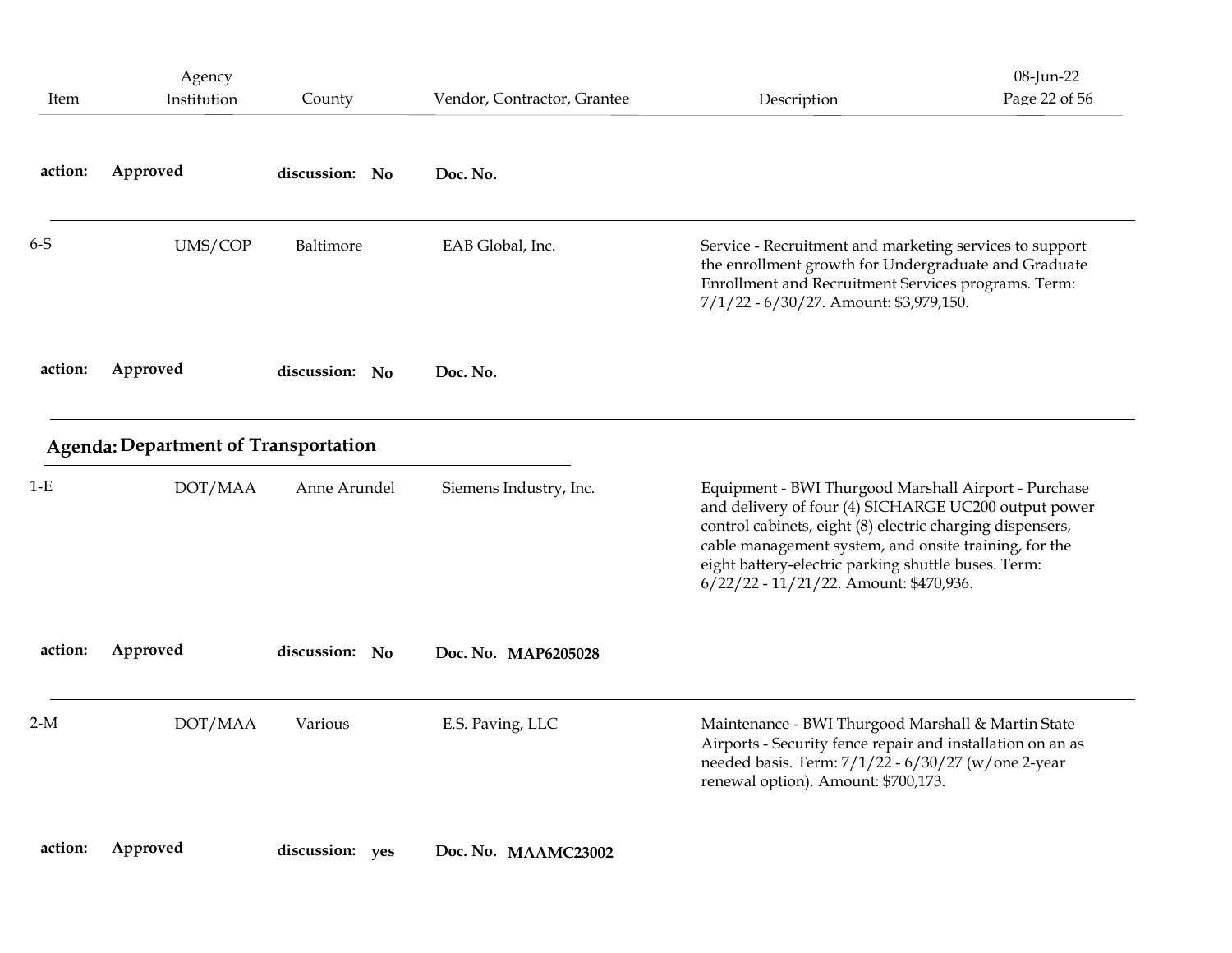| Item     | Agency<br>Institution | County         | Vendor, Contractor, Grantee                |            | Description                                                                                                                                                                                                                                                                                                                                         | 08-Jun-22<br>Page 23 of 56 |
|----------|-----------------------|----------------|--------------------------------------------|------------|-----------------------------------------------------------------------------------------------------------------------------------------------------------------------------------------------------------------------------------------------------------------------------------------------------------------------------------------------------|----------------------------|
| $3-M$    | DOT/MAA               | Baltimore      | Brown's Communications, Inc.               |            | Maintenance - Martin State Airport - Closed Circuit<br>Television (CCTV) system inspection, repair and<br>maintenance. Term: 7/1/22 - 6/30/27 (w/one 2-year<br>renewal option). Amount: \$496,694.                                                                                                                                                  |                            |
| action:  | Approved              | discussion: No | Doc. No. MAAMC23005                        |            |                                                                                                                                                                                                                                                                                                                                                     |                            |
| $4-M$    | DOT/MdTA              | Statewide      |                                            |            | Maintenance - HVAC Maintenance and Repairs for various<br>MDTA Facilities. Term: 7/1/22 - 6/30/25 (w/one 2-year<br>renewal option). Amount: NTE \$3,245,102.                                                                                                                                                                                        |                            |
|          |                       |                | 1. Electrical Automation<br>Services, Inc. | MT31450000 | (Southern Region)                                                                                                                                                                                                                                                                                                                                   | \$1,456,210.00             |
|          |                       |                | 2. Denver-Elek, Inc.                       | MT31550000 | (Northern/Central Region)                                                                                                                                                                                                                                                                                                                           | \$1,788,892.00             |
| action:  | Approved              | discussion: No | Doc. No.                                   |            |                                                                                                                                                                                                                                                                                                                                                     |                            |
| $5-GM$   | DOT/MPA               | Dorchester     | N/A                                        |            | General Miscellaneous - Smart Growth Priority Funding<br>Area Exception - Approve the Mid-Chesapeake Bay Island<br>Ecosystem Restoration project (a/k/a Mid-Bay), as a<br>transportation project outside of any Priority Funding<br>Area. The project will restore and protect the eroded James<br>and Barren Islands in western Dorchester County. |                            |
| action:  | Approved              | discussion: No | Doc. No.                                   |            |                                                                                                                                                                                                                                                                                                                                                     |                            |
| $6 - GM$ | DOT/MPA               | Talbot         | N/A                                        |            | General Miscellaneous - Smart Growth Priority Funding<br>Area Exception - Approve the Poplar Island<br>Restoration/Expansion Project as a transportation project<br>outside of any Priority Funding Area (also known as Paul                                                                                                                        |                            |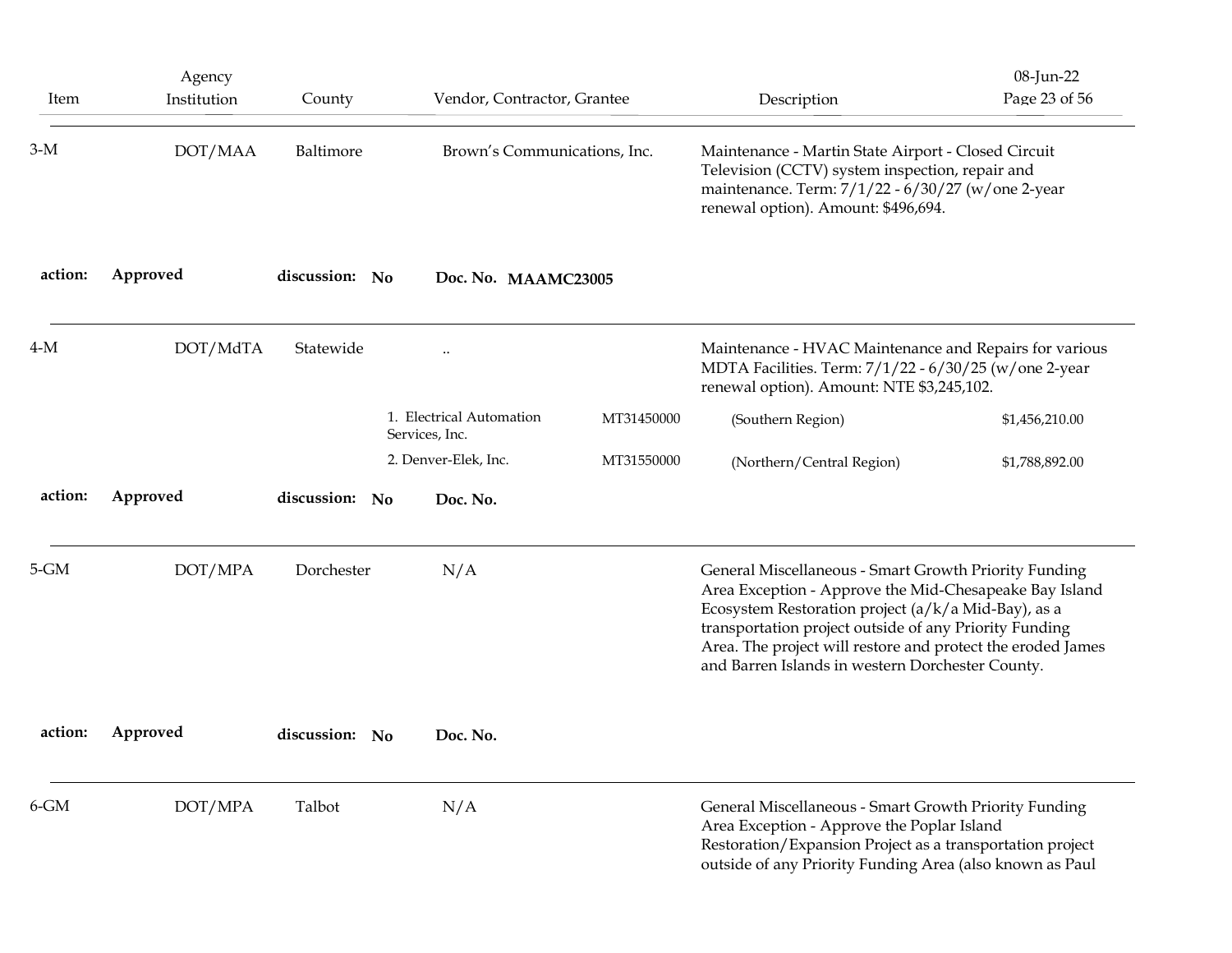|         | Agency      |                |             |                                                                                             |                                                                                                                                                                                                   | 08-Jun-22                                                                                                                                                                                                                             |
|---------|-------------|----------------|-------------|---------------------------------------------------------------------------------------------|---------------------------------------------------------------------------------------------------------------------------------------------------------------------------------------------------|---------------------------------------------------------------------------------------------------------------------------------------------------------------------------------------------------------------------------------------|
| Item    | Institution | County         |             | Vendor, Contractor, Grantee                                                                 | Description                                                                                                                                                                                       | Page 24 of 56<br>S. Sarbanes Ecosystem Restoration/Expansion Project).                                                                                                                                                                |
| action: | Approved    | discussion: No |             | Doc. No.                                                                                    |                                                                                                                                                                                                   |                                                                                                                                                                                                                                       |
| $7-AE$  | DOT/MTA     | Statewide      |             | $\ddotsc$                                                                                   | Architectural/Engineering - Two (2) of three (3) open-<br>ended contracts for construction management and<br>the MDOT MTA's multiple modes. Term: 6/23/22 -<br>6/22/27. Amount: NTE \$20,000,000. | inspection services for statewide construction projects for                                                                                                                                                                           |
|         |             |                |             | 1. Wallace, Montgomery &<br>AE20001B<br>Associates, LLP/Rummel,<br>Klepper & Kahl, LLP (JV) | (Contract B)                                                                                                                                                                                      | \$10,000,000.00                                                                                                                                                                                                                       |
|         |             |                | Inc. $(JV)$ | 2. AECOM Technical Services,<br>AE20001C<br>Inc./Stantec Consulting Services,               | (Contract C)                                                                                                                                                                                      | \$10,000,000.00                                                                                                                                                                                                                       |
| action: | Approved    | discussion: No |             | Doc. No.                                                                                    |                                                                                                                                                                                                   |                                                                                                                                                                                                                                       |
| $8-C$   | DOT/MTA     | Statewide      |             | Eastern Highway Specialist                                                                  | NTP. Amount: NTE \$1,658,636.                                                                                                                                                                     | Construction - Repair of bridge structures and culverts<br>with the MDOT MTA freight rail lines right-of-way located<br>in counties on the Eastern Shore of Maryland, Delaware,<br>and Central Maryland. Term: 350 Calendar Days from |
| action: | Approved    | discussion: No |             | Doc. No. T18750150                                                                          |                                                                                                                                                                                                   |                                                                                                                                                                                                                                       |
| 9-C-MOD | DOT/MTA     | Baltimore      |             | M & M Welding and Fabricators,<br>Inc.                                                      | Construction Modification - Bush Bus Division Main<br>boiler room. Term: No additional time. Amount: \$666,534.                                                                                   | Campus - Replacement of two (2) steam boilers - Increase<br>funds to furnish and install a gas booster in the Building 5                                                                                                              |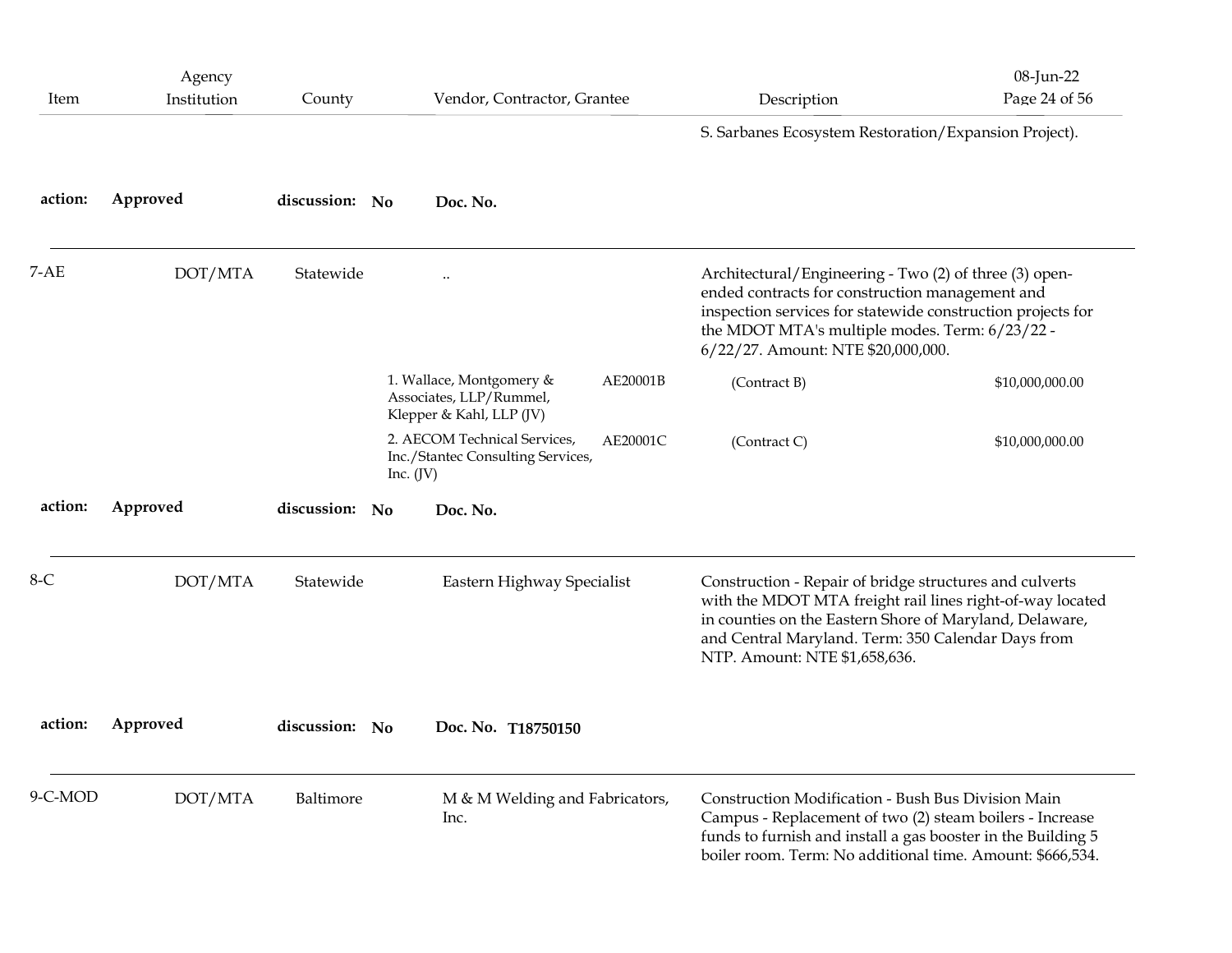|            |                       |                | 2. Wilson T. Ballard<br>SBCS2002D<br>Company/Greenman-Pedersen, | (Contract D)                                                                                                                                                                                            | \$6,500,000.00             |
|------------|-----------------------|----------------|-----------------------------------------------------------------|---------------------------------------------------------------------------------------------------------------------------------------------------------------------------------------------------------|----------------------------|
|            |                       |                | 1. AECOM Technical Services,<br>SBCS2002C<br>Inc.               | (Contract C)                                                                                                                                                                                            | \$6,500,000.00             |
| 12-AE      | DOT/SHA               | Statewide      | $\ddotsc$                                                       | Architectural/Engineering - Two (2) of eight (8) open-<br>ended, work-order based contracts providing Land<br>Surveying and Subsurface Utilities. Term: 6/23/22 -<br>6/22/27. Amount: NTE \$13,000,000. |                            |
| action:    | Approved              | discussion: No | Doc. No. VHQ22034C                                              |                                                                                                                                                                                                         |                            |
| 11-C       | DOT/MVA               | Anne Arundel   | <b>BoMark Electric</b>                                          | Construction - MVA Headquarters - Computer Room<br>Power System Upgrade. Term: 12 Months from NTP.<br>Amount: \$1,249,116.                                                                              |                            |
| action:    | Approved              | discussion: No | Doc. No. P5208858                                               |                                                                                                                                                                                                         |                            |
| <b>REV</b> |                       |                |                                                                 | \$222,300.                                                                                                                                                                                              |                            |
| $10-E$     | DOT/MTA               | Statewide      | Fireline Corporation                                            | Equipment - Bus Engine Fire Suppression System in 19<br>transit buses. Term: 6/23/22 - 6/22/23. Amount: NTE                                                                                             |                            |
| action:    | Approved              | discussion: No | Doc. No. CO396787                                               |                                                                                                                                                                                                         |                            |
| <b>REV</b> |                       |                |                                                                 |                                                                                                                                                                                                         |                            |
| Item       | Agency<br>Institution | County         | Vendor, Contractor, Grantee                                     | Description                                                                                                                                                                                             | 08-Jun-22<br>Page 25 of 56 |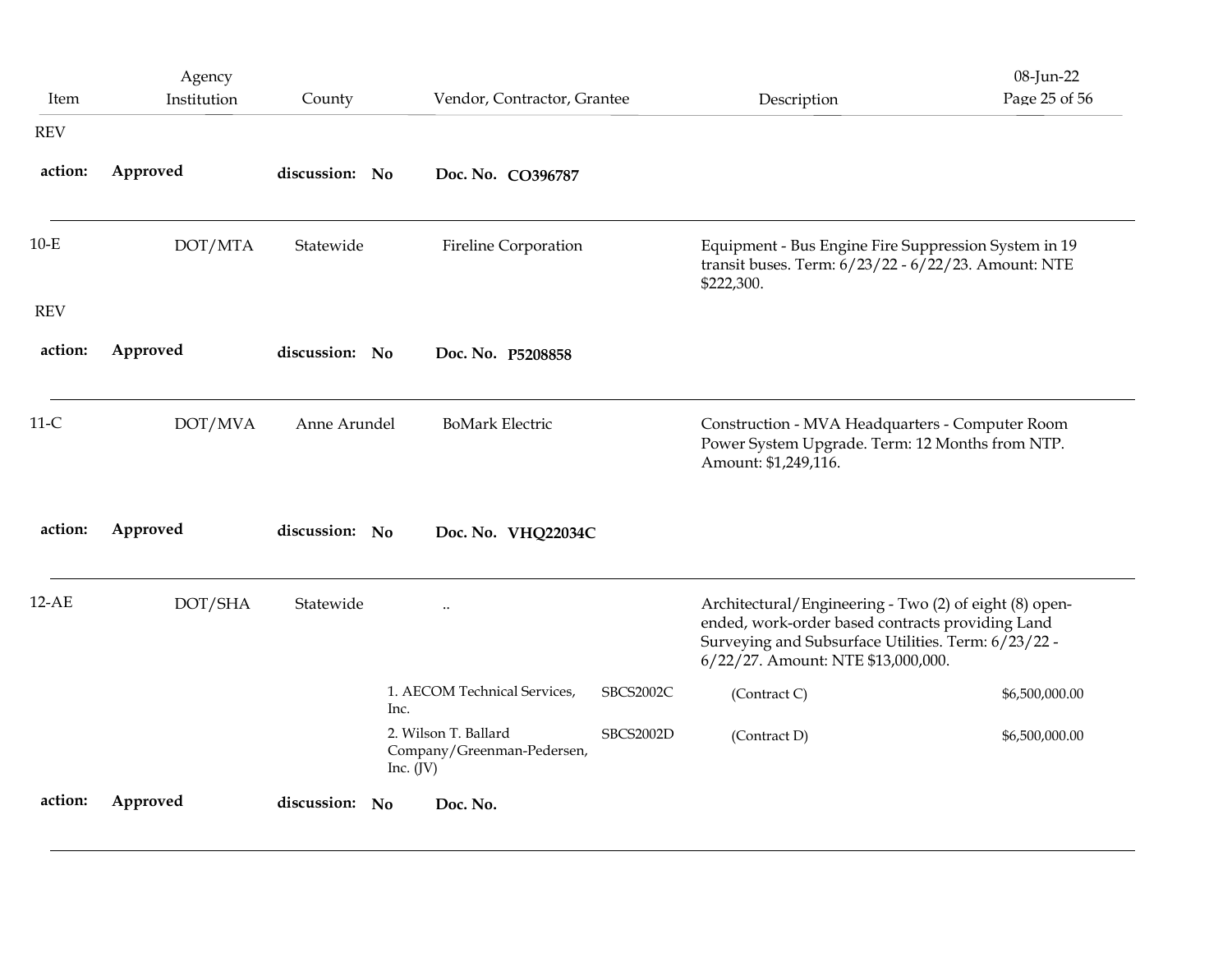|                 | Agency                 |                     | Vendor, Contractor, Grantee |                                                                                                                                                                                                                                                                                                                                                                 | 08-Jun-22<br>Page 26 of 56 |
|-----------------|------------------------|---------------------|-----------------------------|-----------------------------------------------------------------------------------------------------------------------------------------------------------------------------------------------------------------------------------------------------------------------------------------------------------------------------------------------------------------|----------------------------|
| Item<br>$13-AE$ | Institution<br>DOT/SHA | County<br>Statewide | Rummel, Klepper & Kahl, LLP | Description<br>Architectural/Engineering - One (1) of six (6) open-ended,<br>work-order based contracts for Traffic Engineering and<br>Design Services. Term: 6/23/22 - 6/22/27. Amount: NTE<br>\$8,000,000.                                                                                                                                                    |                            |
| action:         | Approved               | discussion: No      | Doc. No. SBCS2013A          |                                                                                                                                                                                                                                                                                                                                                                 |                            |
| $14-AE$         | DOT/SHA                | Statewide           | Mead & Hunt, Inc.           | Architectural/Engineering - One (1) of five (5) open-ended,<br>work-order based contracts providing Transportation<br>Systems Management and Operations, Active Traffic<br>Management, Integrated Corridor Management, &<br>Connected and Automated Transportation Systems Design<br>& Technical Services. Term: 6/23/22 - 6/22/27. Amount:<br>NTE \$5,000,000. |                            |
| action:         | Approved               | discussion: No      | Doc. No. SBCS2109C          |                                                                                                                                                                                                                                                                                                                                                                 |                            |
| $15-M$          | DOT/SHA                | Montgomery          | Landsdown Tree Service, LLC | Maintenance - Full-width litter pick-up (5 person crew) at<br>various locations for the Gaithersburg Shop Area. Term:<br>6/23/22 - 12/31/24. Amount: NTE \$422,000.                                                                                                                                                                                             |                            |
| action:         | Approved               | discussion: yes     | Doc. No. 432MGF1424         |                                                                                                                                                                                                                                                                                                                                                                 |                            |
| $16-M$          | DOT/SHA                | Various             | Lighting Maintenance, Inc.  | Maintenance - Maintenance and repair of highway lighting<br>at various locations in Carroll and Frederick Counties.<br>Term: 6/23/22 - 12/31/24. Amount: NTE \$1,111,169.                                                                                                                                                                                       |                            |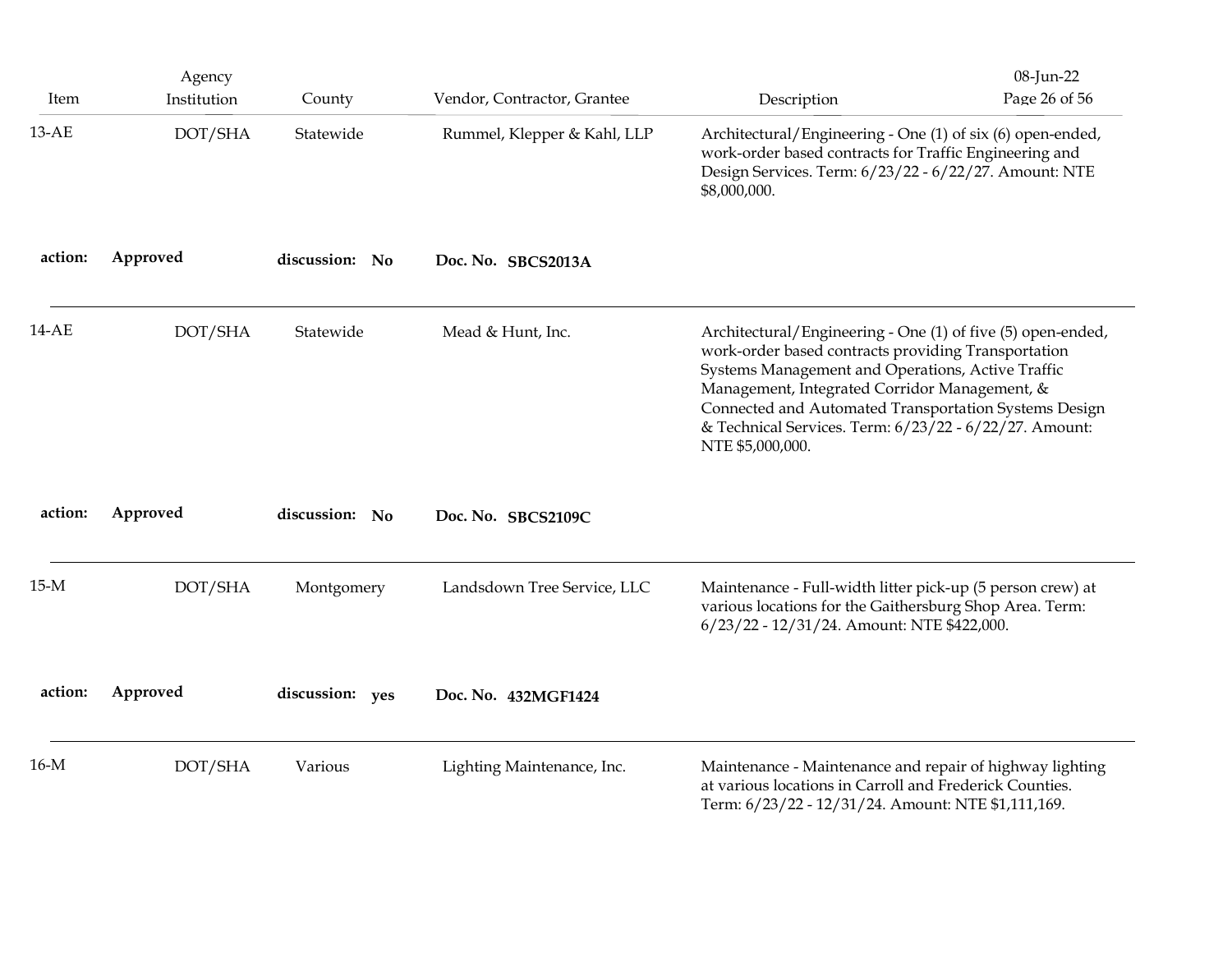| Item      | Agency<br>Institution | County          | Vendor, Contractor, Grantee                                         | Description                                                                                                                                                                                                                                                                                                             | 08-Jun-22<br>Page 27 of 56 |
|-----------|-----------------------|-----------------|---------------------------------------------------------------------|-------------------------------------------------------------------------------------------------------------------------------------------------------------------------------------------------------------------------------------------------------------------------------------------------------------------------|----------------------------|
| action:   | Approved              | discussion: No  | Doc. No. 528CF71424                                                 |                                                                                                                                                                                                                                                                                                                         |                            |
| $17 - RP$ | DOT/SHA               | Montgomery      | Montgomery County, Maryland, a<br>body corporate and politic        | Real Property - Approve corrective road conveyance deed<br>to correct the area transferred subject to an amended Road<br>Transfer Agreement (Prior Item: MDOT 12-RP, 9/20/17),<br>(MD 187/Old Georgetown Rd., from Executive Blvd. to<br>MD 355/Rockville Pike, for a total distance of 0.28 miles).<br>Amount: \$1.00. |                            |
| action:   | Approved              | discussion: No  | Doc. No.                                                            |                                                                                                                                                                                                                                                                                                                         |                            |
| 18-RP     | DOT/SHA               | Prince George's | Largo Land Development<br>Company, LLC, Largo Senior<br>Living, LLC | Real Property - Easement - Approve release of 0.13 acre<br>Perpetual Drainage Easement back to the donor, as it is<br>excess to the agency's needs (.50 mile east of the I-495/MD<br>214 interchange in Largo). Amount: \$500.                                                                                          |                            |
| action:   | Approved              | discussion: No  | Doc. No.                                                            |                                                                                                                                                                                                                                                                                                                         |                            |
| 19-RP     | DOT/SHA               | Frederick       | Chaos Properties, LLC                                               | Real Property - Easement - Approve release of a 100 ft.<br>snow fence easement to the adjoining owner (Former<br>Walkersville Development Corp. property, near<br>intersection of MD 194 and W. Crum Rd., Walkersville).<br>Revenue Amount: \$500.                                                                      |                            |
| action:   | Approved              | discussion: No  | Doc. No.                                                            |                                                                                                                                                                                                                                                                                                                         |                            |
| $20-RP$   | DOT/SHA               | Worcester       | Two Farms, Inc., a Maryland<br>corporation                          | Real Property - Access Break - Approve releasing a 135 ft.<br>access control to the adjoining owner (Former Milton Jones                                                                                                                                                                                                |                            |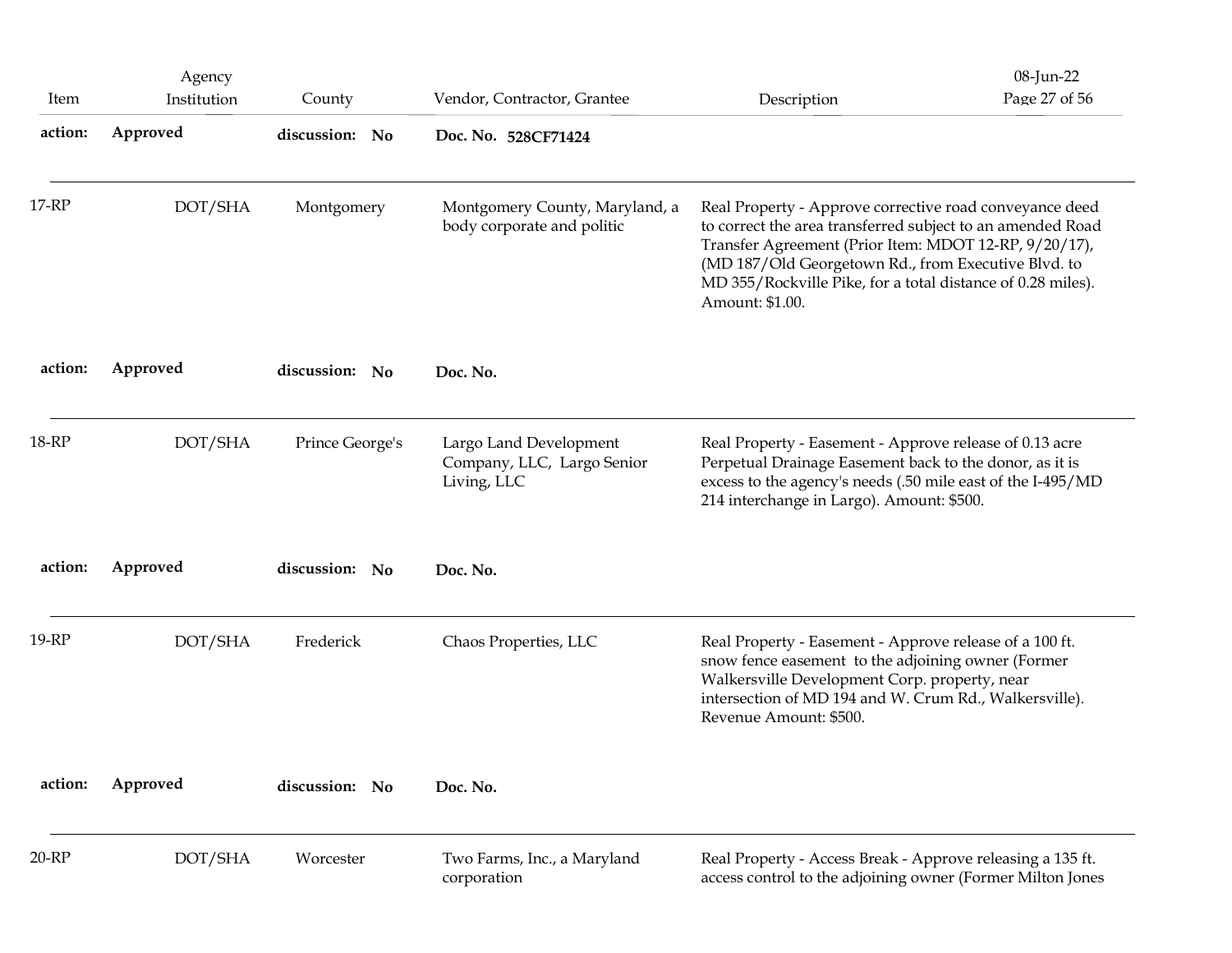| Item       | Agency<br>Institution | County         | Vendor, Contractor, Grantee             | Description                                                                                                                                                                                                                                                                                                                            | 08-Jun-22<br>Page 28 of 56 |
|------------|-----------------------|----------------|-----------------------------------------|----------------------------------------------------------------------------------------------------------------------------------------------------------------------------------------------------------------------------------------------------------------------------------------------------------------------------------------|----------------------------|
|            |                       |                |                                         | property, 300 ft. north of the MD 589 & Cathell Rd.<br>intersection, Ocean Pines). Revenue Amount: \$85,000.                                                                                                                                                                                                                           |                            |
| action:    | Approved              | discussion: No | Doc. No.                                |                                                                                                                                                                                                                                                                                                                                        |                            |
| 21-M-MOD   | <b>DOT</b>            | Anne Arundel   | AAA Complete Building Services,<br>Inc. | Maintenance Modification - The Secretary's Office - MDOT<br>Headquarters, Hanover - Facility management,<br>maintenance, and preventive maintenance, security<br>services, and snow, ice, sleet removal services - Extend<br>term and add funds. Term: $8/1/22 - 7/31/23$ . Amount:<br>\$704,681.                                      |                            |
| <b>REV</b> |                       |                |                                         |                                                                                                                                                                                                                                                                                                                                        |                            |
| action:    | Approved              | discussion: No | Doc. No.                                |                                                                                                                                                                                                                                                                                                                                        |                            |
| $22-C$     | DOT/MAA               | Anne Arundel   | P. Flanigan & Sons                      | Construction - BWI Thurgood Marshall Airport - Approve<br>task order under previously approved Master Contract<br>[Comprehensive Paving Improvements 2019 at BWI<br>Thurgood Marshall and Martin State Airports] -<br>Resurfacing Taxilane AA between Concourse E and Cargo<br>Area ramps. Term: 6/23/22 - 7/25/22. Amount: \$778,693. |                            |
| action:    | Approved              | discussion: No | Doc. No.                                |                                                                                                                                                                                                                                                                                                                                        |                            |
| 23-GM      | DOT/MTA               | Various        |                                         | General Miscellaneous - Approve award of two Task<br>Orders under previously approved Master Contract<br>[Ancillary Repair & Maintenance of Communication &<br>Security Systems, Rail Signals, Rolling Stock & Associated<br>Equipment]. Amount: \$535,372.                                                                            |                            |
|            |                       | Baltimore      | 1.1 Brawner Builders, Inc.              | Warren Road Central Instrument                                                                                                                                                                                                                                                                                                         | \$249,195.00               |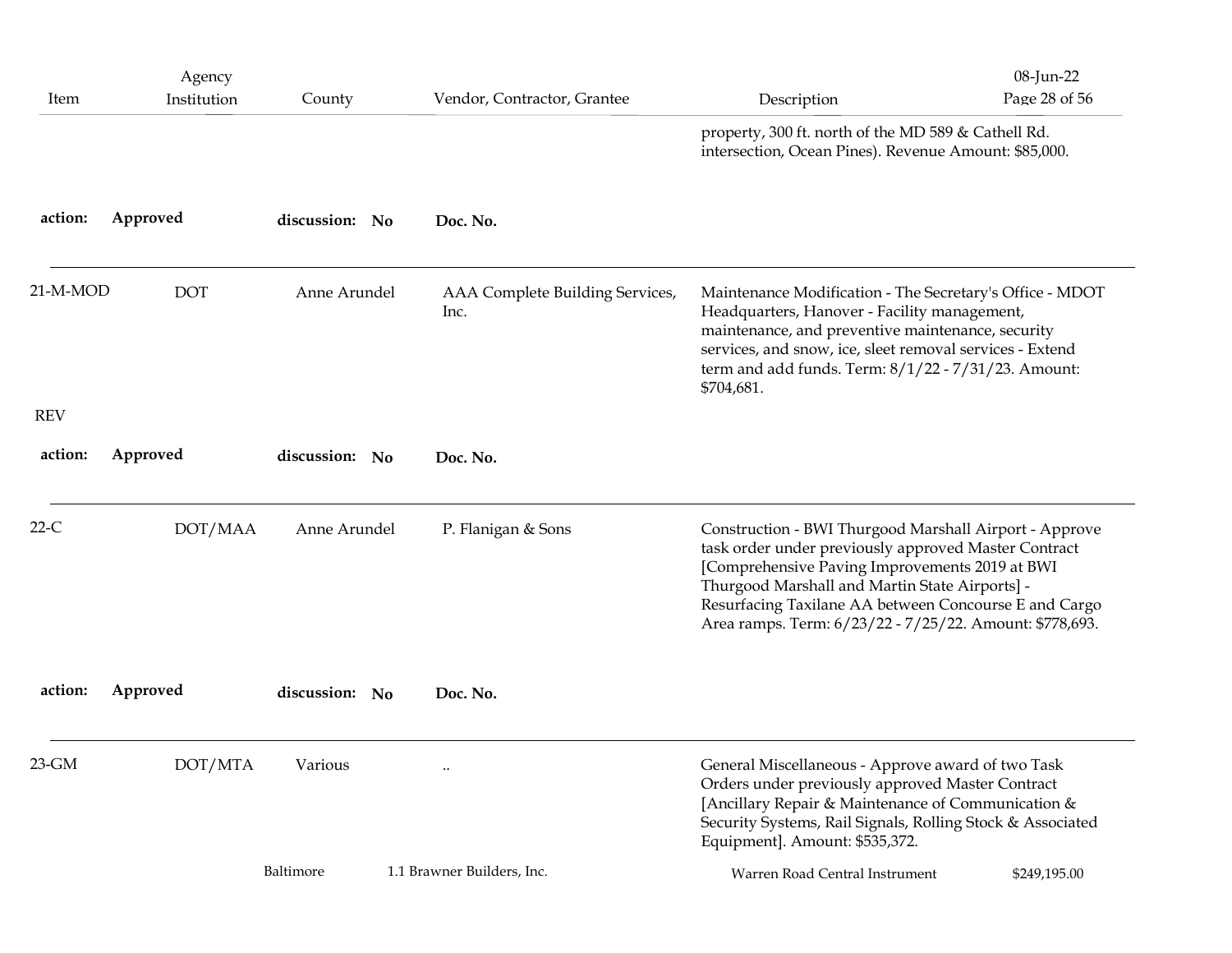| Item           | Agency<br>Institution                         | County                | Vendor, Contractor, Grantee                                     | Description                                                                                                                                                                                                                                                            | 08-Jun-22<br>Page 29 of 56 |
|----------------|-----------------------------------------------|-----------------------|-----------------------------------------------------------------|------------------------------------------------------------------------------------------------------------------------------------------------------------------------------------------------------------------------------------------------------------------------|----------------------------|
|                |                                               |                       |                                                                 | House - 5kV Utility Replacement -<br>New electrical equipment to<br>replace the Light Rail train control<br>signal power system which runs<br>signal lights and crossing gates at<br>Warren Road. Term: 365 Days<br>from NTP                                           |                            |
|                |                                               | Baltimore             | 1.2 Mona Electric Group, Inc.                                   | Hunt Valley Central Instrument<br>House 5kV Utility Replacement -<br>Construct new electrical equipment<br>to replace the Light Rail train<br>control signal power system which<br>runs signal lights and crossing<br>gates at Hunt Valley. Term: 365<br>Days from NTP | \$286,177.00               |
| action:        | Approved                                      | discussion: No        | Doc. No.                                                        |                                                                                                                                                                                                                                                                        |                            |
|                |                                               |                       |                                                                 |                                                                                                                                                                                                                                                                        |                            |
|                | <b>Agenda: Department of General Services</b> |                       |                                                                 |                                                                                                                                                                                                                                                                        |                            |
|                | <b>DGS</b>                                    | <b>Baltimore City</b> | Board of Trustees of the<br>Chesapeake Shakespeare Company      | Grant - Chesapeake Shakespeare Company's Downtown<br>Theatre - Enter into a grant agreement. Amount: \$200,000.                                                                                                                                                        |                            |
| action:        | Approved                                      | discussion: No        | Doc. No.                                                        |                                                                                                                                                                                                                                                                        |                            |
| 1-CGL<br>2-CGL | <b>DGS</b>                                    | <b>Baltimore City</b> | Board of Directors of the Belair-<br>Edison Neighborhoods, Inc. | Grant - Belair-Edison Neighborhoods, Inc. - Commercial<br>properties in the Belair-Edison community - Enter into a<br>grant agreement. Amount: \$200,000.                                                                                                              |                            |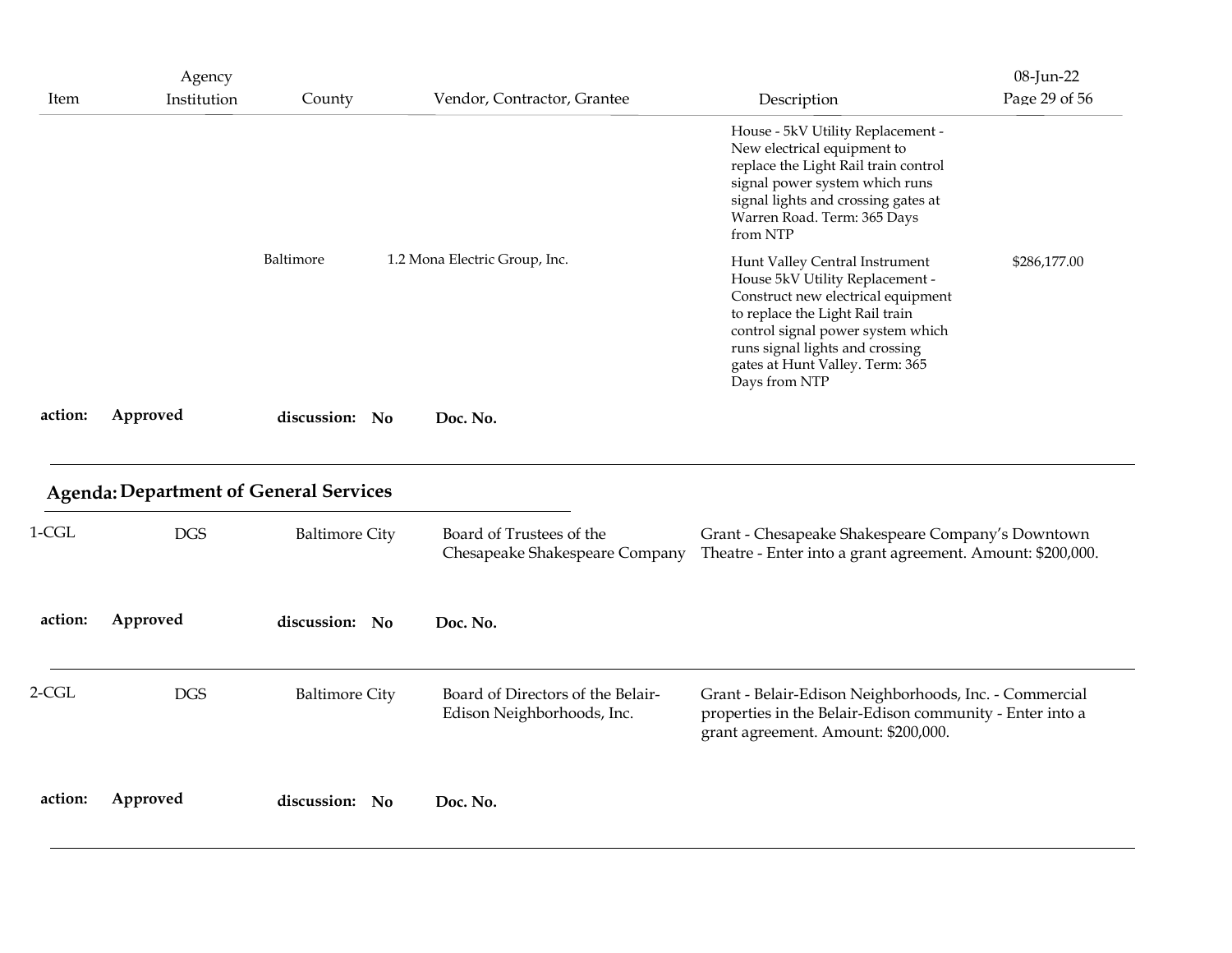| Item     | Agency<br>Institution | County                | Vendor, Contractor, Grantee                                                                         | Description                                                                                                            | 08-Jun-22<br>Page 30 of 56 |
|----------|-----------------------|-----------------------|-----------------------------------------------------------------------------------------------------|------------------------------------------------------------------------------------------------------------------------|----------------------------|
| $3-CGL$  | $_{\rm DGS}$          | Anne Arundel          | Board of Directors of the Anne<br>Arundel County Historical Society,<br>Inc.                        | Grant - Benson-Hammond House - Enter into grant<br>agreements. Amount: \$100,000.                                      |                            |
| action:  | Approved              | discussion: No        | Doc. No.                                                                                            |                                                                                                                        |                            |
| $4$ -CGL | $_{\rm DGS}$          | Montgomery            | Board of Commissioners of the<br>Housing Opportunities<br><b>Commission of Montgomery</b><br>County | Grant - Sandy Spring Meadow Basketball Court - Enter<br>into a grant agreement. Amount: \$7,000.                       |                            |
| action:  | Approved              | discussion: No        | Doc. No.                                                                                            |                                                                                                                        |                            |
| 5-CGL    | $_{\rm DGS}$          | Cecil                 | Board of Directors of Bainbridge<br>Development Corporation                                         | Grant - Bainbridge Naval Training Center Site<br>Redevelopment - Enter into a grant agreement. Amount:<br>\$1,500,000. |                            |
| action:  | Approved              | discussion: No        | Doc. No.                                                                                            |                                                                                                                        |                            |
| $6$ -CGL | $\rm{DGS}$            | <b>Baltimore City</b> | Board of Directors of the National<br>Aquarium in Baltimore, Inc.                                   | Grant - National Aquarium in Baltimore - Enter into a<br>grant agreement. Amount: \$2,000,000.                         |                            |
| action:  | Approved              | discussion: No        | Doc. No.                                                                                            |                                                                                                                        |                            |
| 7-CGL    | $_{\rm DGS}$          | Prince George's       | Maryland-National Capital Park<br>and Planning Commission                                           | Grant - Allentown Splash, Tennis, and Fitness Park - Enter<br>into a grant agreement. Amount: \$150,000.               |                            |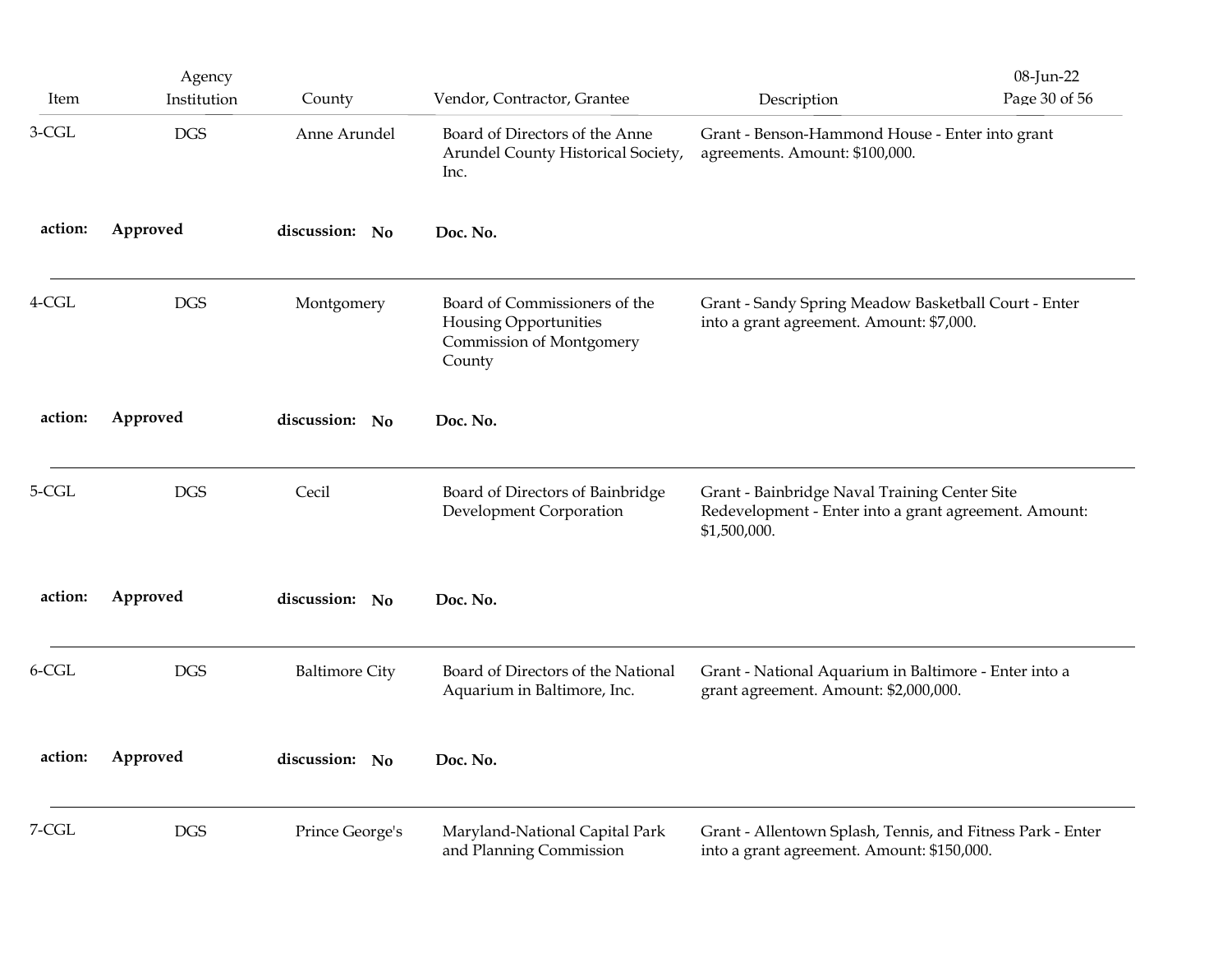| Item       | Agency<br>Institution | County                | Vendor, Contractor, Grantee                                | Description                                                                                                                        | 08-Jun-22<br>Page 31 of 56 |  |
|------------|-----------------------|-----------------------|------------------------------------------------------------|------------------------------------------------------------------------------------------------------------------------------------|----------------------------|--|
| <b>REV</b> |                       |                       |                                                            |                                                                                                                                    |                            |  |
| action:    | Approved              | discussion: No        | Doc. No.                                                   |                                                                                                                                    |                            |  |
| $8-CGL$    | <b>DGS</b>            | <b>Baltimore City</b> | McElderry Park Community<br>Association                    | Grant - McElderry Park Resource Center - Enter into a<br>grant agreement. Amount: \$75,000.                                        |                            |  |
| action:    | Approved              | discussion: No        | Doc. No.                                                   |                                                                                                                                    |                            |  |
| $9-CGL$    | <b>DGS</b>            | Baltimore             | Board of Trustees of St. Luke's<br>United Methodist Church | Grant - St. Luke's Affordable House Project - St. Luke's<br>housing facility - Enter into a grant agreement. Amount:<br>\$100,000. |                            |  |
| action:    | Approved              | discussion: No        | Doc. No.                                                   |                                                                                                                                    |                            |  |
| $10$ -CGL  | $\rm{DGS}$            | Montgomery            | Commissioners of the Town of<br>Brookeville                | Grant - Town of Brookeville Road Improvements - Enter<br>into a grant agreement. Amount: \$200,000.                                |                            |  |
| action:    | Approved              | discussion: No        | Doc. No.                                                   |                                                                                                                                    |                            |  |
| $11$ -CGL  | <b>DGS</b>            | St. Mary's            | County Commissioners of St.<br>Mary's County               | Grant - St. Mary's County Sports Complex - Enter into a<br>grant agreement. Amount: \$150,000.                                     |                            |  |
| action:    | Approved              | discussion: No        | Doc. No.                                                   |                                                                                                                                    |                            |  |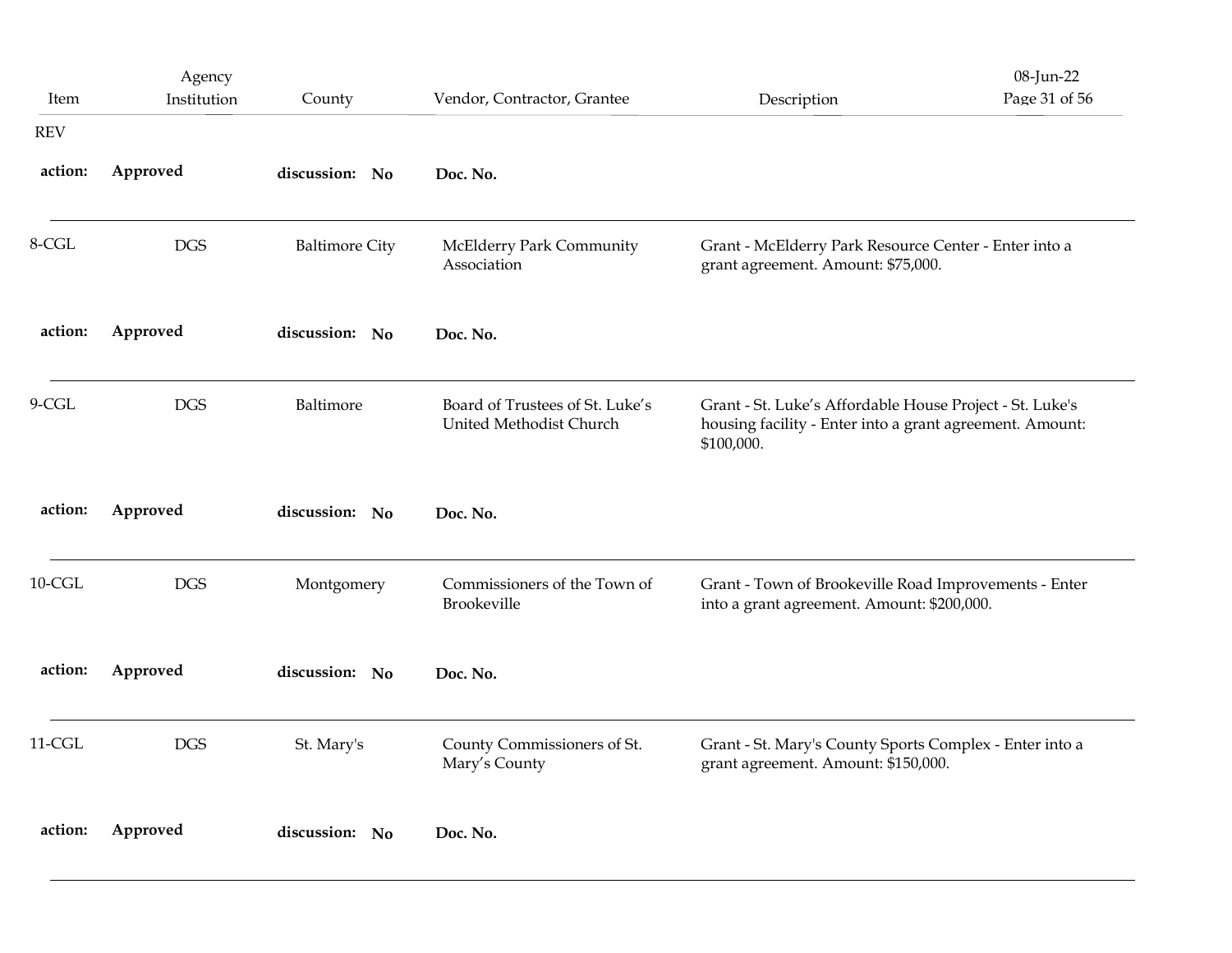| Item      | Agency<br>Institution | County                | Vendor, Contractor, Grantee                                                                                      | Description                                                                                                                 | 08-Jun-22<br>Page 32 of 56 |
|-----------|-----------------------|-----------------------|------------------------------------------------------------------------------------------------------------------|-----------------------------------------------------------------------------------------------------------------------------|----------------------------|
| $12$ -CGL | <b>DGS</b>            | Anne Arundel          | Board of Directors of the Baltimore<br>Washington Medical Center, Inc.                                           | Grant - Baltimore Washington Medical Center - Critical<br>Care Unit - Enter into a grant agreement. Amount:<br>\$3,000,000. |                            |
| action:   | Approved              | discussion: No        | Doc. No.                                                                                                         |                                                                                                                             |                            |
| 13-CGL    | <b>DGS</b>            | <b>Baltimore City</b> | Board of Directors of Clinton Street<br><b>Community Center</b>                                                  | Grant - Clinton Street Community Center - Enter into a<br>grant agreement. Amount: \$75,000.                                |                            |
| action:   | Approved              | discussion: No        | Doc. No.                                                                                                         |                                                                                                                             |                            |
| $14$ -CGL | <b>DGS</b>            | Baltimore             | Board of Directors of the Friends of<br>the Gunpowder Falls State Park<br>Graham Area Equestrian Center,<br>Inc. | Grant - Graham Equestrian Center - Enter into a grant<br>agreement. Amount: \$100,000.                                      |                            |
| action:   | Approved              | discussion: No        | Doc. No.                                                                                                         |                                                                                                                             |                            |
| $15-CGL$  | $\rm{DGS}$            | Allegany              | Greenway Avenue Stadium Capital<br>Improvement Fund, Inc.                                                        | Grant - Greenway Avenue Stadium - Infrastructure<br>improvements - Enter into a grant agreement. Amount:<br>\$750,000.      |                            |
| action:   | Approved              | discussion: No        | Doc. No.                                                                                                         |                                                                                                                             |                            |
| $16$ -CGL | <b>DGS</b>            | Prince George's       | Mayor and City Council of the City<br>of Hyattsville                                                             | Grant - Hyattsville Police and Public Safety Headquarters<br>facility - Enter into a grant agreement. Amount: \$500,000.    |                            |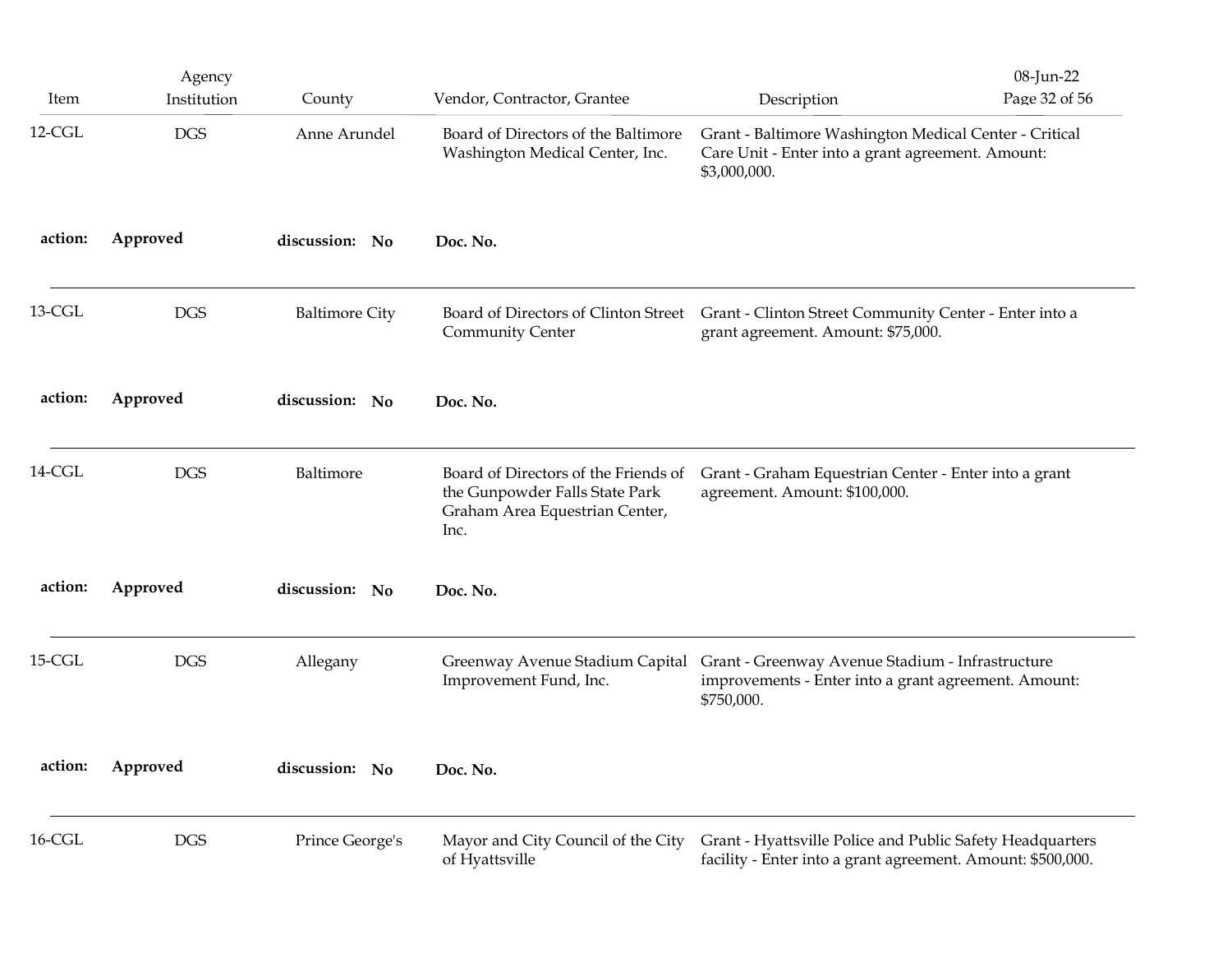|           | Agency      |                       |                                                                         |                                                                                                                          | 08-Jun-22     |
|-----------|-------------|-----------------------|-------------------------------------------------------------------------|--------------------------------------------------------------------------------------------------------------------------|---------------|
| Item      | Institution | County                | Vendor, Contractor, Grantee                                             | Description                                                                                                              | Page 33 of 56 |
| action:   | Approved    | discussion: yes       | Doc. No.                                                                |                                                                                                                          |               |
| $17$ -CGL | <b>DGS</b>  | Prince George's       | Mayor and City Council of the City<br>of Hyattsville                    | Grant - Hyattsville Teen Activity and Mentoring Center<br>facility - Enter into a grant agreement. Amount: \$400,000.    |               |
| action:   | Approved    | discussion: No        | Doc. No.                                                                |                                                                                                                          |               |
| 18-CGL    | <b>DGS</b>  | St. Mary's            | Southern Maryland Navy Alliance                                         | Grant - Innovative Center for Autonomous Systems - Enter<br>into a grant agreement. Amount: \$500,000.                   |               |
| action:   | Approved    | discussion: No        | Doc. No.                                                                |                                                                                                                          |               |
| 19-CGL    | <b>DGS</b>  | <b>Baltimore City</b> | Board of Directors of Youth<br><b>Educational Services Incorporated</b> | Grant - Langston Hughes Community, Business and<br>Resource Center - Enter into a grant agreement. Amount:<br>\$150,000. |               |
| action:   | Approved    | discussion: No        | Doc. No.                                                                |                                                                                                                          |               |
| $20$ -CGL | <b>DGS</b>  | Montgomery            | Mayor and City Council of the City<br>of Rockville                      | Grant - Lincoln Park Community Center - Enter into a<br>grant agreement. Amount: \$250,000.                              |               |
| action:   | Approved    | discussion: No        | Doc. No.                                                                |                                                                                                                          |               |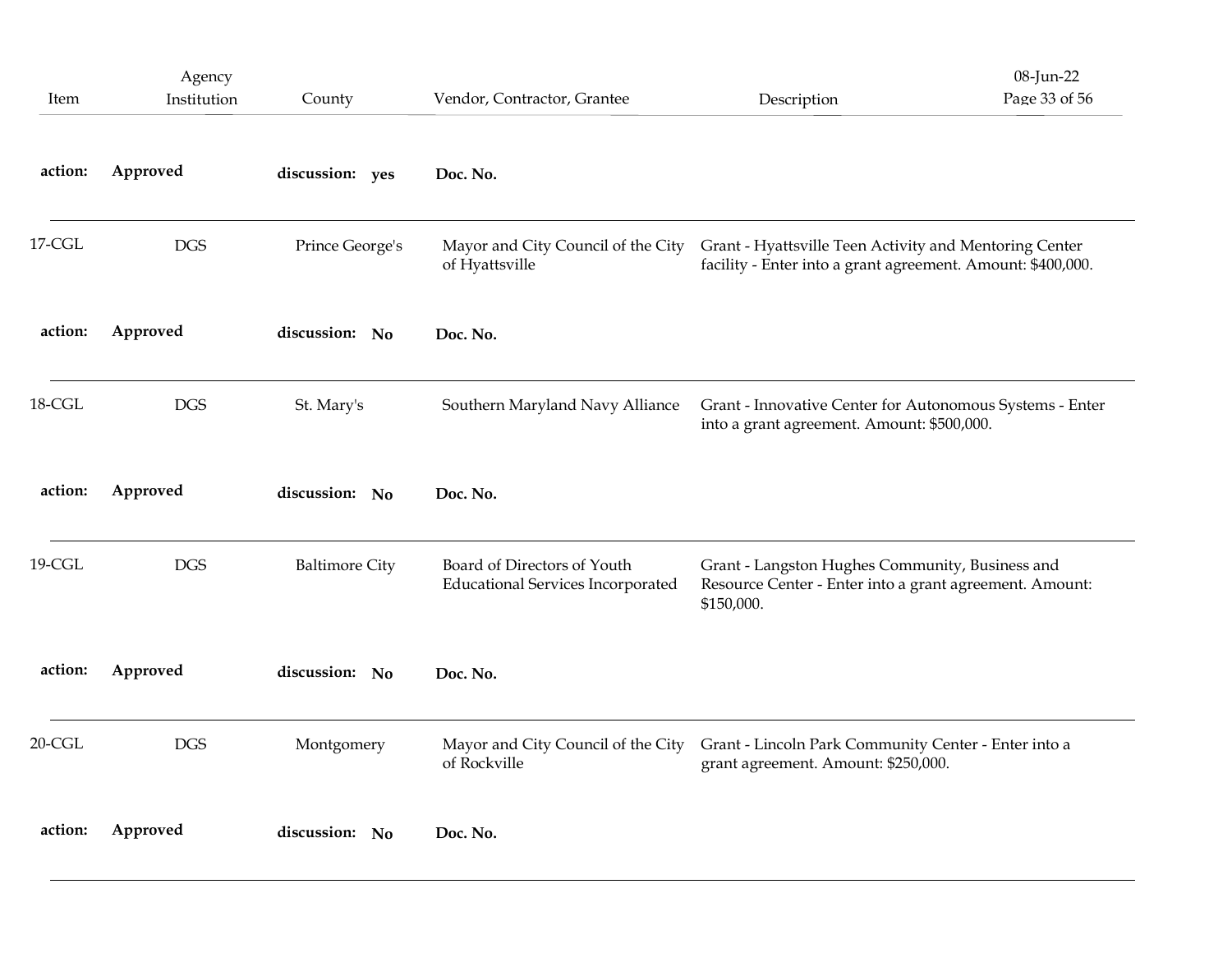| Item       | Agency<br>Institution | County                | Vendor, Contractor, Grantee                                           | Description                                                                                                                                                                                                  | 08-Jun-22<br>Page 34 of 56 |
|------------|-----------------------|-----------------------|-----------------------------------------------------------------------|--------------------------------------------------------------------------------------------------------------------------------------------------------------------------------------------------------------|----------------------------|
| $21$ -CGL  | <b>DGS</b>            | Prince George's       | Maryland-National Capital Park<br>and Planning Commission             | Grant - Prince George's County Amphitheatre at Central<br>Park - Enter into a grant agreement. Amount: \$250,000.                                                                                            |                            |
| action:    | Approved              | discussion: No        | Doc. No.                                                              |                                                                                                                                                                                                              |                            |
| $22$ -CGL  | <b>DGS</b>            | N/A                   | $\ldots$                                                              | Grant - Bond Bill Certification Extensions - Grant<br>temporary exceptions for one year from the automatic<br>termination of funds for two authorizations. Amount:<br>\$350,000.                             |                            |
| <b>REV</b> |                       | <b>Baltimore City</b> | 1. Board of Directors of the Men<br>and Families Center, Inc.         | Men and Families Center                                                                                                                                                                                      | \$100,000.00               |
|            |                       | Anne Arundel          | 2. Board of Directors of the Girl<br>Scouts of Central Maryland, Inc. | Camp Woodlands Restoration<br>Project                                                                                                                                                                        | \$250,000.00               |
| action:    | Approved              | discussion: No        | Doc. No.                                                              |                                                                                                                                                                                                              |                            |
| $23$ -CGL  | <b>MDH</b>            | <b>Baltimore City</b> | Total Health Care, Inc.                                               | Grant - Renovation of 14,714 sq. ft. of the headquarters<br>building to create modern primary care clinic and<br>pharmacy (1501 Division Street, Baltimore) - Approve<br>grant. Amount: \$405,314.           |                            |
| action:    | Approved              | discussion: No        | Doc. No.                                                              |                                                                                                                                                                                                              |                            |
| $24$ -CGL  | <b>MDH</b>            | Montgomery            | Community Services for Autistic<br>Adults and Children, Inc.          | Grant - Acquisition and residential build providing<br>housing for three individuals with developmental<br>disabilities (20011 Rain Garden Alley, Montgomery<br>Village) - Approve grant. Amount: \$139,776. |                            |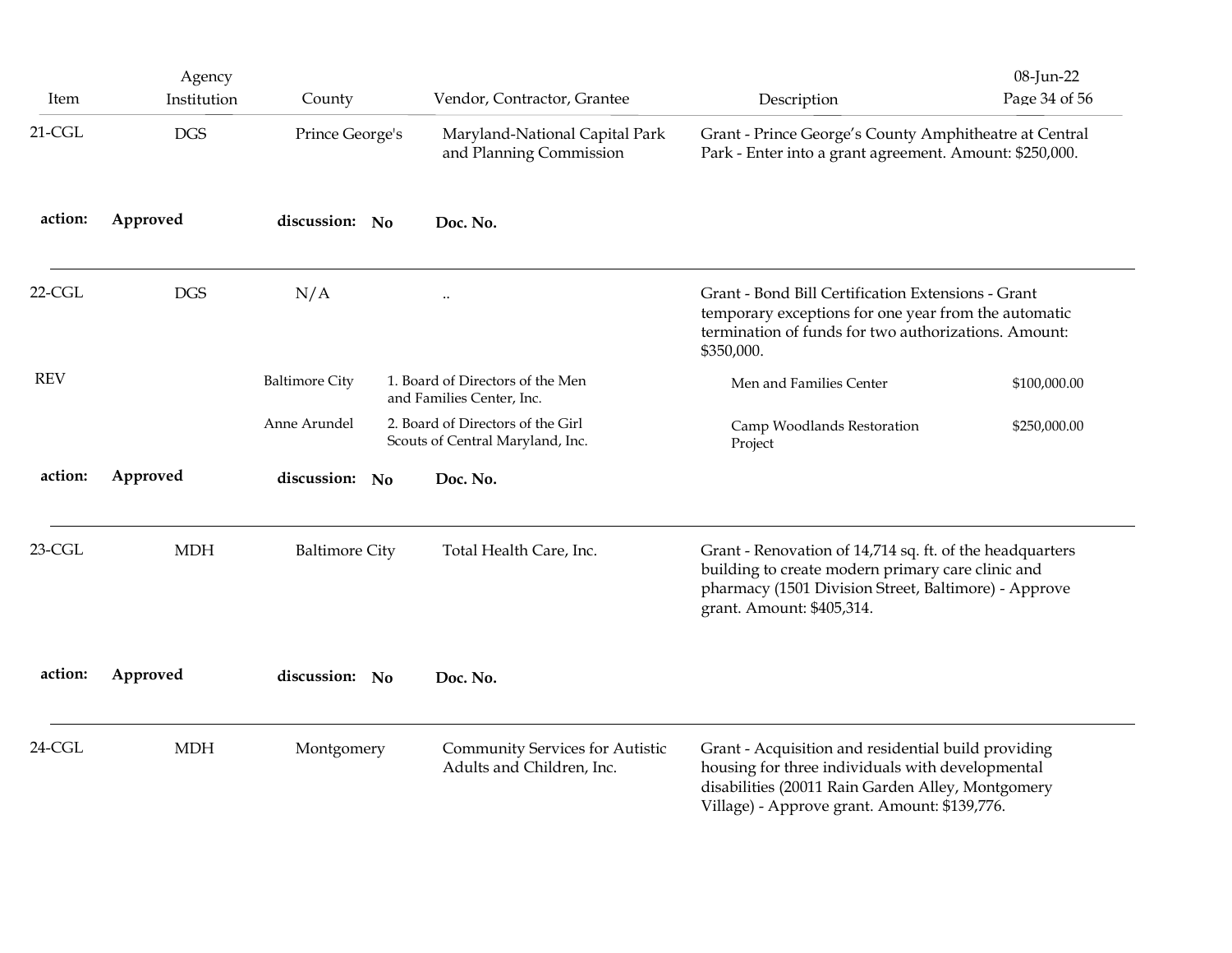| Item      | Agency<br>Institution | County          | Vendor, Contractor, Grantee                             | Description                                                                                                                                                                                                                                                                                                                                                                                                                                             | 08-Jun-22<br>Page 35 of 56 |
|-----------|-----------------------|-----------------|---------------------------------------------------------|---------------------------------------------------------------------------------------------------------------------------------------------------------------------------------------------------------------------------------------------------------------------------------------------------------------------------------------------------------------------------------------------------------------------------------------------------------|----------------------------|
| action:   | Approved              | discussion: No  | Doc. No.                                                |                                                                                                                                                                                                                                                                                                                                                                                                                                                         |                            |
| $25-CGL$  | <b>MDH</b>            | Anne Arundel    | Opportunity Ministries, Inc.                            | Grant - Roof replacement at Grantee's facility providing<br>recovery housing to 15 male adults (105 Padfield Blvd.,<br>Glen Burnie) - Approve grant. Amount: \$10,061.                                                                                                                                                                                                                                                                                  |                            |
| action:   | Approved              | discussion: No  | Doc. No.                                                |                                                                                                                                                                                                                                                                                                                                                                                                                                                         |                            |
| $26$ -CGL | MDH                   | Montgomery      | Supported Employment Enterprise<br>Corporation ("SEEC") | Grant - Right of Recovery Transfer and Release - Approve:<br>1) Transfer of the State's right of recovery from 8904 - 8905<br>Fairview Road, Silver Spring ("First Property") to 804<br>Pershing Drive, Ste. 201, Silver Spring ("Second Property"<br>and, 2) the waiver and release of the recorded State's Right<br>of Recovery (ROR) on the "First Property" contingent upon<br>the transfer and recording of a new ROR on the "Second<br>Property". |                            |
| action:   | Approved              | discussion: No  | Doc. No.                                                |                                                                                                                                                                                                                                                                                                                                                                                                                                                         |                            |
| 27-AE-MOD | <b>DGS</b>            | Cecil           | Ziger   Snead Architects                                | Architectural/Engineering Modification - Elk Neck State<br>Park - Design for new comfort stations, construct four<br>picnic groves and road and parking area improvements at<br>Mauldin Mountain Pavilion and Rustic Cabins and<br>Museum Cabins - Add renovation of five bathhouses to<br>meet ADA requirements. Term: No additional time<br>needed. Amount: \$130,371.                                                                                |                            |
| action:   | Approved              | discussion: yes | Doc. No. COJ56631                                       |                                                                                                                                                                                                                                                                                                                                                                                                                                                         |                            |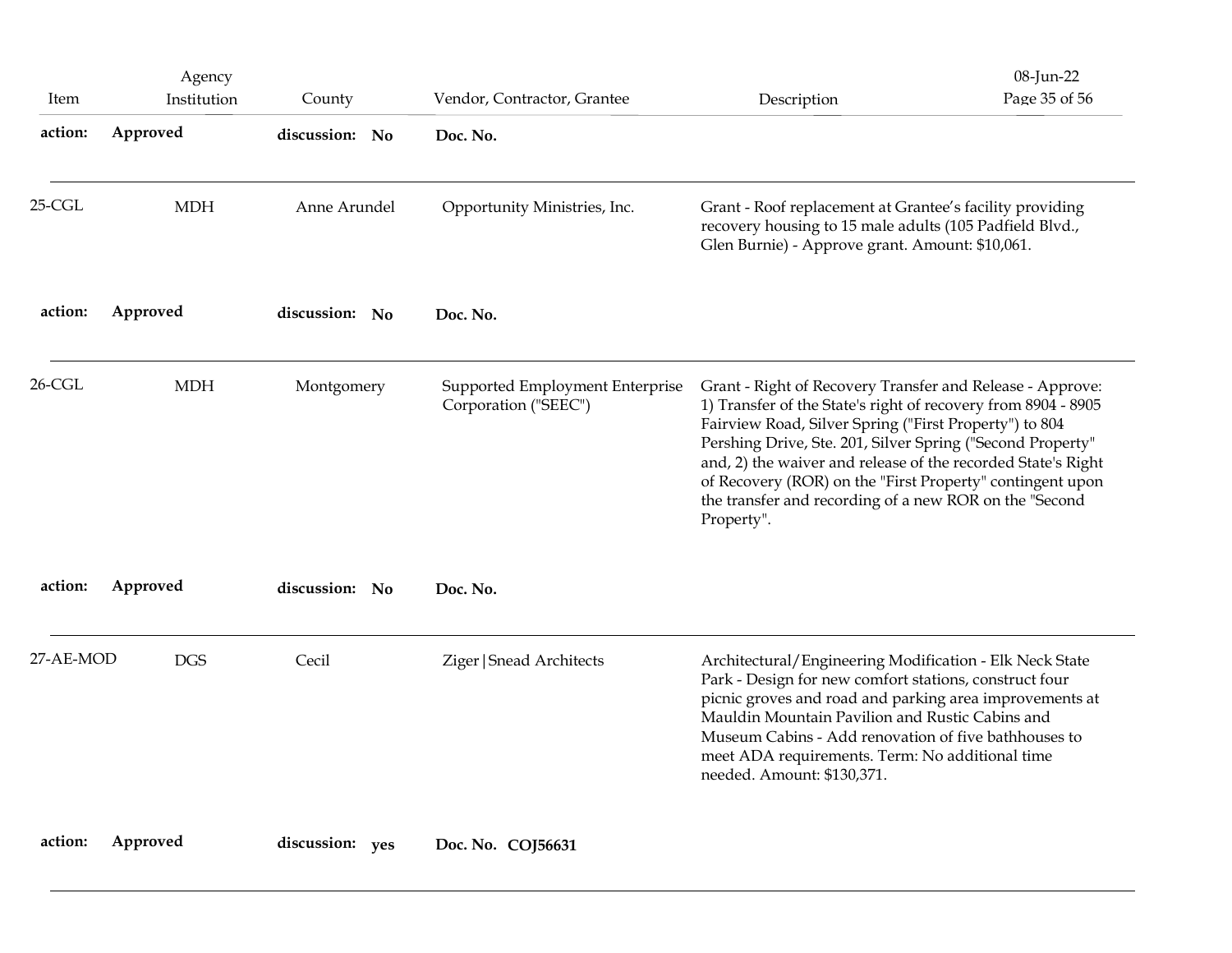| Item    | Agency<br>Institution | County          | Vendor, Contractor, Grantee                    | Description                                                                                                                                                                                                                                                                                                                                                              | 08-Jun-22<br>Page 36 of 56 |
|---------|-----------------------|-----------------|------------------------------------------------|--------------------------------------------------------------------------------------------------------------------------------------------------------------------------------------------------------------------------------------------------------------------------------------------------------------------------------------------------------------------------|----------------------------|
| $28-C$  | <b>DGS</b>            | Charles         | Rainbow Construction Corporation<br>of Waldorf | Construction - Smallwood State Park - Campground<br>Upgrades including new bathhouse building and refurbish<br>or reconfigure all existing campsites around the<br>campground loop, as well as replace two mini cabins, add<br>new playground area with new playground equipment,<br>and resurface the campground loop. Term: 180 Calendar<br>Days. Amount: \$3,740,654. |                            |
| action: | Approved              | discussion: No  | Doc. No. 001B2600478                           |                                                                                                                                                                                                                                                                                                                                                                          |                            |
| $29-C$  | <b>DGS</b>            | Anne Arundel    | Baltimore Contractors, Inc.                    | Construction - DNR Police Communication Center,<br>Annapolis - Renovate communications room and replace<br>console desks. Term: 90 Calendar Days. Amount: \$202,288.                                                                                                                                                                                                     |                            |
| action: | Approved              | discussion: No  | Doc. No. 001B2600475                           |                                                                                                                                                                                                                                                                                                                                                                          |                            |
| $30-C$  | <b>DGS</b>            | Frederick       | Tri-State Solutions of Maryland,<br><b>LLC</b> | Construction - Victor Cullen Academy - Replace anti-theft<br>fencing fabric. Term: 60 Calendar Days. Amount: \$337,097.                                                                                                                                                                                                                                                  |                            |
| action: | Approved              | discussion: No  | Doc. No. 001B1600454                           |                                                                                                                                                                                                                                                                                                                                                                          |                            |
| $31-C$  | <b>DNR</b>            | Cecil           | The American Asphalt Paving Co.,<br><b>LLC</b> | Construction - Elk Neck State Park - Resurface/paving<br>North East Bohemia Camping Loop. Term: 90 Calendar<br>Days. Amount: \$370,539.                                                                                                                                                                                                                                  |                            |
| action: | Approved              | discussion: yes | Doc. No. 001B2600462                           |                                                                                                                                                                                                                                                                                                                                                                          |                            |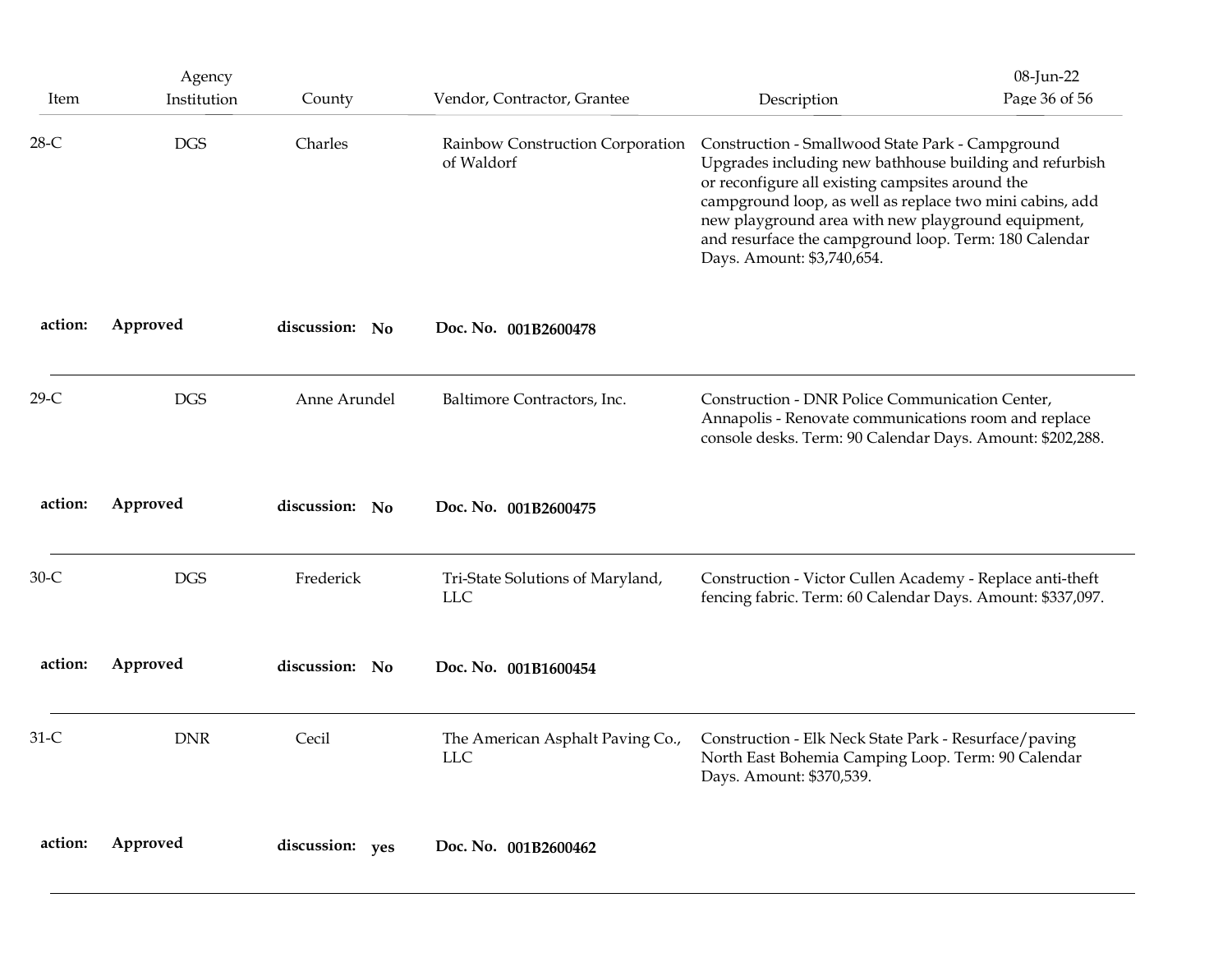| Item    | Agency<br>Institution | County          | Vendor, Contractor, Grantee                           | Description                                                                                                                                                                                                                                                                                    | 08-Jun-22<br>Page 37 of 56 |
|---------|-----------------------|-----------------|-------------------------------------------------------|------------------------------------------------------------------------------------------------------------------------------------------------------------------------------------------------------------------------------------------------------------------------------------------------|----------------------------|
| $32-C$  | PS/MCIH               | Washington      | D. Project, Inc.                                      | Construction - Approve task order under previously<br>approved Master Contract (1.0 Roofing and Related<br>Services) - 1.1: Maryland Correctional Institution in<br>Hagerstown - Replace roof on meat plant. Term: 120<br>Calendar Days. Amount: \$332,570.                                    |                            |
| action: | Approved              | discussion: No  | Doc. No.                                              |                                                                                                                                                                                                                                                                                                |                            |
| $33-S$  | <b>COMM</b>           | Statewide       | Marriner Marketing<br>Communications--                | Service - Provide advertising, graphic design, creative<br>services, research, and media planning, placement, and<br>media purchasing services promoting the State as a<br>desirable place to visit and establish or expand businesses.<br>Term: 7/1/22 - 6/30/27. Total Amount: \$27,358,416. |                            |
|         |                       |                 | T00B2600009                                           | (Base)                                                                                                                                                                                                                                                                                         | \$3,358,416.00             |
|         |                       |                 | T00B2600010                                           | (Media & Production Budget Pass-<br>Through)                                                                                                                                                                                                                                                   | \$24,000,000.00            |
| action: | Approved              | discussion: No  | Doc. No.                                              |                                                                                                                                                                                                                                                                                                |                            |
| $34-S$  | COMM                  | Statewide       | Montgomery County Economic<br>Development Corporation | Service - Small, Minority, and Woman-Owned Business<br>Account - Fund Managers to provide investment capital<br>and loans. Term: $7/1/22$ - $6/30/27$ (w/five 1-year renewal<br>options). FY22 Amount: \$1,500,000                                                                             |                            |
| action: | Approved              | discussion: No  | Doc. No. T00B2600012                                  |                                                                                                                                                                                                                                                                                                |                            |
| $35-S$  | DOHR/SSA              | Prince George's | Second Family, Inc.                                   | Service - Residential Child Care Services for one at-risk<br>youth currently placed with the provider. Term: 7/1/22 -<br>6/30/23. Amount: \$1,479,263.                                                                                                                                         |                            |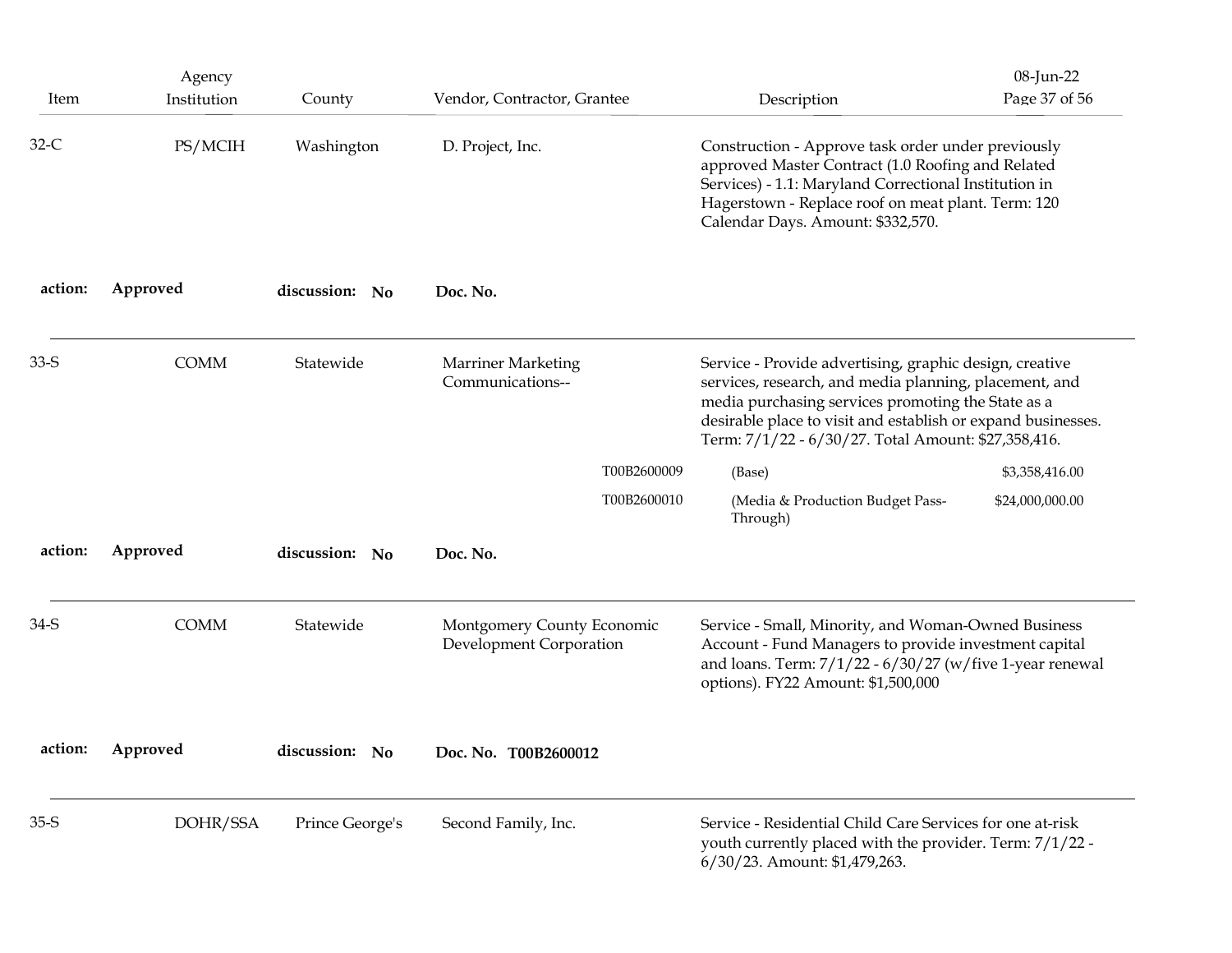| Item    | Agency<br>Institution | County         | Vendor, Contractor, Grantee                                                                                   |             | Description                                                                                                                                                                                                                                                                                                                                                                             | 08-Jun-22<br>Page 38 of 56 |
|---------|-----------------------|----------------|---------------------------------------------------------------------------------------------------------------|-------------|-----------------------------------------------------------------------------------------------------------------------------------------------------------------------------------------------------------------------------------------------------------------------------------------------------------------------------------------------------------------------------------------|----------------------------|
| action: | Approved              | discussion: No | Doc. No. N00B3600001                                                                                          |             |                                                                                                                                                                                                                                                                                                                                                                                         |                            |
| 36-S    | DOHR/SSA              | Statewide      | Public Consulting Group LLC                                                                                   |             | Service - Quality Services Reform Initiative Rate Reform<br>Development - Develop payment rates for Medicaid<br>clinical services and direct care rates for children receiving<br>services in Maryland Residential Child Care Programs and<br>Child Placement Agencies and non-residential providers.<br>Term: 7/1/22 - 6/30/25 (w/two 1-year renewal options).<br>Amount: \$1,299,546. |                            |
|         |                       |                |                                                                                                               |             |                                                                                                                                                                                                                                                                                                                                                                                         |                            |
| action: | Approved              | discussion: No | Doc. No. N00B3600011                                                                                          |             |                                                                                                                                                                                                                                                                                                                                                                                         |                            |
| 37-S    | <b>DJS</b>            | Statewide      | $\cdot\cdot$                                                                                                  |             | Service - Residential & Non-Residential Treatment Services<br>for currently licensed providers for youth who are before<br>the Juvenile Courts of the State. Term: $7/1/22 - 6/30/27$ .<br>Amount: \$136,659,389.                                                                                                                                                                       |                            |
|         |                       | Baltimore      | 01. Arrow Child and Family<br>Ministries of Maryland, Inc.                                                    | V00B3600001 | (Residential)                                                                                                                                                                                                                                                                                                                                                                           | \$6,196,549.00             |
|         |                       | Washington     | 02. Cedar Ridge Children's<br>Home and School, Inc.                                                           | V00B3600002 | (Residential)                                                                                                                                                                                                                                                                                                                                                                           | \$20,109,220.00            |
|         |                       | Out of State   | 03. George Junior Republic of                                                                                 | V00B3600003 | (Residential)                                                                                                                                                                                                                                                                                                                                                                           | \$9,013,966.00             |
|         |                       | Baltimore      | Pennsylvania, Incorporated<br>04. Hearts and Homes for                                                        | V00B3600004 | (Residential)                                                                                                                                                                                                                                                                                                                                                                           | \$3,270,640.00             |
|         |                       | Baltimore      | Youth, Inc.<br>05. IFCS of Maryland, Inc. a/k/a V00B3600012<br>Institute for Family Centered<br>Services, Inc |             | (Non-residential)                                                                                                                                                                                                                                                                                                                                                                       | \$26,176,736.00            |
|         |                       | Baltimore      | 06. Mentor Maryland, Inc.                                                                                     | V00B3600005 | (Residential)                                                                                                                                                                                                                                                                                                                                                                           | \$1,539,254.00             |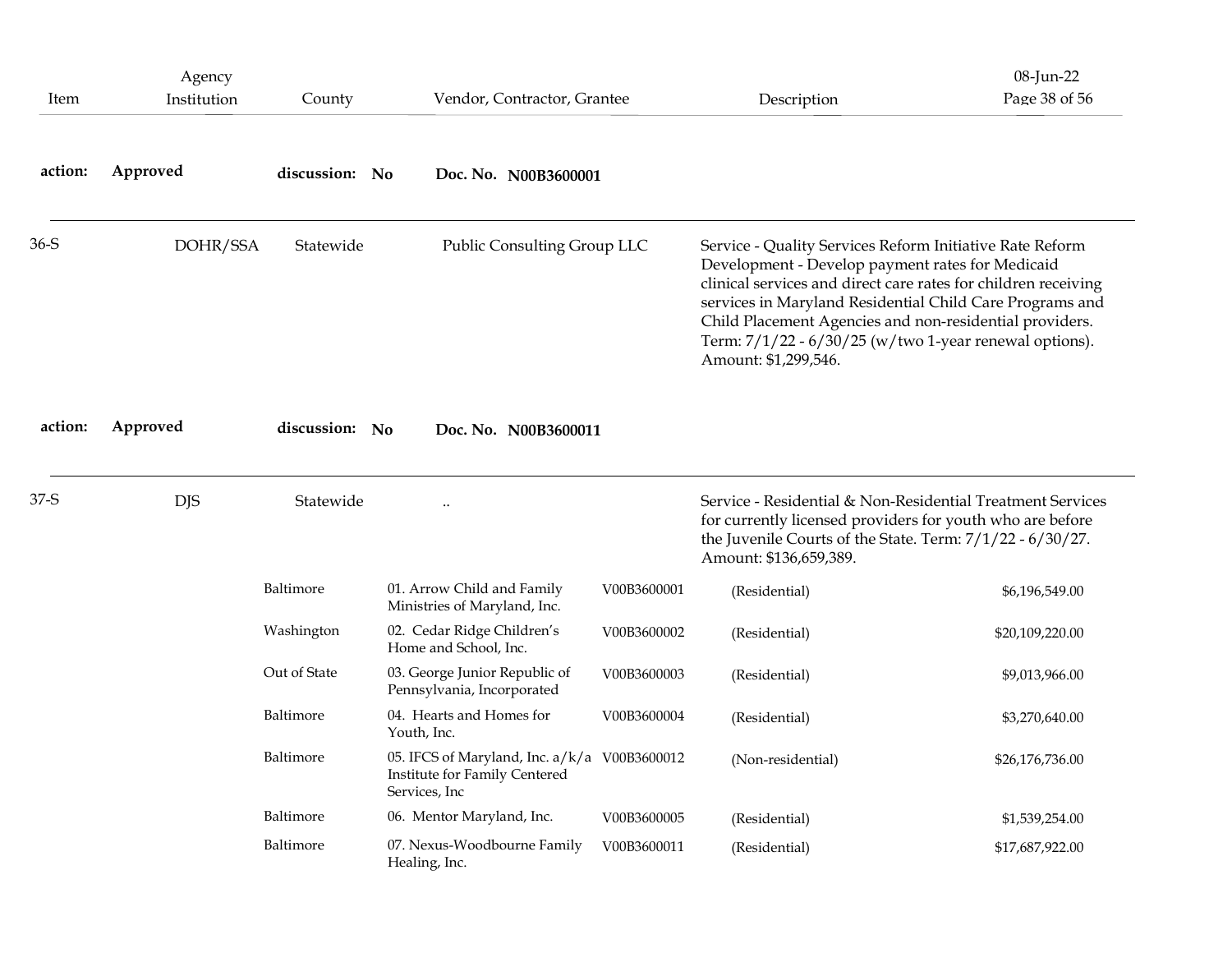|            | Agency      |                 |              |                                                                     |             |                                                                                                                                                                                                                                                         | 08-Jun-22       |
|------------|-------------|-----------------|--------------|---------------------------------------------------------------------|-------------|---------------------------------------------------------------------------------------------------------------------------------------------------------------------------------------------------------------------------------------------------------|-----------------|
| Item       | Institution | County          |              | Vendor, Contractor, Grantee                                         |             | Description                                                                                                                                                                                                                                             | Page 39 of 56   |
|            |             | Montgomery      |              | 08. Our House Youth Home, Inc. V00B3600006<br>a/k/a Our House, Inc. |             | (Residential)                                                                                                                                                                                                                                           | \$3,360,642.00  |
|            |             | Baltimore       | System, Inc. | 09. Sheppard Pratt Health                                           | V00B3600008 | (Residential)                                                                                                                                                                                                                                           | \$19,606,053.00 |
|            |             | Prince George's |              | 10. St. Ann's Center for<br>Children, Youth and Families            | V00B3600009 | (Residential)                                                                                                                                                                                                                                           | \$1,244,714.00  |
|            |             | Out of State    |              | 11. VisionQuest National, LTD                                       | V00B3600010 | (Residential)                                                                                                                                                                                                                                           | \$20,648,182.00 |
|            |             | Out of State    |              | 12. VisionQuest National, LTD                                       | V00B3600013 | (Non-residential)                                                                                                                                                                                                                                       | \$7,805,511.00  |
| action:    | Approved    | discussion: No  |              | Doc. No.                                                            |             |                                                                                                                                                                                                                                                         |                 |
| $38-S$     | <b>DNR</b>  | Frederick       |              | Eastern Marine Services, Inc. DBA<br>Eastern Watersports            |             | Service - Maryland Park Service - Cunningham Falls -<br>Revenue generating contract for Boating Concession<br>Services. Term: 6/9/22 - 9/30/26. Amount: \$250,000<br>(Anticipated Contractor's Gross Revenue before the DNR<br>commission is paid).     |                 |
| <b>REV</b> |             |                 |              |                                                                     |             |                                                                                                                                                                                                                                                         |                 |
| action:    | Approved    | discussion: No  |              | Doc. No. K00B2600127                                                |             |                                                                                                                                                                                                                                                         |                 |
| 39-S       | <b>DNR</b>  | Allegany        |              | Wheelzup Adventures, Inc.                                           |             | Service - Maryland Park Service - Rocky Gap State Park -<br>Revenue generating contract for Biking and Boating<br>Services. Term: 6/8/22 - 9/30/26. Amount: \$400,000<br>(Anticipated Contractor's Gross Revenue before the DNR<br>commission is paid). |                 |
| <b>REV</b> |             |                 |              |                                                                     |             |                                                                                                                                                                                                                                                         |                 |
| action:    | Approved    | discussion: yes |              | Doc. No. K00B2600141                                                |             |                                                                                                                                                                                                                                                         |                 |
| $40-S$     | <b>DNR</b>  | Allegany        |              | New Creamery, LLC, DBA Queen<br>City Creamery and Deli              |             | Service - Maryland Park Service - Rocky Gap State Park -<br>Revenue generating for Food Concession Services. Term:                                                                                                                                      |                 |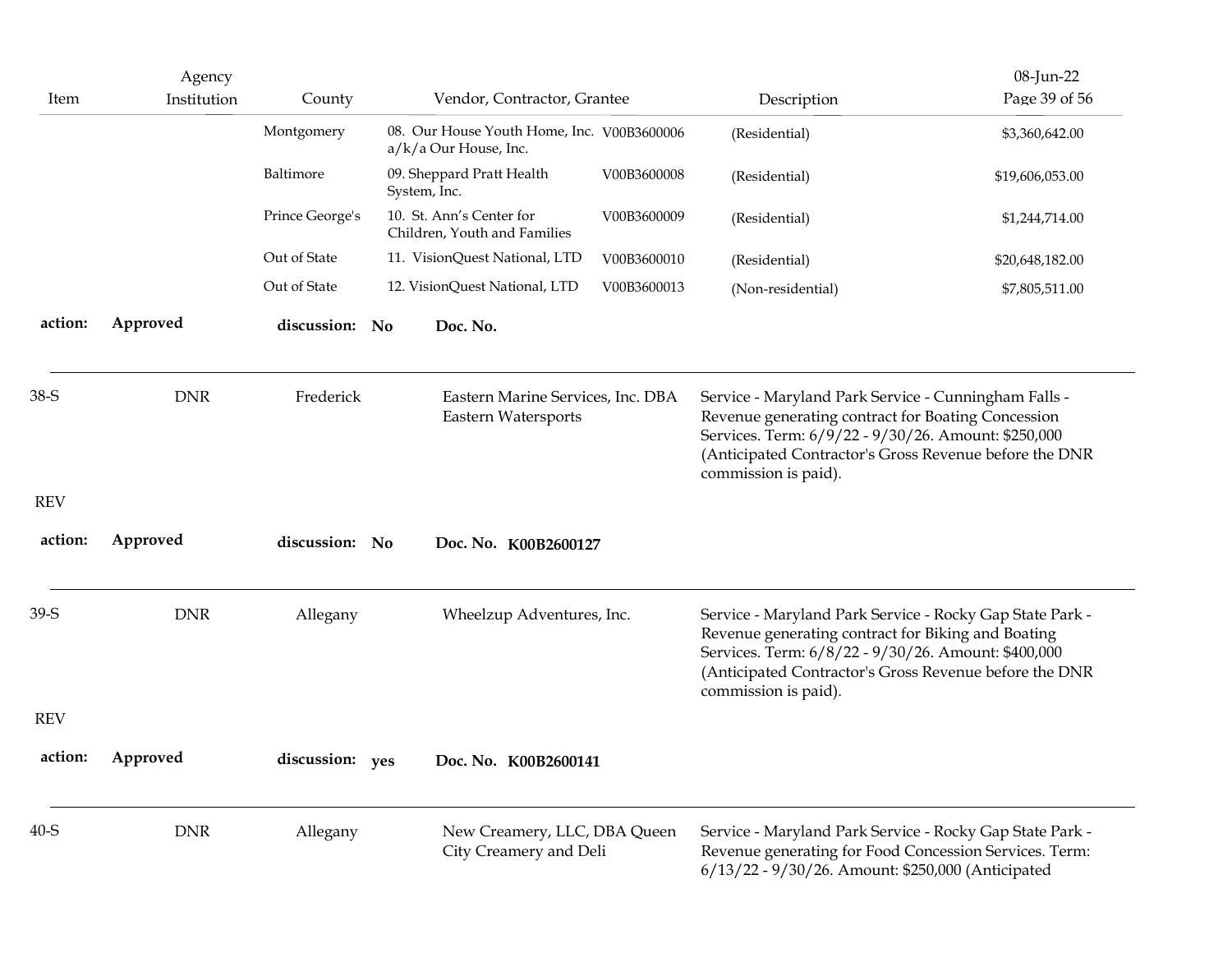| Item                  | Agency<br>Institution | County         | Vendor, Contractor, Grantee    | Description                                                                                                                                                                                                                                                                                                                                                                                                                                                                               | 08-Jun-22<br>Page 40 of 56 |
|-----------------------|-----------------------|----------------|--------------------------------|-------------------------------------------------------------------------------------------------------------------------------------------------------------------------------------------------------------------------------------------------------------------------------------------------------------------------------------------------------------------------------------------------------------------------------------------------------------------------------------------|----------------------------|
|                       |                       |                |                                | Contractor's Gross Revenue before the DNR commission is<br>paid).                                                                                                                                                                                                                                                                                                                                                                                                                         |                            |
| <b>REV</b><br>action: | Approved              | discussion: No | Doc. No. K00B2600140           |                                                                                                                                                                                                                                                                                                                                                                                                                                                                                           |                            |
| $41-S$                | <b>MDH</b>            | Statewide      | Liberty Healthcare Corporation | Service - Developmental Disabilities Administration -<br>Quality Improvement Organization Services - Certified<br>Centers for Medicare and Medicaid Services contractor to<br>provide Quality Improvement Organization services to<br>Marylanders receiving developmental disability services.<br>Includes site visits, audits, timely submission of annual<br>accounting, and return of unspent funds. Term: 7/1/22 -<br>630/25 (w/two 1-year renewal options). Amount:<br>\$13,384,800. |                            |
| action:               | Approved              | discussion: No | Doc. No. M00B3600001           |                                                                                                                                                                                                                                                                                                                                                                                                                                                                                           |                            |
| 42-S                  | <b>MEMA</b>           | Statewide      | Hagerty Consulting, Inc.       | Service - Staffing for COVID-19 operations, logistics,<br>planning, and support including Public Assistance staff for<br>cost recovery for American Rescue Plan Act. Term:<br>$7/1/22 - 6/30/23$ (w/one 1-year renewal option). Amount:<br>\$16,616,222.                                                                                                                                                                                                                                  |                            |
| <b>REV</b>            |                       |                |                                |                                                                                                                                                                                                                                                                                                                                                                                                                                                                                           |                            |
| action:               | Approved              | discussion: No | Doc. No. D52B3600003           |                                                                                                                                                                                                                                                                                                                                                                                                                                                                                           |                            |
| 43-S                  | <b>MDH</b>            | Statewide      | $\ddotsc$                      | Service - Developmental Disabilities Administration -<br>Financial Management and Counseling Services required<br>for Self-Directed Services. The Contractors will be<br>designated as an Organized Health Care Delivery System<br>(OHCDS). As an OHCDS, the Contractors may                                                                                                                                                                                                              |                            |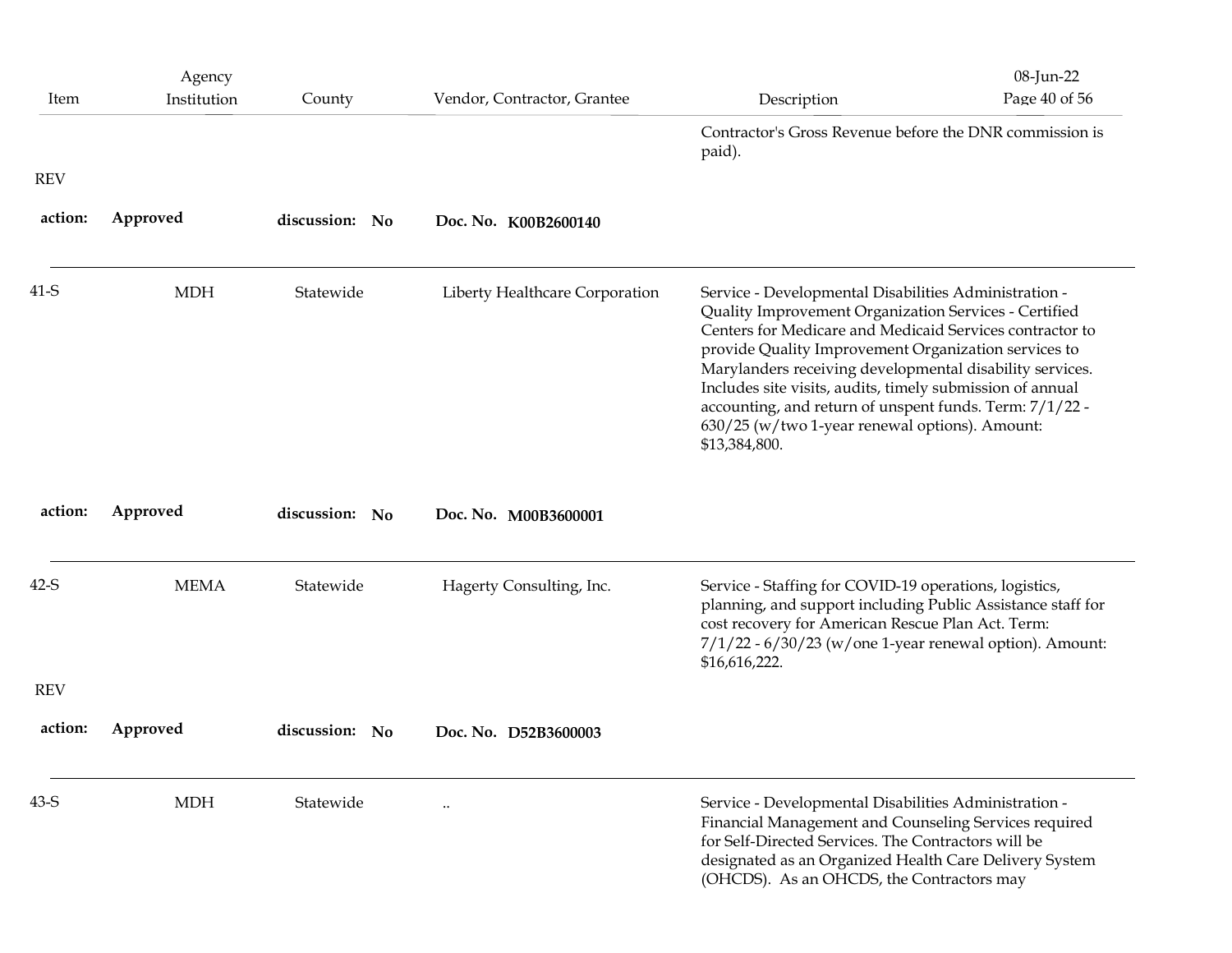| Item       | Agency      |                | Vendor, Contractor, Grantee                   |                                                                                                                                                                                                                                                                                                                                                                                                                                                                                                                                                                                     | 08-Jun-22<br>Page 41 of 56 |
|------------|-------------|----------------|-----------------------------------------------|-------------------------------------------------------------------------------------------------------------------------------------------------------------------------------------------------------------------------------------------------------------------------------------------------------------------------------------------------------------------------------------------------------------------------------------------------------------------------------------------------------------------------------------------------------------------------------------|----------------------------|
|            | Institution | County         |                                               | Description<br>subcontract with Medicaid and Non-Medicaid Providers to<br>support program participants to receive services approved<br>in their Person-Centered Plan (PCP) or Plan of Service<br>(POS) and budget in the manner which best suits their<br>needs.Term: 7/1/22 - 5/31/25 (w/two 1-year renewal<br>options). Amount: \$15,781,785.                                                                                                                                                                                                                                     |                            |
| <b>REV</b> |             |                | 01. Public Partnerships (PPL)                 |                                                                                                                                                                                                                                                                                                                                                                                                                                                                                                                                                                                     |                            |
|            |             |                | 02. GT Independence (GTI)                     |                                                                                                                                                                                                                                                                                                                                                                                                                                                                                                                                                                                     |                            |
| action:    | Approved    | discussion: No | Doc. No. M00B2600388                          |                                                                                                                                                                                                                                                                                                                                                                                                                                                                                                                                                                                     |                            |
| 44-S-MOD   | <b>MDH</b>  | Statewide      | The Arc of Central Chesapeake<br>Region, Inc. | Service Modification - RETROACTIVE - Financial<br>Management and Counseling Services required for Self-<br>Directed Services - (1) Retroactive approval to memorialize<br>the previous contract agreements from 2006 and 2016 and<br>to ratify this agreement as a voidable contract and approve<br>funding and (2) Proactive: Extend term, add funding to<br>provide continuity of services, and add two one-year<br>renewal options. Retroactive Term: 7/12/16 - 6/8/22,<br>Proactive Term: 6/9/22 - 5/31/25 (w/two 1-year renewal<br>options). Proactive Amount: \$14,589,825.99 |                            |
| <b>REV</b> |             |                |                                               |                                                                                                                                                                                                                                                                                                                                                                                                                                                                                                                                                                                     |                            |
| action:    | Approved    | discussion: No | Doc. No. M00B2600000                          |                                                                                                                                                                                                                                                                                                                                                                                                                                                                                                                                                                                     |                            |
| 45-S-OPT   | DBM/OPSB    | Statewide      | $\ddotsc$                                     | Service Renewal Option - Provide health benefits for<br>eligible Participants of the State Employee and Retiree<br>Health and Welfare Benefits Program in three Functional<br>Areas: (FA) 1 Preferred Provider Organization (PPO), (FA)<br>2 Exclusive Provider Organization (EPO), and (FA) 3<br>Integrated Health Model (IHM) - Exercise final renewal<br>option. Term: 1/1/23 - 12/31/24. Amount: \$3,837,722,590.                                                                                                                                                               |                            |
|            |             |                | 1. CareFirst of Maryland, Inc.<br>F10B2600038 | $(FA)$ 1                                                                                                                                                                                                                                                                                                                                                                                                                                                                                                                                                                            |                            |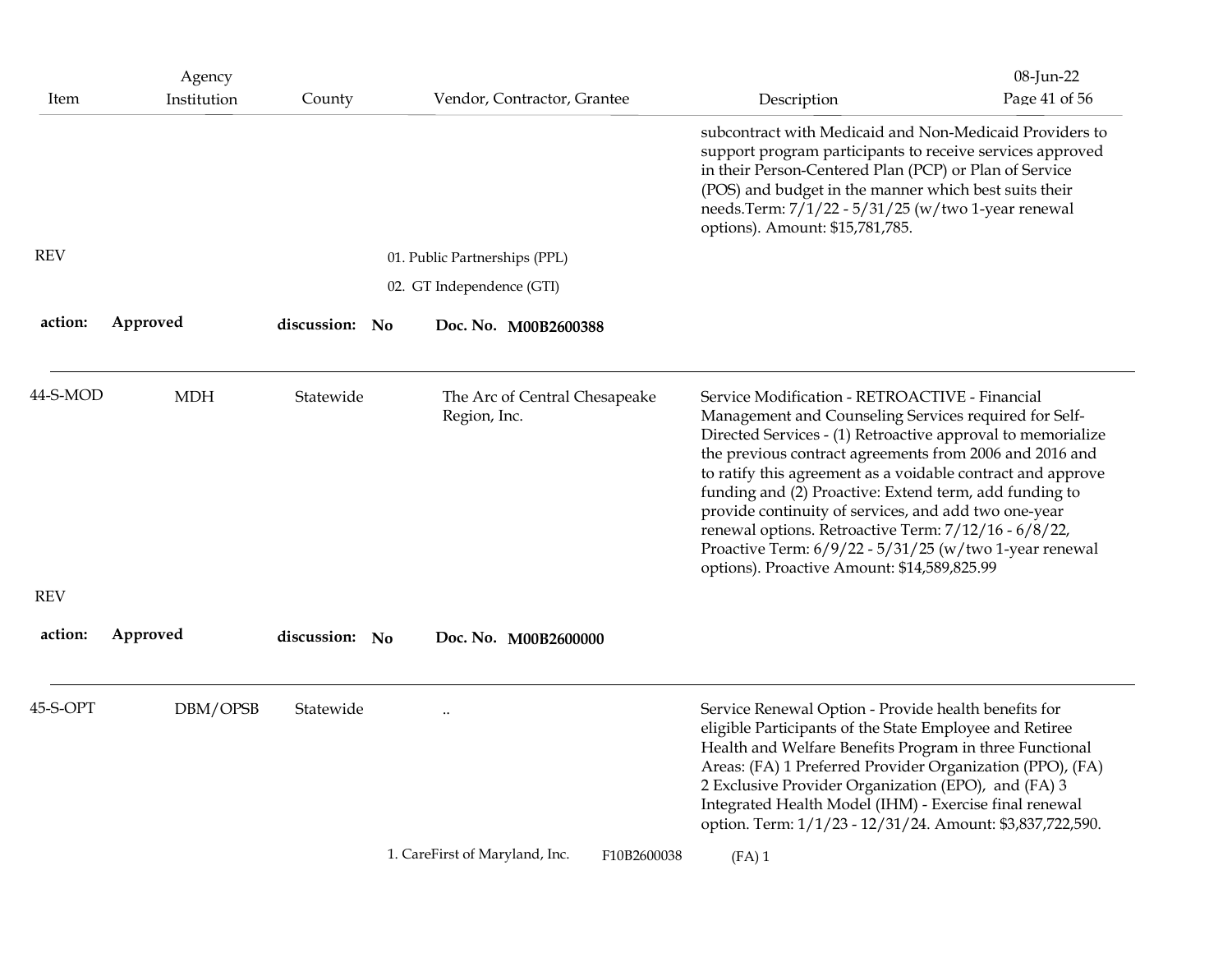|            | Agency      |                |      |                                                                      |             |                                                                                                                                                                                                                                                                                                 | 08-Jun-22     |
|------------|-------------|----------------|------|----------------------------------------------------------------------|-------------|-------------------------------------------------------------------------------------------------------------------------------------------------------------------------------------------------------------------------------------------------------------------------------------------------|---------------|
| Item       | Institution | County         |      | Vendor, Contractor, Grantee                                          |             | Description                                                                                                                                                                                                                                                                                     | Page 42 of 56 |
|            |             |                | Inc. | 2. United Healthcare Services,                                       | F10B2600039 | $(FA)$ 1                                                                                                                                                                                                                                                                                        |               |
|            |             |                |      | 3. Carefirst of Maryland, Inc.                                       | F10B2600040 | $(FA)$ 2                                                                                                                                                                                                                                                                                        |               |
|            |             |                | Inc. | 4. United Healthcare Services,                                       | F10B2600041 | $(FA)$ 2                                                                                                                                                                                                                                                                                        |               |
|            |             |                |      | 5. Kaiser Foundation Health Plan<br>of the Mid-Atlantic States, Inc. |             | $(FA)$ 3                                                                                                                                                                                                                                                                                        |               |
| action:    | Approved    | discussion: No |      | Doc. No. F10B2600038/39/40                                           |             |                                                                                                                                                                                                                                                                                                 |               |
| 46-S-OPT   | DBM/OPSB    | Statewide      |      | CareFirst of Maryland, Inc.                                          |             | Service Renewal Option - State Law Enforcement Officers<br>Labor Alliance Medical Plan Administration and Services -<br>Exercise final renewal option. Term: 1/1/23 - 12/31/24.<br>Amount: \$42,217,203.                                                                                        |               |
| <b>REV</b> |             |                |      |                                                                      |             |                                                                                                                                                                                                                                                                                                 |               |
| action:    | Approved    | discussion: No |      | Doc. No. COJ51394                                                    |             |                                                                                                                                                                                                                                                                                                 |               |
| 47-S-OPT   | DOHR/SSA    | Out of State   |      | HSC Pediatric Center Skilled<br>Nursing Facility                     |             | Service Renewal Option - Out of State residential child care<br>services for one at-risk youth - Exercise sole renewal<br>option. Term: 8/1/22 - 7/31/23. Amount: \$859,604.                                                                                                                    |               |
| action:    | Approved    | discussion: No |      | Doc. No. N00B3600007                                                 |             |                                                                                                                                                                                                                                                                                                 |               |
| 48-S-MOD   | <b>MDH</b>  | Statewide      |      | Myers and Stauffer, LC                                               |             | Service Modification - Auditing, accounting and consulting<br>services to ensure medical assistance reimbursements are<br>in compliance with State and Federal laws and<br>regulations - Extend term to allow time to complete new<br>procurement. Term: 7/1/22 - 1/31/23. Amount: \$3,053,642. |               |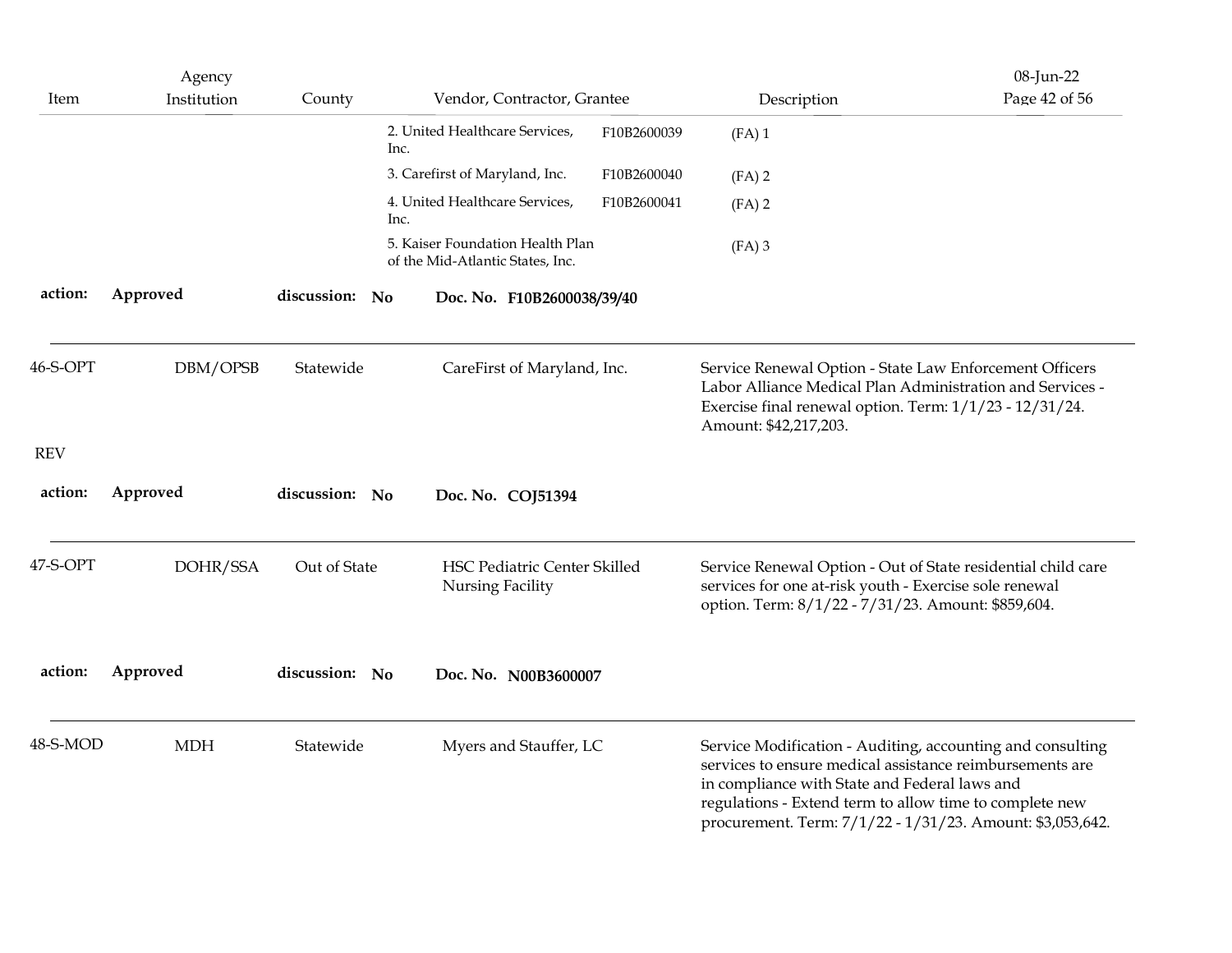| Item     | Agency<br>Institution | County          | Vendor, Contractor, Grantee             |          | Description                                                                                                                                                                                                                                                                                                                                                                                 | 08-Jun-22<br>Page 43 of 56 |
|----------|-----------------------|-----------------|-----------------------------------------|----------|---------------------------------------------------------------------------------------------------------------------------------------------------------------------------------------------------------------------------------------------------------------------------------------------------------------------------------------------------------------------------------------------|----------------------------|
| action:  | Approved              | discussion: No  | Doc. No. M00B8400024                    |          |                                                                                                                                                                                                                                                                                                                                                                                             |                            |
| 49-S-MOD | <b>LOTT</b>           | Statewide       | Stout, Causey & Horning, P.A.           |          | Service Modification - Administration & Finance - CPA<br>firm to provide auditing, accounting, and management<br>services to include technical advice and assistance on<br>various aspects of the Lottery's operations for both Lottery<br>games and the Video Lottery Terminal (VLT) program -<br>Extend term to complete a new procurement. Term:<br>7/1/22 - 6/30/23. Amount: \$332,800. |                            |
| action:  | Approved              | discussion: yes | Doc. No. COJ53883                       |          |                                                                                                                                                                                                                                                                                                                                                                                             |                            |
| 50-S-MOD | DOHR/FIA              | Statewide       | $\ddotsc$                               |          | Service Modification - Office of Home Energy Programs -<br>Multiple award contracts to provide local administrative<br>services for the Maryland Energy Assistance Program<br>(MEAP) and the Electric Universal Service Program<br>(EUSP) - Extend four of 12 contracts to continue services                                                                                                |                            |
|          |                       |                 |                                         |          | and to allow time to complete new procurement. Term:<br>7/1/22 - 6/30/23. Amount: \$1,017,185.                                                                                                                                                                                                                                                                                              |                            |
|          |                       |                 | 1. Shore Up! Inc.                       | COJ55937 |                                                                                                                                                                                                                                                                                                                                                                                             | \$191,385.00               |
|          |                       |                 | 2. Shore Up! Inc.                       | COJ55936 |                                                                                                                                                                                                                                                                                                                                                                                             | \$381,536.00               |
|          |                       |                 | 3. Shore Up! Inc.                       | COJ55622 |                                                                                                                                                                                                                                                                                                                                                                                             | \$196,712.00               |
|          |                       |                 | 4. Neighborhood Services<br>Center Inc. | COJ55832 |                                                                                                                                                                                                                                                                                                                                                                                             | \$247,552.00               |
| action:  | Approved              | discussion: No  | Doc. No.                                |          |                                                                                                                                                                                                                                                                                                                                                                                             |                            |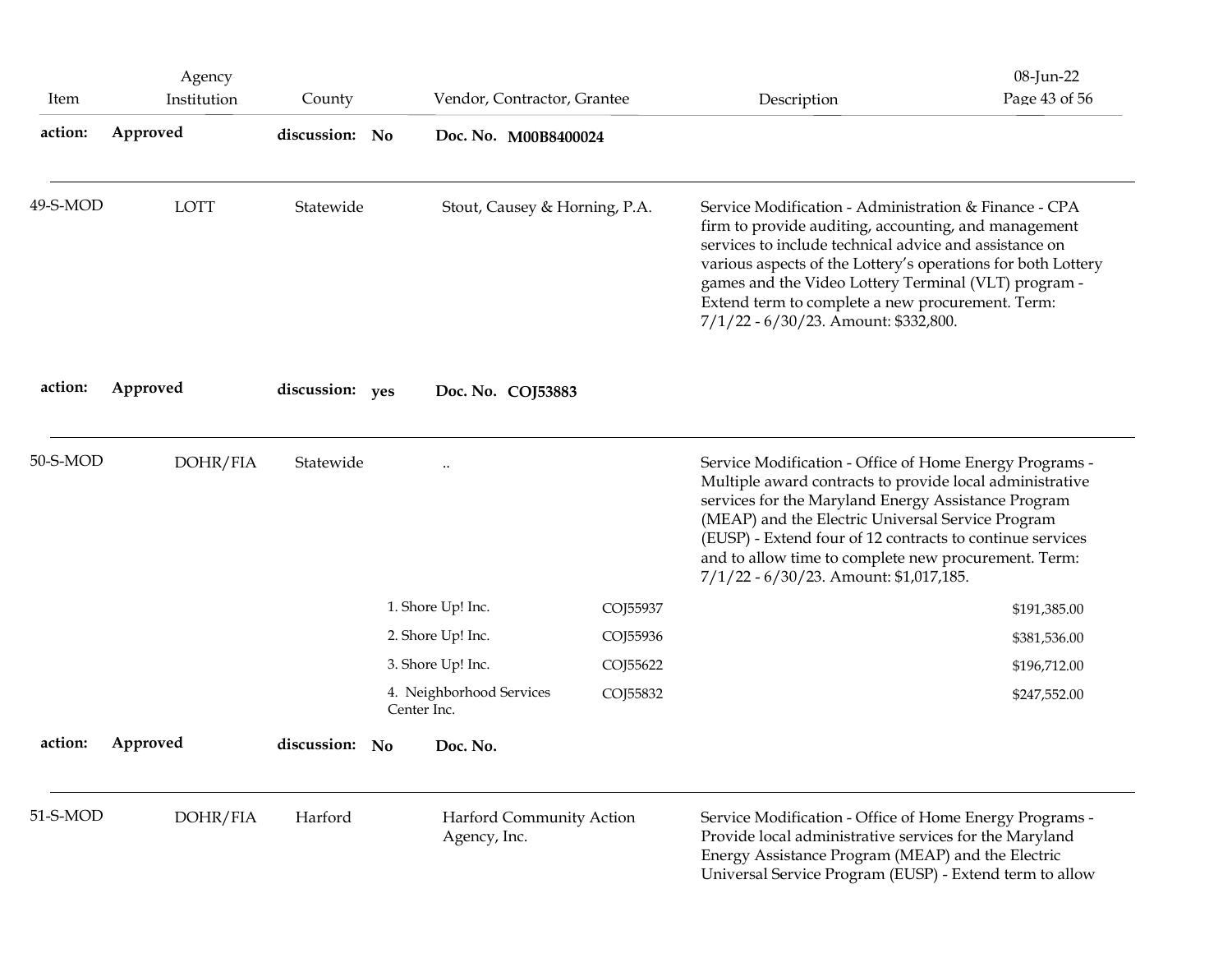| Item       | Agency<br>Institution | County         | Vendor, Contractor, Grantee     | Description                                                                                                                                                                                                                                                                                                                                                                                                                                           | 08-Jun-22<br>Page 44 of 56 |
|------------|-----------------------|----------------|---------------------------------|-------------------------------------------------------------------------------------------------------------------------------------------------------------------------------------------------------------------------------------------------------------------------------------------------------------------------------------------------------------------------------------------------------------------------------------------------------|----------------------------|
|            |                       |                |                                 | time to complete new procurement. Term: 7/1/22 -<br>6/30/23. Amount: \$559,656.                                                                                                                                                                                                                                                                                                                                                                       |                            |
| action:    | Approved              | discussion: No | Doc. No. COJ55625               |                                                                                                                                                                                                                                                                                                                                                                                                                                                       |                            |
| 52-S-MOD   | <b>MDL</b>            | Statewide      | The PKWY Agency, LLP            | Service Modification - Videography Services for the<br>Maryland Apprenticeship and Training Program -<br>Purchase additional acting services. Term: No additional<br>time required. Amount: \$33,861.                                                                                                                                                                                                                                                 |                            |
| action:    | Approved              | discussion: No | Doc. No. COJ53204               |                                                                                                                                                                                                                                                                                                                                                                                                                                                       |                            |
| 53-S-MOD   | <b>MDH</b>            | Statewide      | Capital Diagnostics, LLC        | Service Modification - RETROACTIVE - K-12 School<br>COVID-19 Screening Testing - 1) Retroactive approval to<br>address a funding shortfall due to increased utilization of<br>K-12 COVID-19 testing services during Spring 2022, 2)<br>Add funds for one of five contractors providing testing<br>services in both Functional Areas 1 (FA1- Pooled Testing)<br>and 2 (FA2- Non-Pooled Testing). Term: 6/9/22 - 7/31/22.<br>Total Amount: \$9,000,000. |                            |
| <b>REV</b> |                       |                |                                 | 1. Functional Area 1                                                                                                                                                                                                                                                                                                                                                                                                                                  | \$4,000,000.00             |
|            |                       |                |                                 | 2. Functional Area 2 - Retroactive<br>Term: $4/1/22 - 5/31/22$                                                                                                                                                                                                                                                                                                                                                                                        | \$4,144,915.00             |
|            |                       |                |                                 | 3. Functional Area 2 - Proactive                                                                                                                                                                                                                                                                                                                                                                                                                      | \$855,085.00               |
| action:    | Approved              | discussion: No | Doc. No.                        |                                                                                                                                                                                                                                                                                                                                                                                                                                                       |                            |
| 54-S-MOD   | <b>DOHR</b>           | Statewide      | America Works of Maryland, Inc. | Service Modification - RETROACTIVE - Baltimore City<br>Department of Social Services - Employment and training<br>services designed to enable Temporary Cash Assistance                                                                                                                                                                                                                                                                               |                            |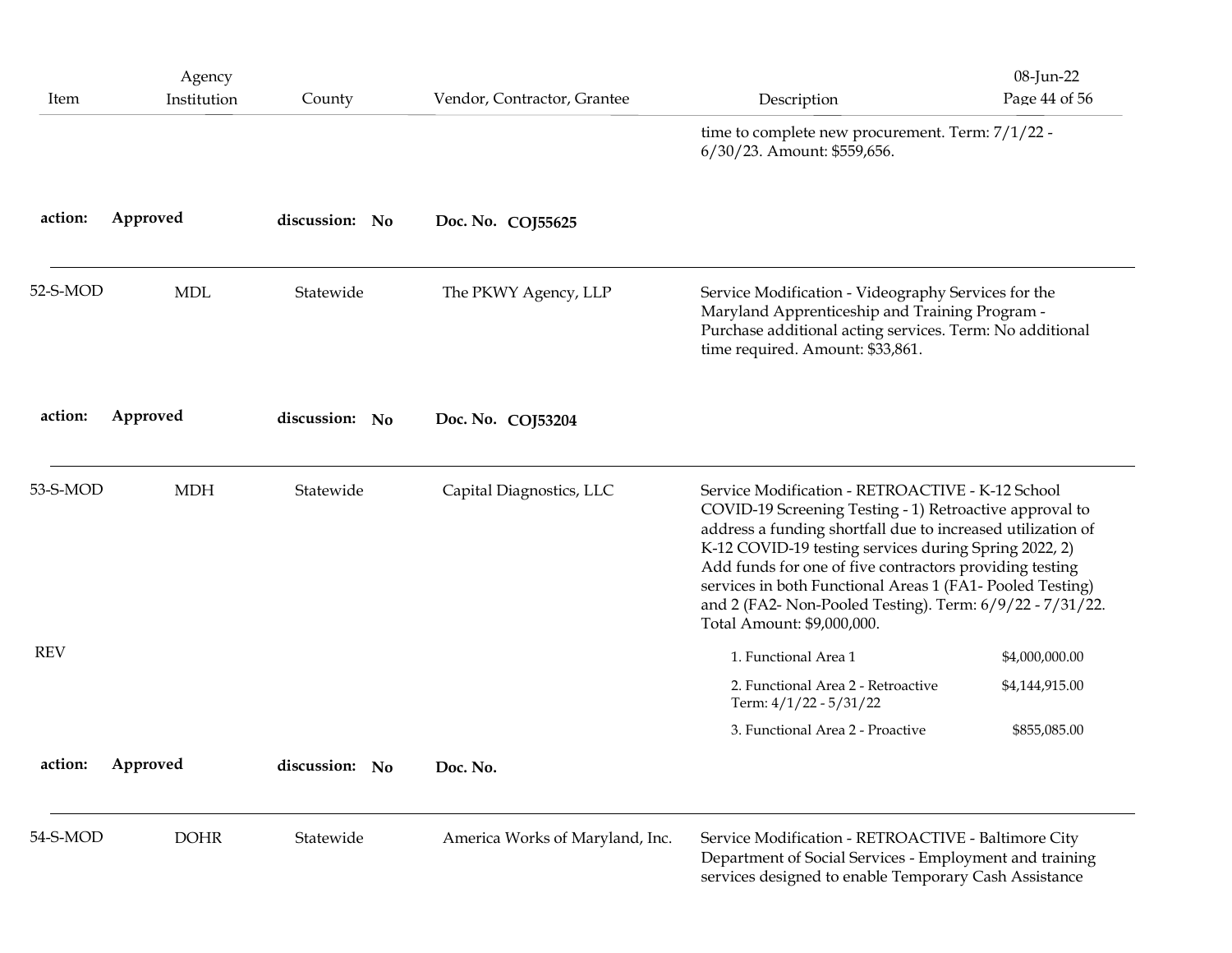| (TCA) customers to achieve the Federal Work Participation<br>requirements - Retroactive approval to adjust the payout<br>points due to the COVID-19 pandemic, extend term, and<br>add a renewal option. \$2,957,851.<br>1. Retroactive Term: 10/1/21 -<br>$6/8/22$ (modification to payout<br>points)<br>3. Proactive Term: 7/1/22 -<br>$3/31/23$ (w/one 3-month renewal<br>option)<br>2. Proactive Term: 6/9/22 -<br>6/30/22 (modification to payout                 | \$0.00<br>\$2,266,338.00 |
|-----------------------------------------------------------------------------------------------------------------------------------------------------------------------------------------------------------------------------------------------------------------------------------------------------------------------------------------------------------------------------------------------------------------------------------------------------------------------|--------------------------|
|                                                                                                                                                                                                                                                                                                                                                                                                                                                                       |                          |
|                                                                                                                                                                                                                                                                                                                                                                                                                                                                       |                          |
|                                                                                                                                                                                                                                                                                                                                                                                                                                                                       |                          |
| points)                                                                                                                                                                                                                                                                                                                                                                                                                                                               | \$0.00                   |
| 4. Proactive Term: 3-month<br>renewal option                                                                                                                                                                                                                                                                                                                                                                                                                          | \$691,513.00             |
| Approved<br>action:<br>discussion: No<br>Doc. No. COJ55764                                                                                                                                                                                                                                                                                                                                                                                                            |                          |
| 55-S-MOD<br><b>DOHR</b><br>Statewide<br><b>KRA</b> Corporation<br>Service Modification - RETROACTIVE - Baltimore City<br>Department of Social Services - Employment and training<br>services designed to enable Temporary Cash Assistance<br>(TCA) customers to achieve the Federal Work Participation<br>requirements - Retroactive approval to adjust the payout<br>points, due to COVID-19 Pandemic, extend term and add a<br>renewal option. Amount: \$2,364,025. |                          |
|                                                                                                                                                                                                                                                                                                                                                                                                                                                                       | \$0.00                   |
| 1. Retroactive Term: 10/1/21 -<br>$6/8/22$ (modification to payout<br>points)                                                                                                                                                                                                                                                                                                                                                                                         |                          |
| 3. Proactive Term: 7/1/22 -<br>$3/31/23$ (w/one 3-month renewal<br>option)                                                                                                                                                                                                                                                                                                                                                                                            | \$1,933,300.00           |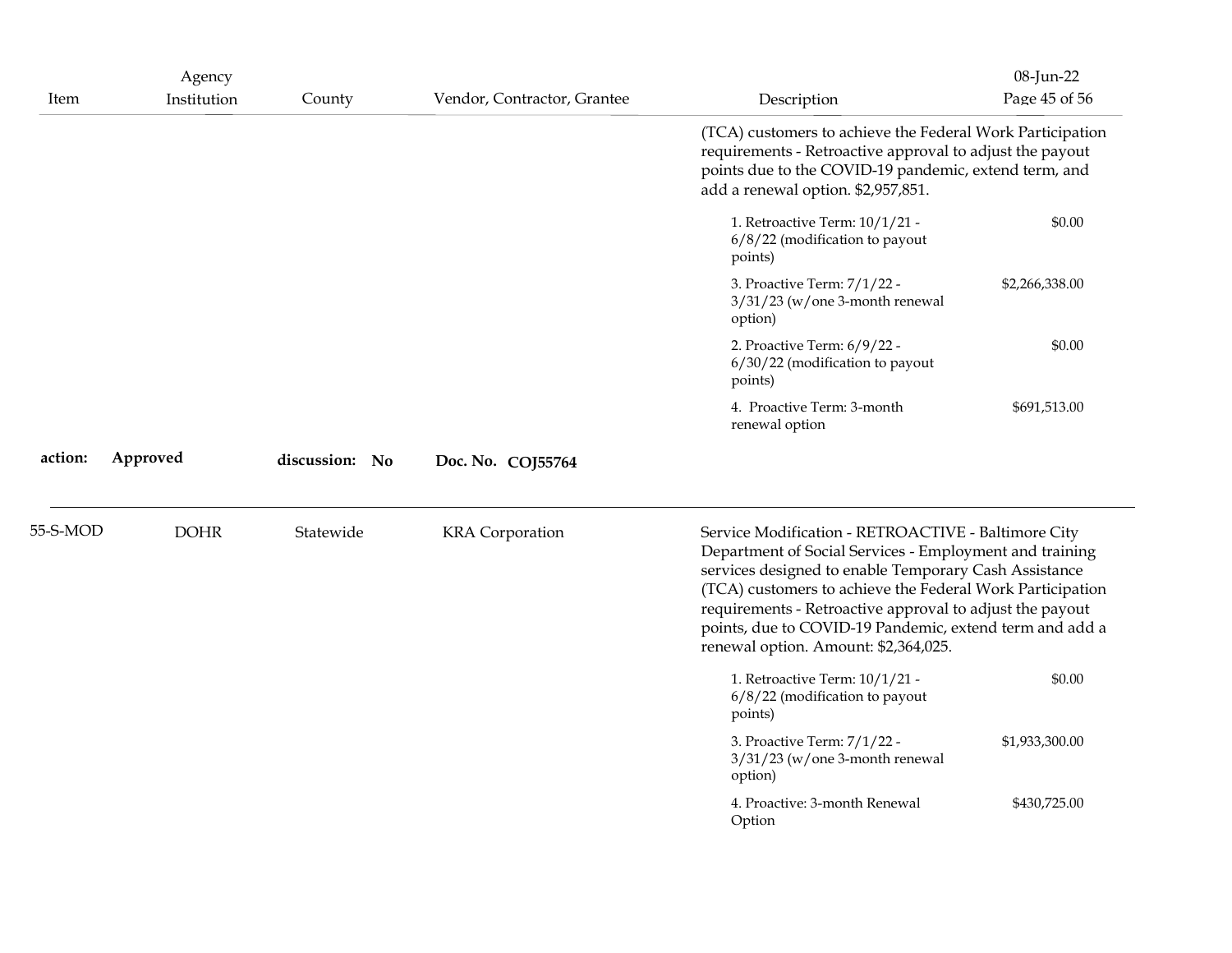| Item       | Agency<br>Institution | County          | Vendor, Contractor, Grantee  | Description                                                                                                                                                                                                                                                                                                              | 08-Jun-22<br>Page 46 of 56 |
|------------|-----------------------|-----------------|------------------------------|--------------------------------------------------------------------------------------------------------------------------------------------------------------------------------------------------------------------------------------------------------------------------------------------------------------------------|----------------------------|
|            |                       |                 |                              | 2. Proactive Term: 6/9/22 -<br>6/30/22 (modification to payout<br>points)                                                                                                                                                                                                                                                | \$0.00                     |
| action:    | Approved              | discussion: No  | Doc. No. COJ55704            |                                                                                                                                                                                                                                                                                                                          |                            |
| $56-IT$    | DIT                   | Statewide       | $\ddotsc$                    | Information Technology - Innovative Workforce Solutions -<br>Multiple award Master Contract to provide work<br>opportunities to individuals through an apprenticeship<br>program to become Information Technology (IT)<br>professionals. Term: 6/23/22 - 6/22/25 (w/two 1-year<br>renewal options). Amount: \$9,000,000. |                            |
| <b>REV</b> |                       |                 | 1. Catalyte, Inc.            |                                                                                                                                                                                                                                                                                                                          |                            |
|            |                       |                 | 2. Digital Network Group LLC |                                                                                                                                                                                                                                                                                                                          |                            |
| action:    | Approved              | discussion: yes | Doc. No. F50B2600048         |                                                                                                                                                                                                                                                                                                                          |                            |
| $57 - IT$  | $\mbox{MDL}$          | Statewide       | Peraton State & Local Inc.   | Information Technology - Division of Unemployment<br>Insurance - Provide programming staff support for the<br>Beacon System, the main IT system used to implement<br>MDL's UI benefits and collect and manage unemployment<br>insurance tax. Term: 6/13/22 - 5/31/24. Amount:<br>\$2,685,800.                            |                            |
| action:    | Approved              | discussion: No  | Doc. No. P00B2600047         |                                                                                                                                                                                                                                                                                                                          |                            |
| $58-IT$    | $\rm{DOT}$            | Statewide       | <b>IBM</b> Corporation       | Information Technology - Glen Burnie Data Center -<br>Annual maintenance, support, and license renewal for IBM<br>mainframe operating system software. Term: 7/1/22 -<br>6/30/23. Amount: \$1,977,913.                                                                                                                   |                            |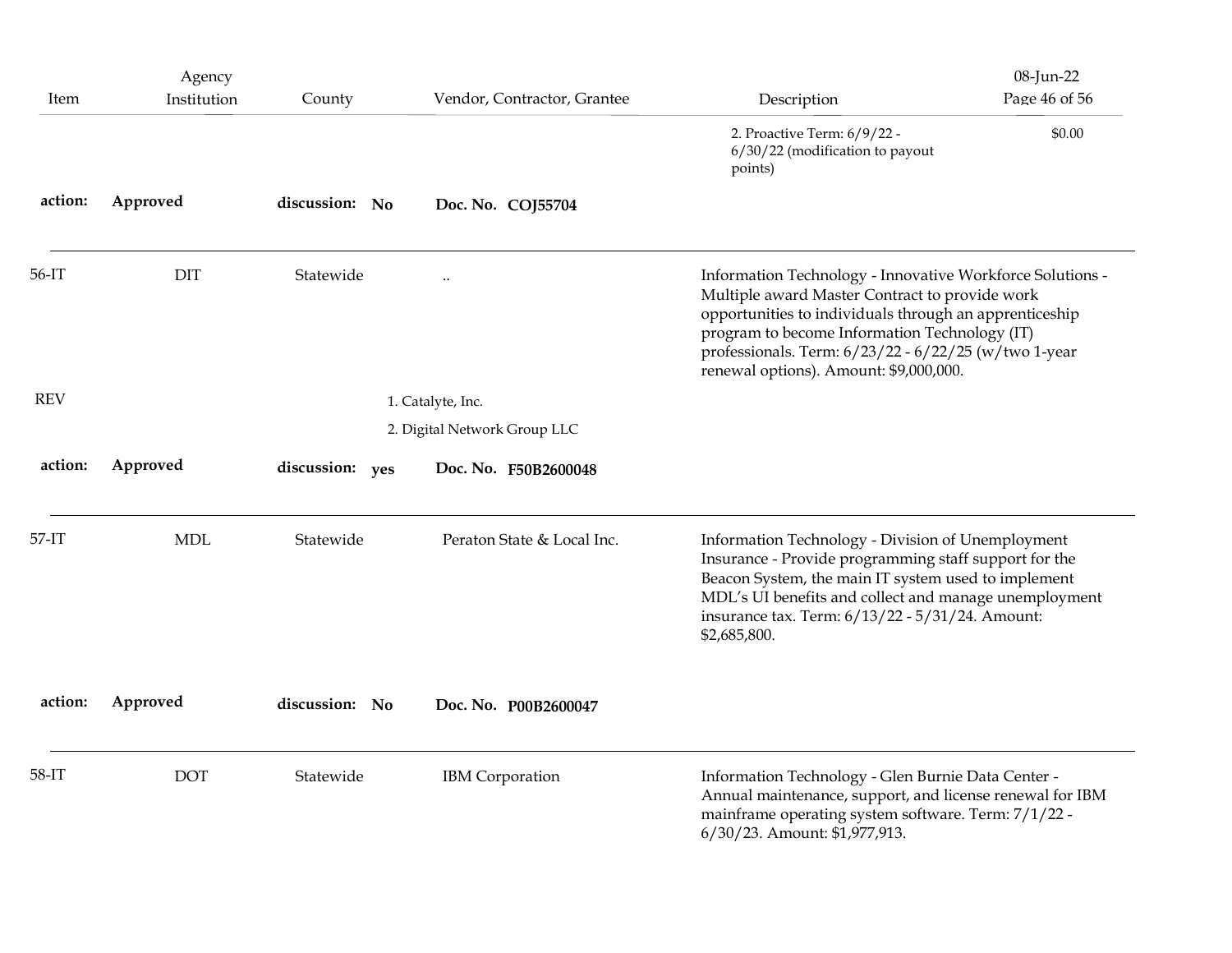| Item      | Agency<br>Institution | County          | Vendor, Contractor, Grantee               | Description                                                                                                                                                                                                                                                                                                                                                                                       | 08-Jun-22<br>Page 47 of 56 |
|-----------|-----------------------|-----------------|-------------------------------------------|---------------------------------------------------------------------------------------------------------------------------------------------------------------------------------------------------------------------------------------------------------------------------------------------------------------------------------------------------------------------------------------------------|----------------------------|
| action:   | Approved              | discussion: No  | Doc. No. J01B2600025                      |                                                                                                                                                                                                                                                                                                                                                                                                   |                            |
| 59-IT     | <b>DAAT</b>           | Statewide       | International Business Machines,<br>Corp. | Information Technology - IBM-Adobe Implementation<br>Services - Enable and modernize the print to mail output<br>service and provide a production and test environment<br>that hosts a web-based platform that includes<br>form/template software and workflows to allow data from<br>the SDAT IT systems to be merged into letter/form<br>templates. Term: 6/15/22 - 6/14/25. Amount: \$917,000. |                            |
| action:   | Approved              | discussion: No  | Doc. No. E50B2600007                      |                                                                                                                                                                                                                                                                                                                                                                                                   |                            |
| 60-IT-OPT | <b>MDL</b>            | Statewide       | Accenture                                 | Information Technology Renewal Option - Unemployment<br>Insurance Division - Virtual call center agents to assist<br>during the COVID-19 pandemic - Exercise six month<br>renewal option. Term: 7/1/22 - 12/31/22. Amount:<br>\$97,759,100.                                                                                                                                                       |                            |
| action:   | Approved              | discussion: yes | Doc. No. COJ53285                         |                                                                                                                                                                                                                                                                                                                                                                                                   |                            |
| 61-IT-MOD | <b>DGS</b>            | Statewide       | Various                                   | Information Technology Modification - Multiple-award,<br>indefinite-quantity Purchase Order request for Proposals<br>based Master Contract providing Commercial-Off-the-<br>Shelf software, installation, training services and<br>maintenance, excluding Microsoft software products - Add<br>funding. Term: 6/23/22 - 9/30/27. Amount: \$200,000,000.                                           |                            |
|           |                       |                 |                                           |                                                                                                                                                                                                                                                                                                                                                                                                   |                            |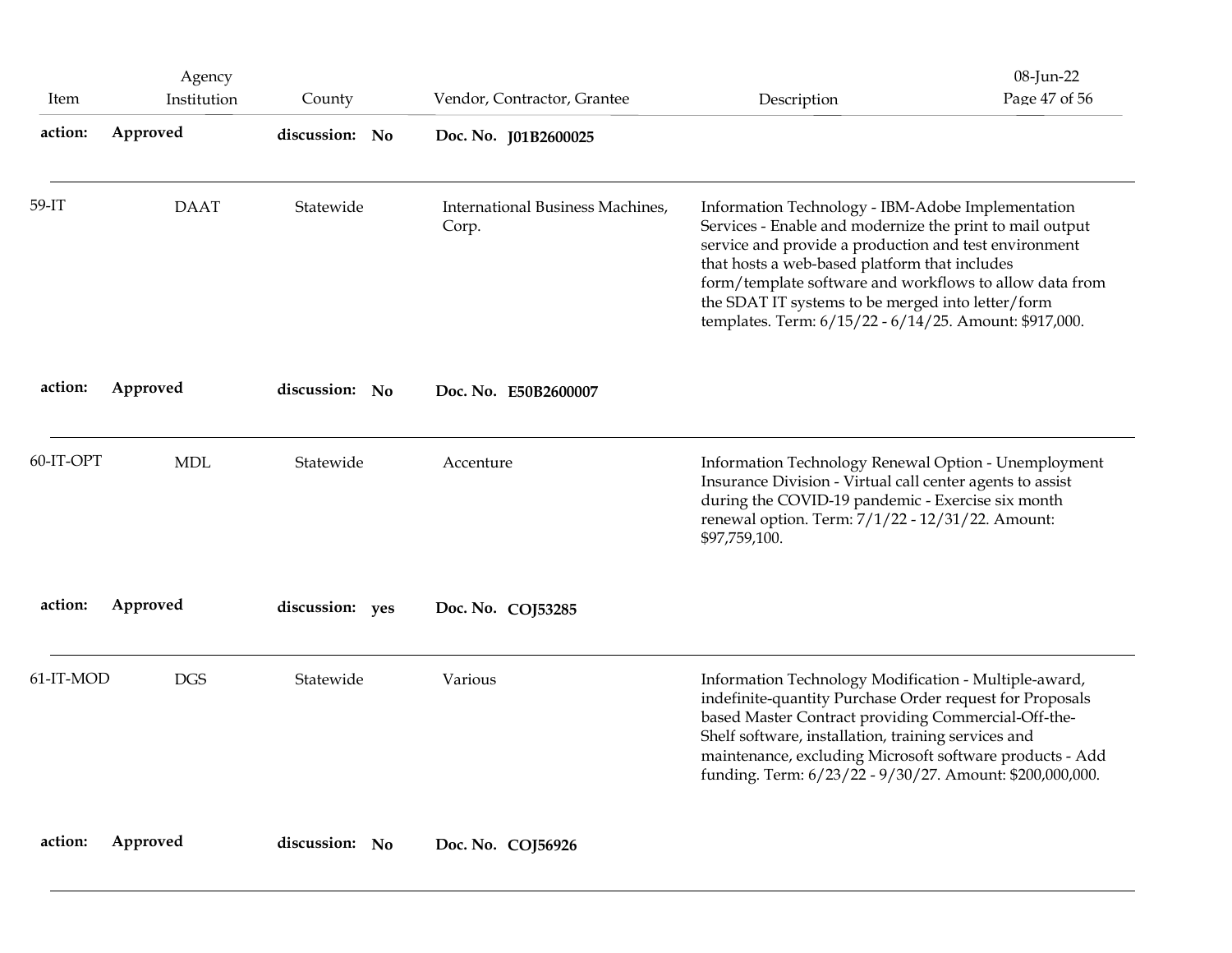| Item       | Agency<br>Institution | County         | Vendor, Contractor, Grantee | Description                                                                                                                                                                                                                                                                                                                                                                                                                                                                                                                | 08-Jun-22<br>Page 48 of 56 |
|------------|-----------------------|----------------|-----------------------------|----------------------------------------------------------------------------------------------------------------------------------------------------------------------------------------------------------------------------------------------------------------------------------------------------------------------------------------------------------------------------------------------------------------------------------------------------------------------------------------------------------------------------|----------------------------|
| 62-IT-MOD  | <b>DIT</b>            | Statewide      | Verizon Maryland LLC        | Information Technology Modification - Local<br>telecommunications services for use by all executive State<br>agencies; includes all local network lines and local calls -<br>Extend term to allow time for new procurement; Add<br>funds. Term: 7/1/22 - 3/31/23. Amount: \$3,000,000.                                                                                                                                                                                                                                     |                            |
| action:    | Approved              | discussion: No | Doc. No. COJ54510           |                                                                                                                                                                                                                                                                                                                                                                                                                                                                                                                            |                            |
| 63-IT-MOD  | PS                    | Statewide      | NextGen Healthcare, Inc.    | Information Technology Modification - Provide continued<br>service of software licensing, maintenance, support, and<br>customizations for the Electronic Patient Health Record<br>System for managing medical information of offenders in<br>the Department's correctional facilities - Extend term to<br>ensure uninterrupted services. Term: 7/1/22 - 6/30/24.<br>Amount: \$2,669,500.                                                                                                                                   |                            |
| action:    | Approved              | discussion: No | Doc. No. COJ51901           |                                                                                                                                                                                                                                                                                                                                                                                                                                                                                                                            |                            |
| $64-IT$    | <b>VARIOUS</b>        | Statewide      | $\ddotsc$                   | Information Technology - Approve 31 Task<br>Orders/Purchase Orders under previously approved<br>Master Contracts: (1.0) Consulting and Technical Services<br>Plus (CATS+), (2.0) Delivery Program Management<br>Services, (3.0) Data Management and Analytic Services,<br>(4.0) Commercial Off-the-Shelf Software (COTS) 2012, (5.0)<br>Hardware/Associated Equipment & Services 2012, (6.0)<br>Desktop, Laptops and Tablets 2015, and (7.0) Central<br>Collections Unit Project Human Resources. Amount:<br>\$44,320,976. |                            |
| <b>REV</b> | <b>EDUC</b>           |                | 1.1 GCOM Software LLC       | Senior Information Technology<br>Architect Data Warehouse (DWH)<br>Data Modeler and a Project<br>Manager to support and maintain                                                                                                                                                                                                                                                                                                                                                                                           | \$1,436,240.00             |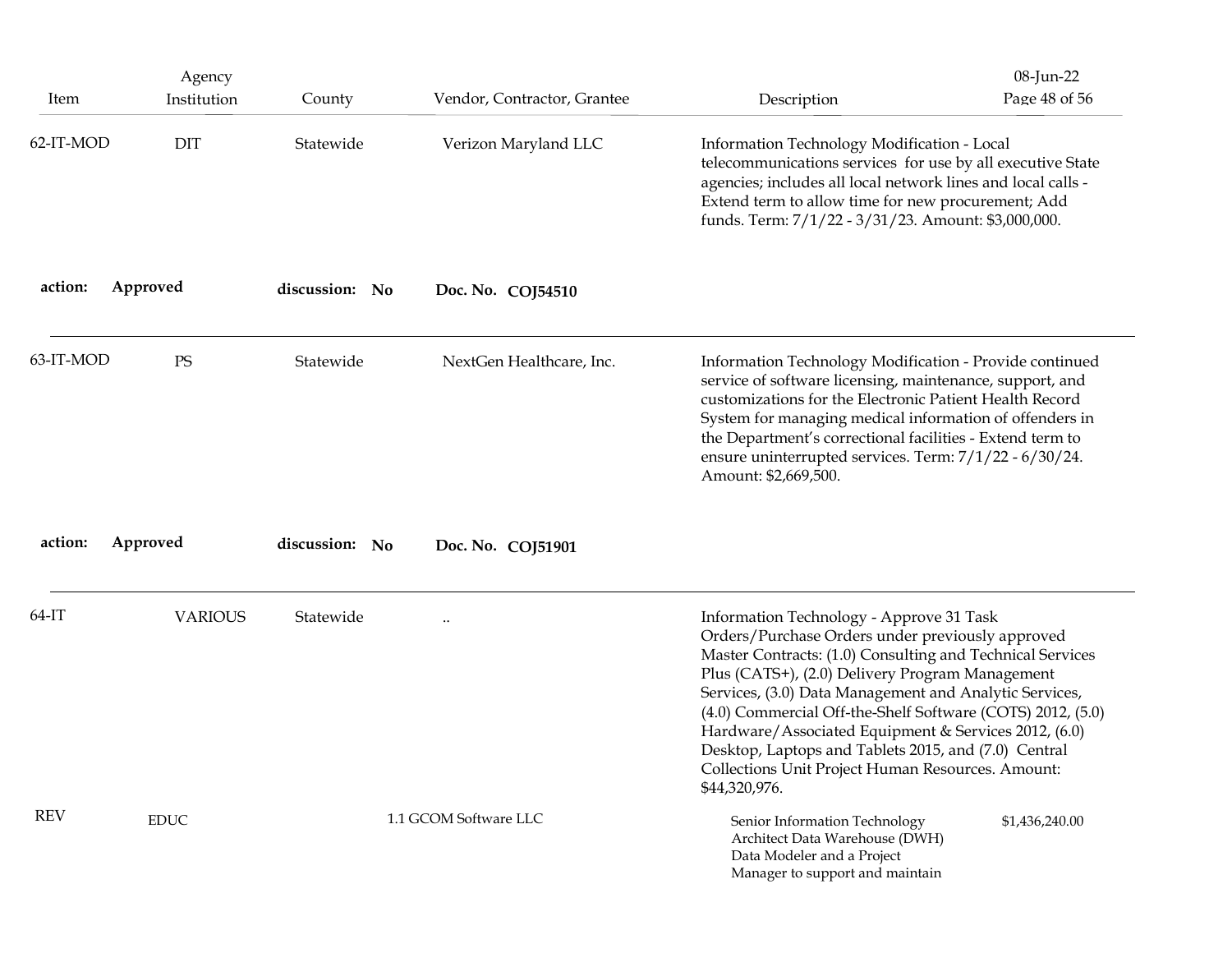|      | Agency      |        |                             |          |                                                                                                                                                                                                                                                                                                                                                                  | 08-Jun-22      |
|------|-------------|--------|-----------------------------|----------|------------------------------------------------------------------------------------------------------------------------------------------------------------------------------------------------------------------------------------------------------------------------------------------------------------------------------------------------------------------|----------------|
| Item | Institution | County | Vendor, Contractor, Grantee |          | Description                                                                                                                                                                                                                                                                                                                                                      | Page 49 of 56  |
|      |             |        |                             |          | the existing MSDE Education<br>DataWarehouse. Term: 6/23/22 -<br>6/8/27                                                                                                                                                                                                                                                                                          |                |
|      | <b>MDH</b>  |        | 1.2 Gantech Inc.            |          | Renewal Option - Medicaid<br>Management Information System<br>Resources for the Medicaid<br>Management Information System<br>(MMIS) system - Exercise six<br>month renewal option. Term:<br>$8/8/22 - 2/7/23$                                                                                                                                                    | \$2,126,758.00 |
|      | MDH         |        | 1.3 Group Z Inc.            |          | Modification - Electronic Data<br><b>Interchange Transaction</b><br>Processing System (EDITPS)<br>Operation Support and<br>Maintenance for the Medicaid<br>Management Information System<br>(MMIS) - Extend term to continue<br>operations and maintenance of<br>legacy system and provide<br>transition for the replacement<br>contract. Term: 9/1/22 - 8/31/23 | \$1,833,291.00 |
|      | DIT         |        | 1.4 Ernst & Young, LLP      | COJ52729 | Renewal Option - Independent<br>Verification and Validation<br>(IV&V). Comptroller of Maryland's<br>Compass program includes<br>implementation of an Integrated<br>Tax System (ITS) Solution -<br>Exercise second renewal option.<br>Term: 7/1/22 - 6/30/23                                                                                                      | \$1,000,000.00 |
|      | COMP        |        | 1.5 Gantech, Inc.           | COJ56222 | Modification - Legacy System &<br>Help Desk Support - Add three<br>Senior Computer Programmers to<br>modify tax programs. Term:<br>$8/7/22 - 1/6/24$                                                                                                                                                                                                             | \$916,920.00   |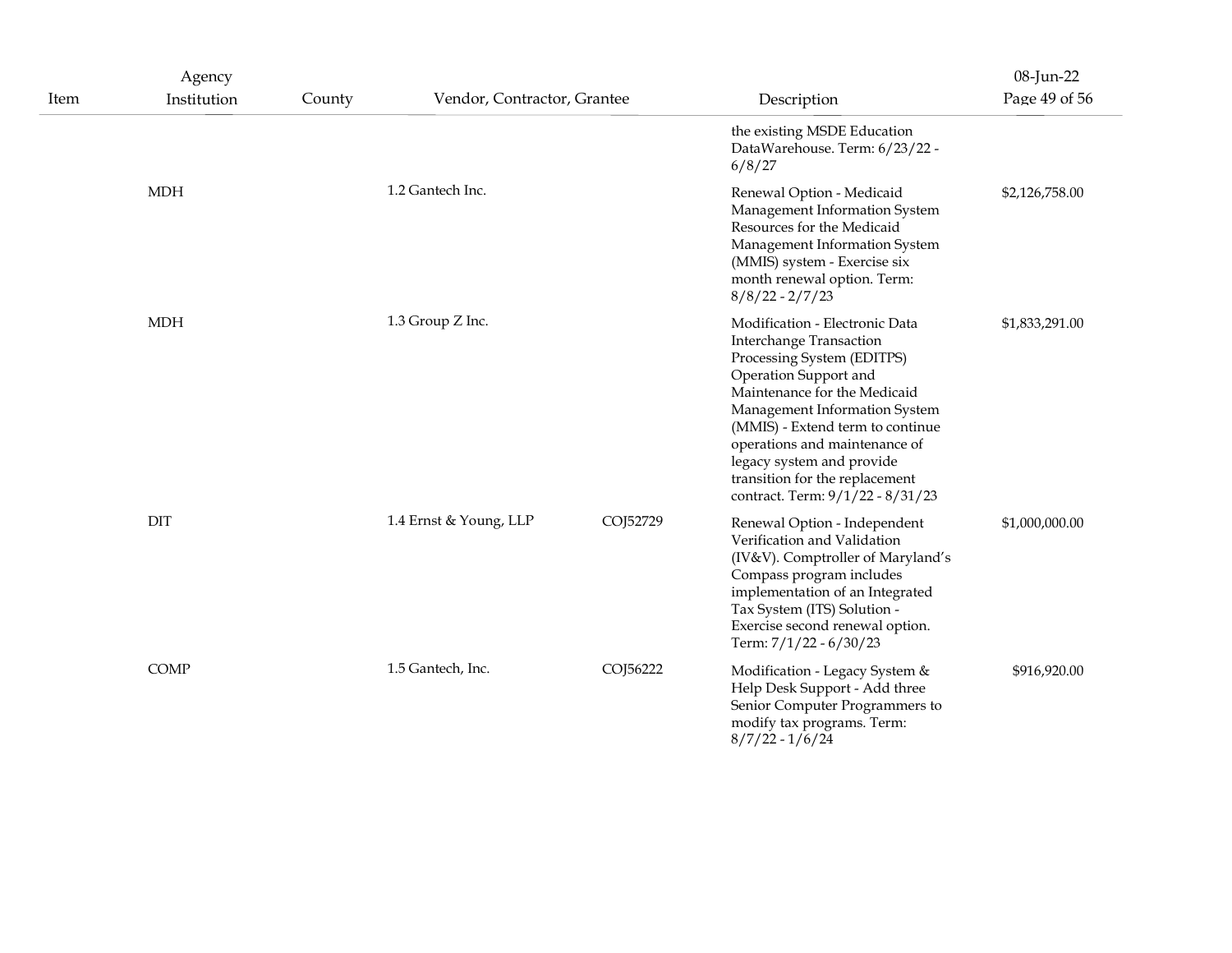| Item | Agency<br>Institution | County | Vendor, Contractor, Grantee                         | Description                                                                                                                                                                                                                                                       | 08-Jun-22<br>Page 50 of 56 |
|------|-----------------------|--------|-----------------------------------------------------|-------------------------------------------------------------------------------------------------------------------------------------------------------------------------------------------------------------------------------------------------------------------|----------------------------|
|      | <b>DOT</b>            |        | 1.6 Synergy Systems Services, Inc.                  | The Secretary's Office - Resources<br>for application software<br>development, enhancement,<br>maintenance, and support services<br>for existing and future software<br>applications throughout MDOT<br>and MVA enterprise environment.<br>Term: 7/1/22 - 6/30/27 | \$18,576,220.00            |
|      | DIT                   |        | 2.1 Navitas Business Consulting,<br>Inc.            | Senior Business Analyst to assist<br>with implementing new business<br>and operational processes in<br>various stages. Term: 6/13/22 -<br>$12/31/22$ (w/two 1-year renewal<br>options)                                                                            | \$132,988.80               |
|      | DIT                   |        | 2.2 Creative Information<br>Technology, Inc. (CITI) | Department of Health - Senior<br>Project Manager to oversee the<br>operations and maintenance of the<br>State's COVID-19 Vaccination<br>Program Data and Analytics<br>Technical Team activities. Term:<br>$6/13/22 - 8/12/23$                                     | \$301,173.60               |
|      | DIT                   |        | 2.3 Navitas Business Consulting,<br>Inc.            | Renewal Option - Department of<br>Health - Program/project<br>management services for<br>managing the COVID 19<br>Vaccination programs - Exercise<br>first of two renewal options. Term:<br>$7/1/22 - 6/30/23$                                                    | \$1,465,369.92             |
|      | $\rm{DIT}$            |        | 2.4 Navitas Business Consulting,<br>Inc.            | Renewal Option - Department of<br>Health -Business Analyst to<br>support several projects and units -<br>Exercise first renewal option.<br>Term: 7/1/22 - 6/30/23                                                                                                 | \$570,689.28               |
|      | DIT                   |        | 2.5 Navitas Business Consulting,<br>Inc.            | Renewal Option - Department of<br>Health - Business Analysis for<br>managing the COVID-19<br>vaccination programs - Exercise<br>the first of two renewal options.<br>Term: 7/1/22 - 6/30/23                                                                       | \$619,617.60               |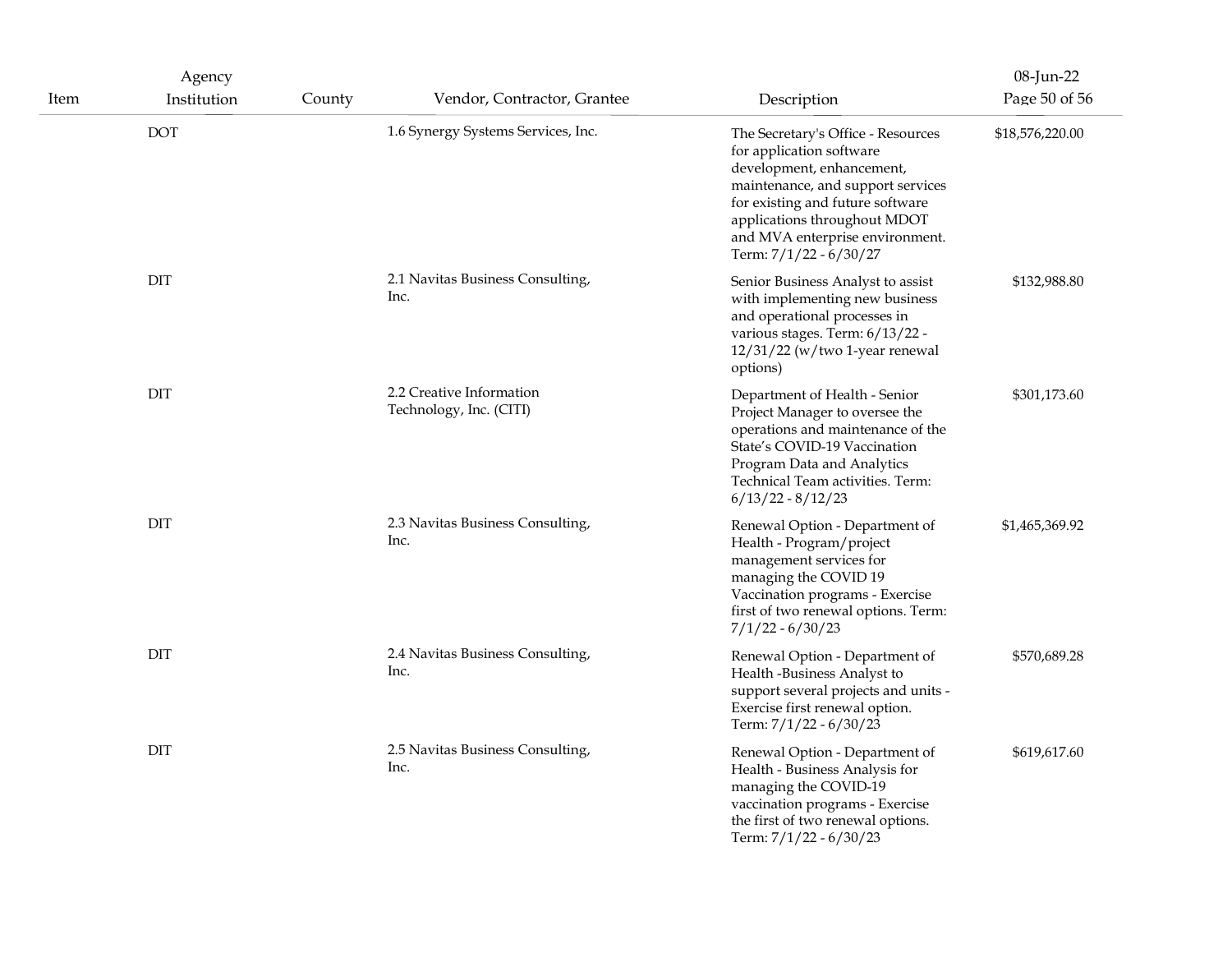| Item | Agency<br>Institution | County | Vendor, Contractor, Grantee              | Description                                                                                                                                                                                                                                                                                                                                        | 08-Jun-22<br>Page 51 of 56 |
|------|-----------------------|--------|------------------------------------------|----------------------------------------------------------------------------------------------------------------------------------------------------------------------------------------------------------------------------------------------------------------------------------------------------------------------------------------------------|----------------------------|
|      | DIT                   |        | 2.6 Navitas Business Consulting,<br>Inc. | Renewal Option - Department of<br>Health - Program/project<br>management services for support<br>of several projects and units -<br>Exercise the first of two renewal<br>options. Term: 7/1/22 - 6/30/23                                                                                                                                           | \$2,496,009.60             |
|      | DIT                   |        | 2.7 Navitas Business Consulting,<br>Inc. | Renewal Option - Department of<br>Health - Senior Project Manager to<br>oversee full project management<br>and software development life<br>cycles for the implementation of<br>highly complex, large-scale,<br>strategic IT initiatives in MDH's<br>Office of Enterprise Technology -<br>Exercise first renewal option.<br>Term: 7/1/22 - 6/30/23 | \$227,280.00               |
|      | DIT                   |        | 3.1 Celerans LLC                         | Department of Health - Provide 14<br>resources to support data<br>management program ("Data<br>Mart") capable of analyzing data<br>and creating visualizations using<br>protected/sensitive data to support<br>the COVID-19 recovery in<br>Maryland, vaccination program.<br>Term: 6/13/22 - 6/30/23 (w/two 1-<br>year renewal options)            | \$2,070,105.84             |
|      | DOT/MdTA              |        | 4.1 CAS Severn Inc.                      | Software licenses for Rubrik Cloud<br>Data Management for the Office of<br>Information Technology. Term:<br>One-Time Purchase - Anticipated<br>delivery $8/1/22$                                                                                                                                                                                   | \$1,805,580.00             |
|      | DOT/MdTA              |        | 4.2 En-Net Services, LLC                 | <b>OpenText Content Server</b><br>Maintenance and Support for the<br>Office of Information Technology.<br>Term: 8/1/22 - 7/31/25                                                                                                                                                                                                                   | \$741,221.60               |
|      | DIT                   |        | 4.3 Carahsoft Technology<br>Corporation  | Splunk with Enterprise Security<br>software solution, allowing<br>expedient analysis of potential<br>cybersecurity incidents. Term:<br>$10/1/22 - 4/28/23$                                                                                                                                                                                         | \$2,999,516.57             |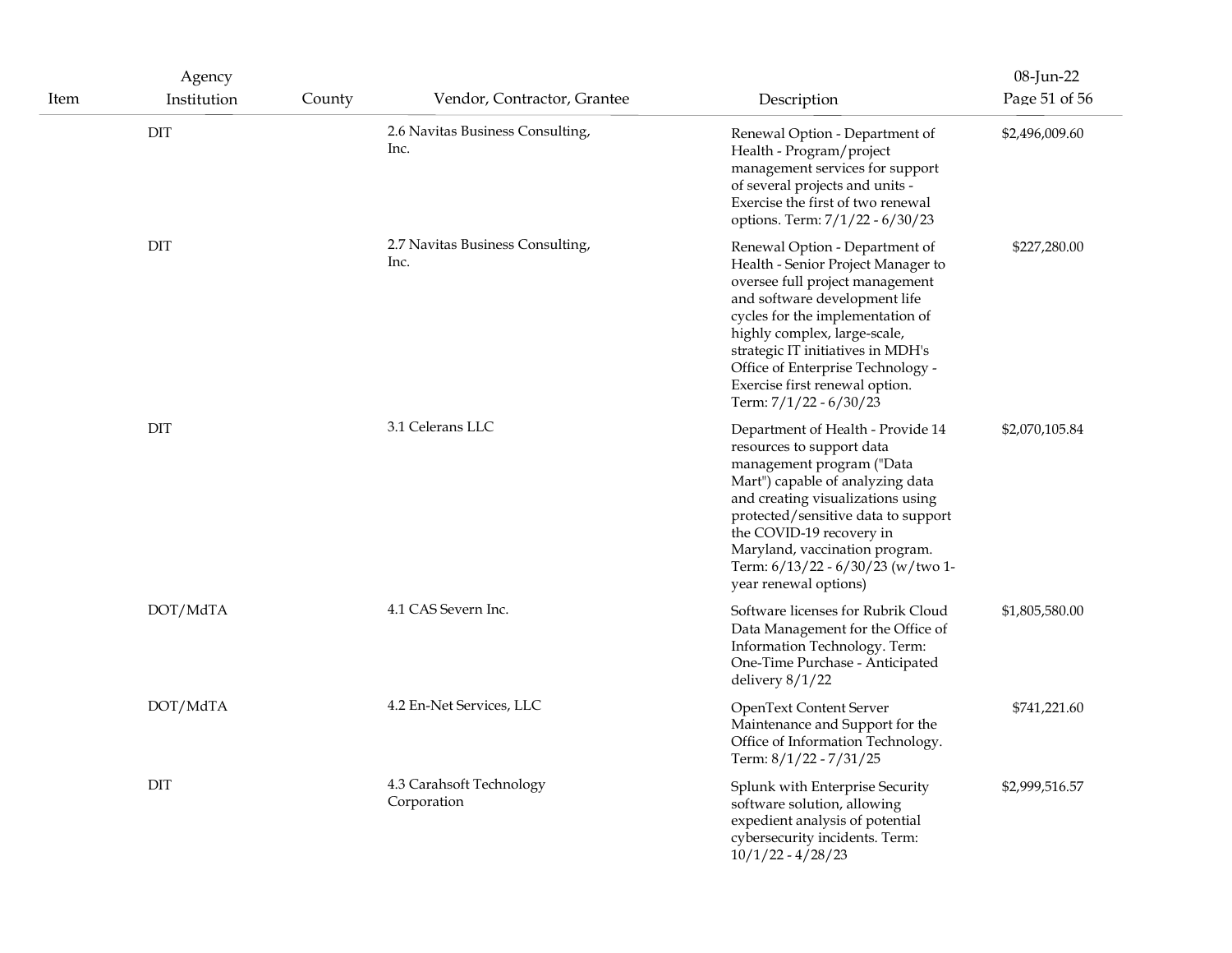| Item | Agency<br>Institution  | County | Vendor, Contractor, Grantee              | Description                                                                                                                                                                                                                                                          | 08-Jun-22<br>Page 52 of 56 |
|------|------------------------|--------|------------------------------------------|----------------------------------------------------------------------------------------------------------------------------------------------------------------------------------------------------------------------------------------------------------------------|----------------------------|
|      | <b>DOHR</b>            |        | 4.4 CDW Government, LLC                  | Cloudera software, an integrated<br>platform that makes it easy to<br>manage rapidly increasing<br>volumes and varieties of data in<br>the enterprise. Term: 7/31/22 -<br>7/30/23                                                                                    | \$569,957.00               |
|      | <b>DOHR</b>            |        | 4.5 Applied Technology Services          | Renew the Duo access gateway<br>annual subscription and support,<br>currently deployed MD THINK<br>VPN. Term: 7/1/22 - 6/30/23                                                                                                                                       | \$491,021.00               |
|      | <b>DOHR</b>            |        | 4.6 Carahsoft Technology<br>Corporation  | QlikTech - Qlik Sense, an analytics<br>platform that supports analytics<br>apps and dashboards. Term:<br>$8/1/22 - 7/31/23$                                                                                                                                          | \$243,348.00               |
|      | <b>DIT</b>             |        | 4.7 Digital Information Services,<br>LLC | Public Key Infrastructure for<br>connecting Maryland sites<br>securely. Term: 7/1/22 - 6/30/25                                                                                                                                                                       | \$379,465.98               |
|      | $\mathop{\mathrm{PS}}$ |        | 4.8 Applied Technology Services,<br>Inc. | Maintenance and Support Services<br>for Inventu Viewer. Term:<br>$6/21/22 - 6/20/25$                                                                                                                                                                                 | \$208,225.00               |
|      | $\rm{DIT}$             |        | 5.1 HCGI Hartford, Inc.                  | Replacement of the FC-207-22 100G<br>Phase 1C Eastern Shore<br>Augmentation Ciena Hardware.<br>Extend the data network to<br>Salisbury, providing full network<br>redundancy to the Eastern Shore.<br>Term: Anticipated delivery -<br>7/6/22. Term: 7/1/22 - 6/30/27 | \$331,811.00               |
|      | <b>COMP</b>            |        | 5.2 HCGI                                 | F5 Network Communication<br>equipment to provide efficient<br>performance and failover traffic to<br>alternate WEB servers and/or<br>alternate data center locations in<br>the event of a server/facility<br>outage. Term: 6/13/22 - 6/14/23                         | \$687,982.00               |
|      | <b>DOT</b>             |        | 5.3 Applied Technology Services          | Replace management access<br>switches that have reached the end<br>of their usable life. Term: One Time<br>Purchase, Anticipated delivery -<br>7/1/22                                                                                                                | \$332,997.00               |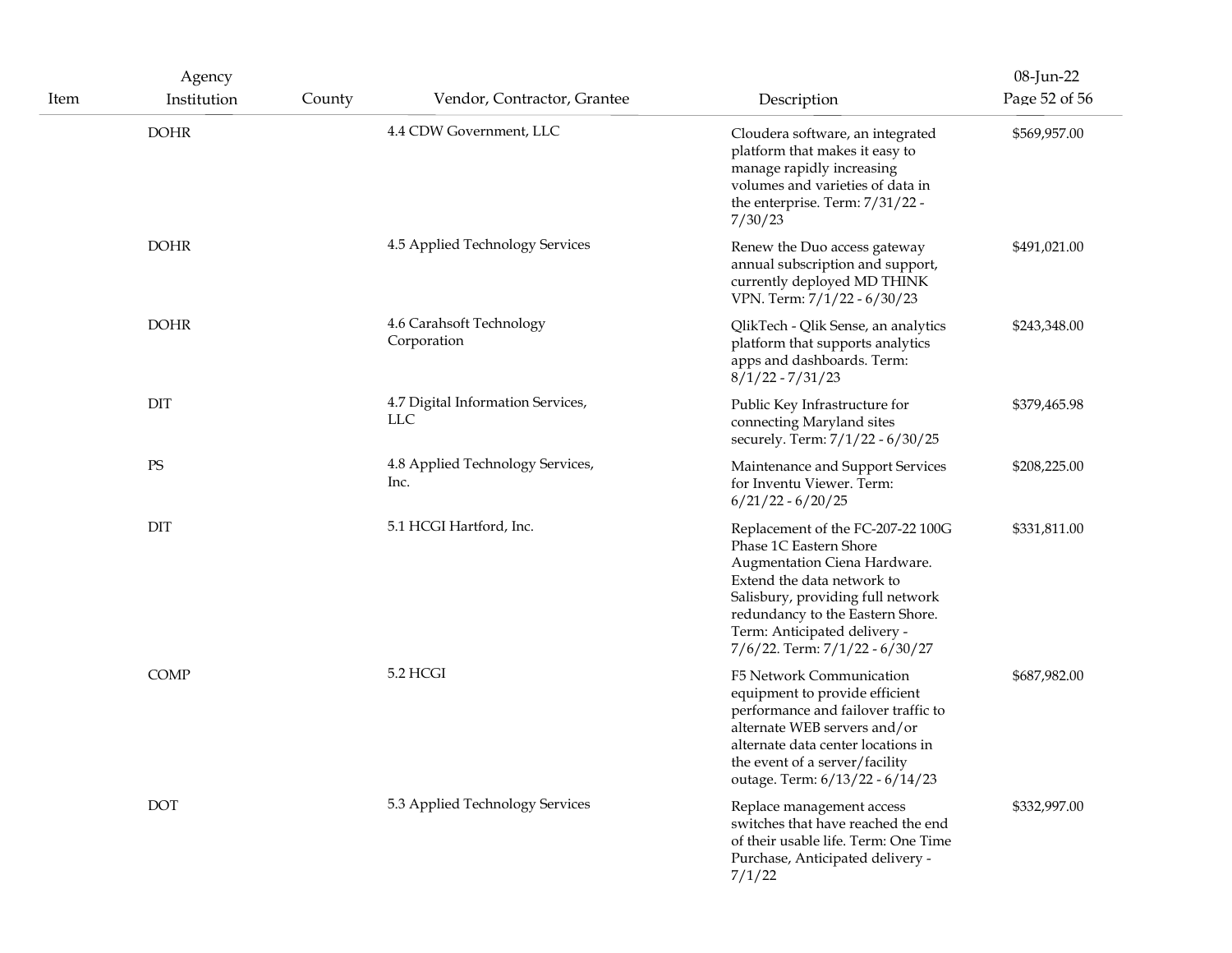| Item | Agency<br>Institution        | County | Vendor, Contractor, Grantee     |           | Description                                                                                                                                                                                                                                          | 08-Jun-22<br>Page 53 of 56 |
|------|------------------------------|--------|---------------------------------|-----------|------------------------------------------------------------------------------------------------------------------------------------------------------------------------------------------------------------------------------------------------------|----------------------------|
|      | $\mathop{\rm EDUC}\nolimits$ |        | 5.4 DSR, Inc.                   |           | Purchase 465 Dell Laptops w/pen,<br>keypad, monitor and dock, with<br>extended warranty. Term:<br>Anticipated delivery date - 7/1/22                                                                                                                 | \$376,347.75               |
|      | DIT                          |        | 6.1 Applied Technology Services |           | Dell Video Teleconferencing<br>Hardware required upgrade<br>and/or supply state agencies with<br>devices to assist with<br>teleconferencing needs due to<br>increased teleworking. Term:<br>Anticipated Delivery - 6/23/22                           | \$494,839.80               |
|      | <b>DBM</b>                   |        | 7.1 PowerSolv, Inc.             |           | Modification - Personnel to<br>implement Central Collections<br>Unit Modernization Project -<br>Extend term to complete a new<br>procurement. Term: 7/1/22 -<br>6/30/23                                                                              | \$210,000.00               |
|      | <b>DBM</b>                   |        | 7.2 PowerSolv, Inc.             | COJ56784  | Modification - Resources to<br>support the State's project team for<br>Maryland's Central Collection Unit<br>(CCU) Debt Collection Information<br>System (DCIS) project - Extend<br>term to complete a new<br>procurement. Term: 7/1/22 -<br>6/30/23 | \$216,000.00               |
|      | <b>DBM</b>                   |        | 7.3 Forsys, Inc.                | COJ56993  | Modification - Resources to<br>support the State's project team for<br>Maryland's Central Collection Unit<br>(CCU) Debt Collection Information<br>System (DCIS) project - Extend<br>term to complete a new<br>procurement. Term: 7/1/22 -<br>6/30/23 | \$240,000.00               |
|      | <b>DBM</b>                   |        | 7.4 Forsys, Inc                 | COJ567813 | Modification - Resources to<br>support the State's project team for<br>the Central Collection Unit (CCU)<br>Debt Collection Information<br>System (DCIS) project - Extend<br>term to complete a new<br>procurement. Term: 7/1/22 -<br>6/30/23        | \$220,000.00               |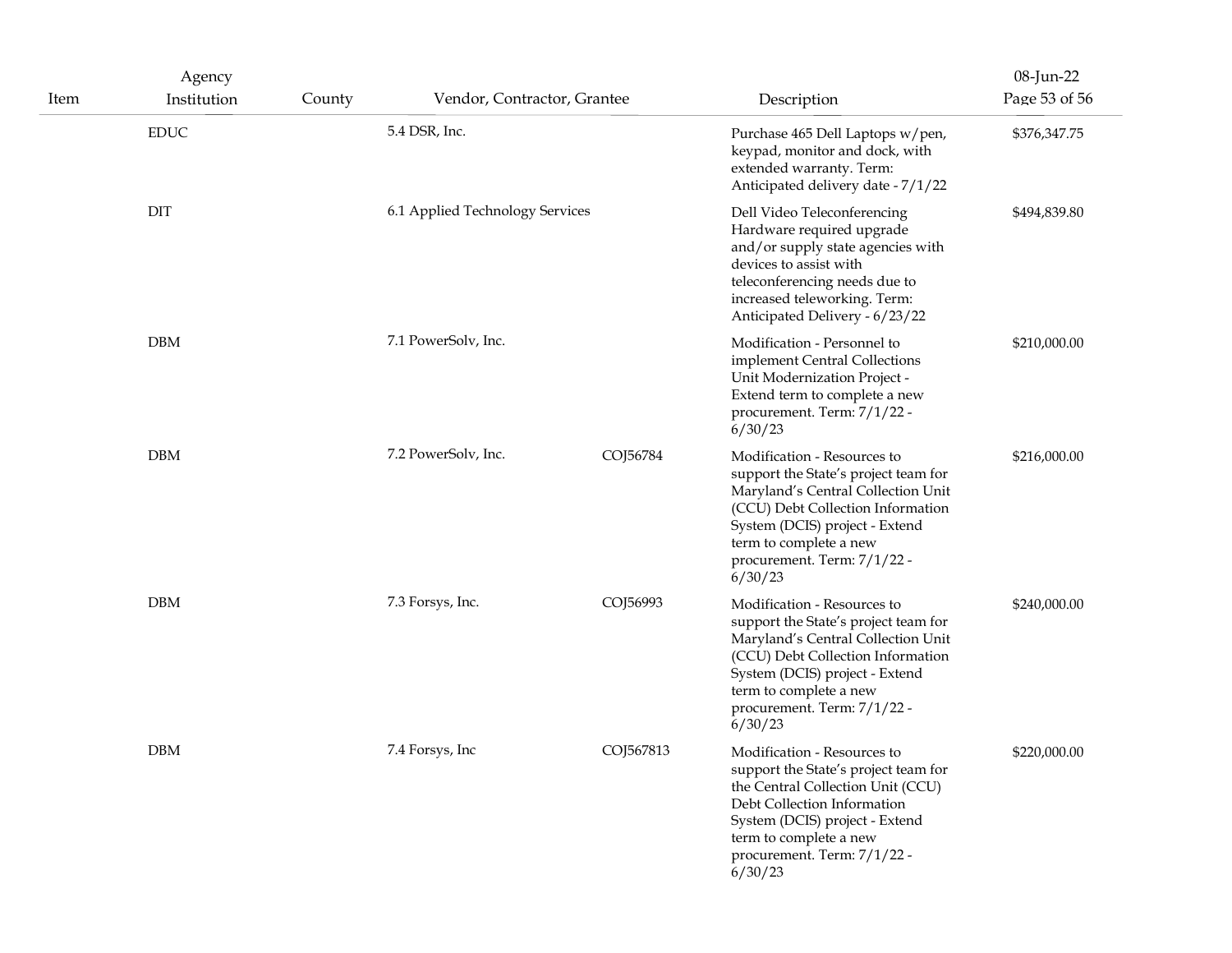| Item     | Agency<br>Institution | County                 |           | Vendor, Contractor, Grantee     | Description                                                                                                                                                                                                                                                                                                                                                                                                            | 08-Jun-22<br>Page 54 of 56 |
|----------|-----------------------|------------------------|-----------|---------------------------------|------------------------------------------------------------------------------------------------------------------------------------------------------------------------------------------------------------------------------------------------------------------------------------------------------------------------------------------------------------------------------------------------------------------------|----------------------------|
| action:  | Approved              | discussion: No         |           | Doc. No.                        |                                                                                                                                                                                                                                                                                                                                                                                                                        |                            |
| 65-M-MOD | <b>DGS</b>            | Howard                 |           | CSI Corporation of DC           | Maintenance Modification - RETROACTIVE - Ellicott City<br>District Court/Multi-Service Center - Unarmed Uniformed<br>Guard Services - Retroactive approval to extend term and<br>proactive approval to continue services through September<br>2022. Retroactive Term: 7/1/21 - 6/8/22, Proactive Term:<br>6/9/22 - 9/30/22. Retroactive Amount: \$154,335, Proactive<br>Amount: \$51,727. Total Amount: \$206,061.     |                            |
| action:  | Approved              | discussion: No         |           | Doc. No. COJ54791               |                                                                                                                                                                                                                                                                                                                                                                                                                        |                            |
| 66-RP    | <b>DGS</b>            | Lower Eastern<br>Shore | $\ddotsc$ |                                 | Real Property - Title & Settlement Services - Master<br>contract on a work-order basis to perform acquisitions and<br>additional related activities as required for residential,<br>commercial, agricultural, and unimproved properties in<br>the Lower Eastern Shore Region (Dorchester, Somerset,<br>Wicomico and Worcester Counties). Term: 7/1/22 -<br>6/30/25. Amount: NTE \$20,000 each firm / Total: \$100,000. |                            |
|          |                       |                        |           | 1. Absolute Title Group         |                                                                                                                                                                                                                                                                                                                                                                                                                        |                            |
|          |                       |                        |           | 2. American Land Title Corp.    |                                                                                                                                                                                                                                                                                                                                                                                                                        |                            |
|          |                       |                        |           | 3. Columbia Title & Escrow, LLC |                                                                                                                                                                                                                                                                                                                                                                                                                        |                            |
|          |                       |                        |           | 4. Cooch and Bowers, P.A.       |                                                                                                                                                                                                                                                                                                                                                                                                                        |                            |
|          |                       |                        |           | 5. Lakeside Title Company       |                                                                                                                                                                                                                                                                                                                                                                                                                        |                            |
| action:  | Approved              | discussion: No         |           | Doc. No.                        |                                                                                                                                                                                                                                                                                                                                                                                                                        |                            |
| 67-RP    | <b>VARIOUS</b>        | Charles                |           | Department of Natural Resources | Real Property - Department of State Police, Department of<br>Transportation / Motor Vehicle Administration,<br>Department of Natural Resources - 1 ) Approve the inter-                                                                                                                                                                                                                                                |                            |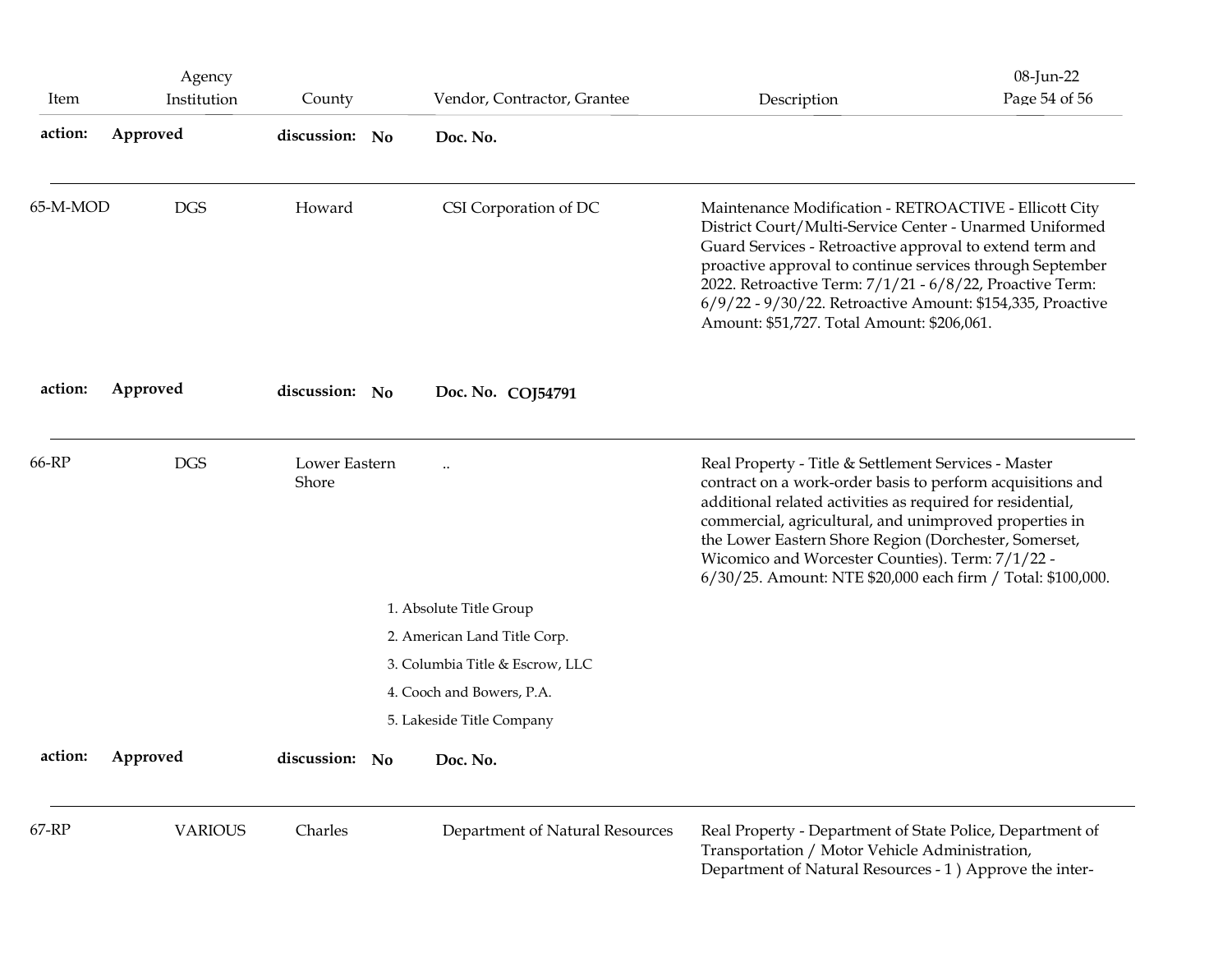| Item     | Agency<br>Institution | County          | Vendor, Contractor, Grantee                    | Description                                                                                                                                                                                                                                                                                                                                                    | 08-Jun-22<br>Page 55 of 56 |
|----------|-----------------------|-----------------|------------------------------------------------|----------------------------------------------------------------------------------------------------------------------------------------------------------------------------------------------------------------------------------------------------------------------------------------------------------------------------------------------------------------|----------------------------|
|          |                       |                 |                                                | agency transfer of remnants of the Waldorf Barracks<br>property from MSP and MVA to DNR; and (2) Declare<br>4.34165 acres property surplus. DNR intends to transfer<br>property to Charles County to support the Southern<br>Maryland Rapid Transit project with DNR reserving an<br>easement for DNR and MIEMSS communication tower and<br>radio shelter use. |                            |
| action:  | Approved              | discussion: No  | Doc. No.                                       |                                                                                                                                                                                                                                                                                                                                                                |                            |
| $68$ -LL | CANALPLAC             | Allegany        | Jonathan Dayton                                | Landlord Lease - Office (200 sq. ft.) - Approve new lease<br>(Shops at Canal Place, 14 Howard Street, A-1,<br>Cumberland). Term: 7/1/22 - 6/30/23. Annual Rent:<br>\$2,400.                                                                                                                                                                                    |                            |
| action:  | Approved              | discussion: No  | Doc. No.                                       |                                                                                                                                                                                                                                                                                                                                                                |                            |
| 69-LT    | <b>DOHR</b>           | Prince George's | Guardian Fund II - Centrepointe,<br><b>LLC</b> | Tenant Lease - Office w/client interaction (54,446 sq. ft.)<br>for the Prince George's County Social Services<br>Administration - Approve lease renewal (925 Brightseat<br>Rd., Landover). Term: 1/1/23 -12/31/32. Annual Rent:<br>\$1,088,920.                                                                                                                |                            |
|          |                       |                 |                                                |                                                                                                                                                                                                                                                                                                                                                                |                            |
| action:  | Approved              | discussion: No  | Doc. No.                                       |                                                                                                                                                                                                                                                                                                                                                                |                            |